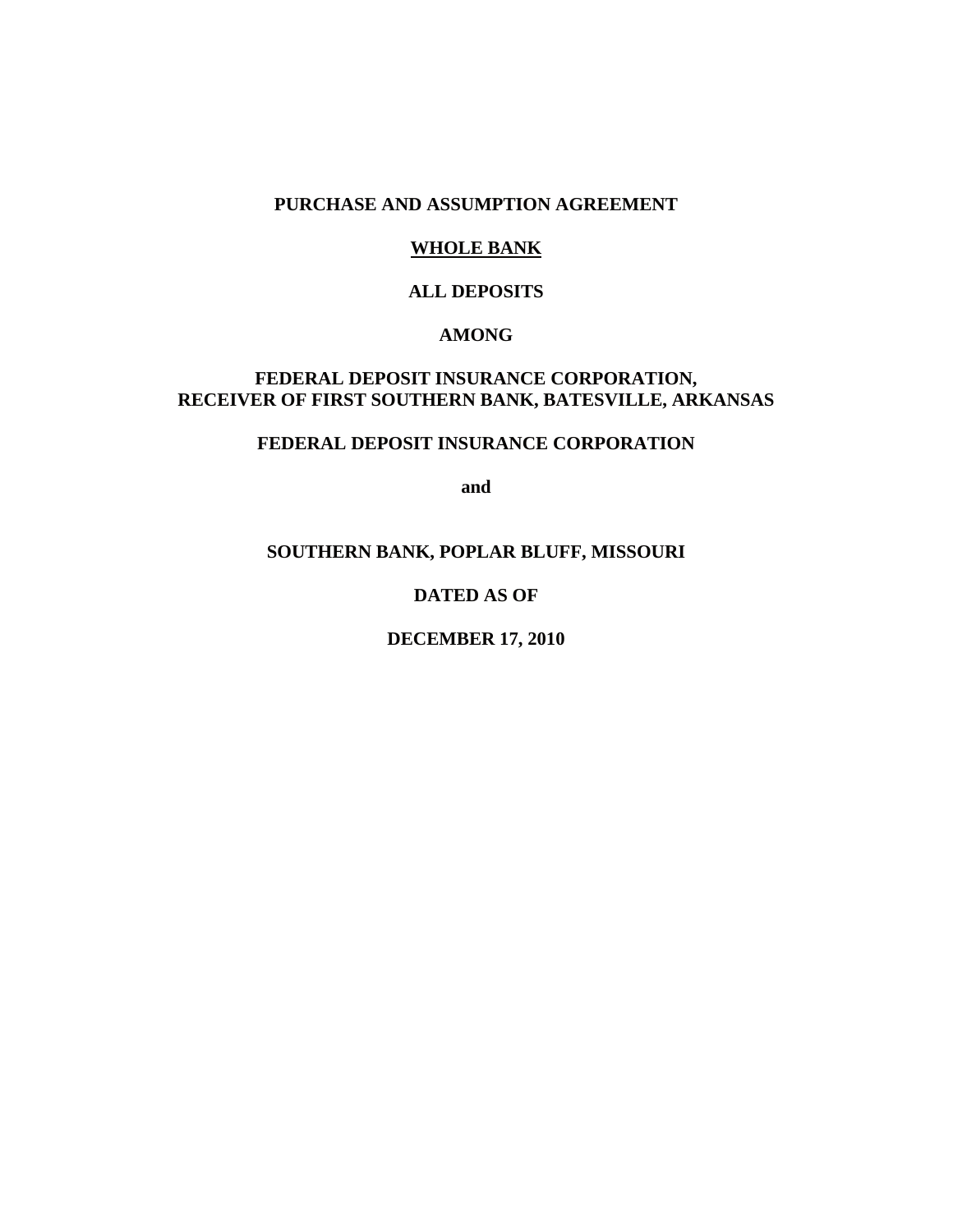## **TABLE OF CONTENTS**

| <b>ARTICLE I</b>   |                                                       |  |
|--------------------|-------------------------------------------------------|--|
| <b>ARTICLE II</b>  |                                                       |  |
| 2.1                |                                                       |  |
| 2.2                |                                                       |  |
| 2.3                |                                                       |  |
| 2.4                |                                                       |  |
| <b>ARTICLE III</b> |                                                       |  |
| 3.1                |                                                       |  |
| 3.2                |                                                       |  |
| 3.3                | Manner of Conveyance; Limited Warranty;               |  |
| 3.4                |                                                       |  |
| 3.5                |                                                       |  |
| 3.6                |                                                       |  |
| 3.7                |                                                       |  |
| <b>ARTICLE IV</b>  | <b>ASSUMPTION OF CERTAIN DUTIES AND OBLIGATIONS18</b> |  |
| 4.1                |                                                       |  |
| 4.2                |                                                       |  |
| 4.3                |                                                       |  |
| 4.4                |                                                       |  |
| 4.5                |                                                       |  |
| 4.6                |                                                       |  |
| 4.7                | Agreement with Respect to Leased Data                 |  |
|                    |                                                       |  |
| 4.8                | Agreement with Respect to Certain                     |  |
| 4.9                |                                                       |  |
| 4.10               | Insurance                                             |  |
| 4.11               |                                                       |  |
| 4.12               | Agreement with Respect to Continuation of Group       |  |
|                    |                                                       |  |
|                    |                                                       |  |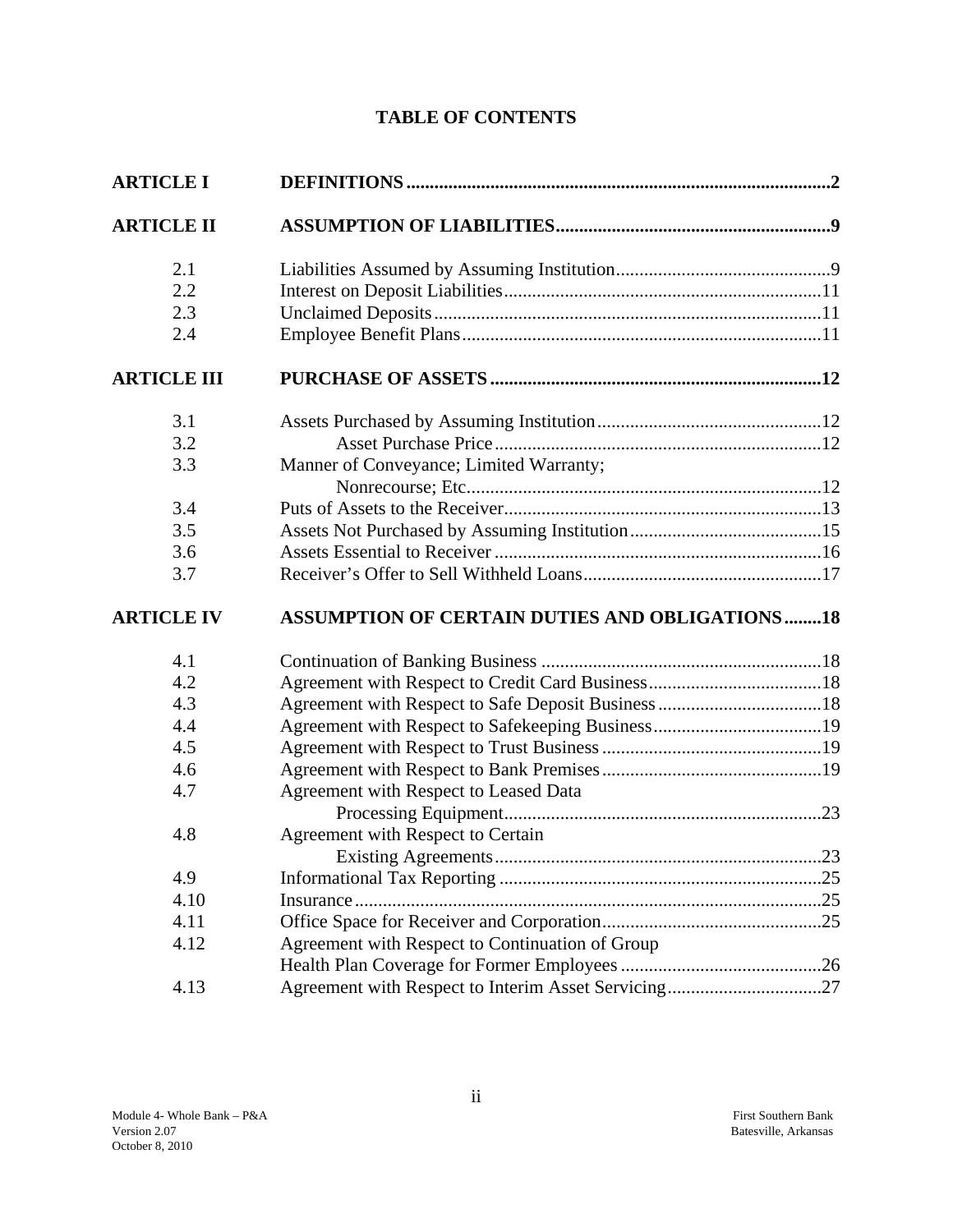| <b>ARTICLE V</b>    | <b>DUTIES WITH RESPECT TO DEPOSITORS</b>                |  |
|---------------------|---------------------------------------------------------|--|
| 5.1                 |                                                         |  |
| 5.2                 |                                                         |  |
| 5.3                 |                                                         |  |
| <b>ARTICLE VI</b>   |                                                         |  |
| 6.1                 |                                                         |  |
| 6.2                 |                                                         |  |
| 6.3                 |                                                         |  |
| 6.4                 |                                                         |  |
| <b>ARTICLE VII</b>  |                                                         |  |
| <b>ARTICLE VIII</b> |                                                         |  |
| 8.1                 |                                                         |  |
| 8.2                 | Correction of Errors and Omissions; Other Liabilities30 |  |
| 8.3                 |                                                         |  |
| 8.4                 |                                                         |  |
| 8.5                 |                                                         |  |
| <b>ARTICLE IX</b>   |                                                         |  |
| 9.1                 |                                                         |  |
| 9.2                 |                                                         |  |
| 9.3                 |                                                         |  |
| 9.4                 |                                                         |  |
| 9.5                 |                                                         |  |
| 9.6                 | Proceedings with Respect to Certain Assets              |  |
|                     |                                                         |  |
| 9.7                 |                                                         |  |
| <b>ARTICLE X</b>    |                                                         |  |
| <b>ARTICLE XI</b>   | REPRESENTATIONS AND WARRANTIES OF THE                   |  |
| <b>ARTICLE XII</b>  |                                                         |  |
| 12.1                |                                                         |  |
| 12.2                |                                                         |  |
| 12.3                |                                                         |  |
|                     |                                                         |  |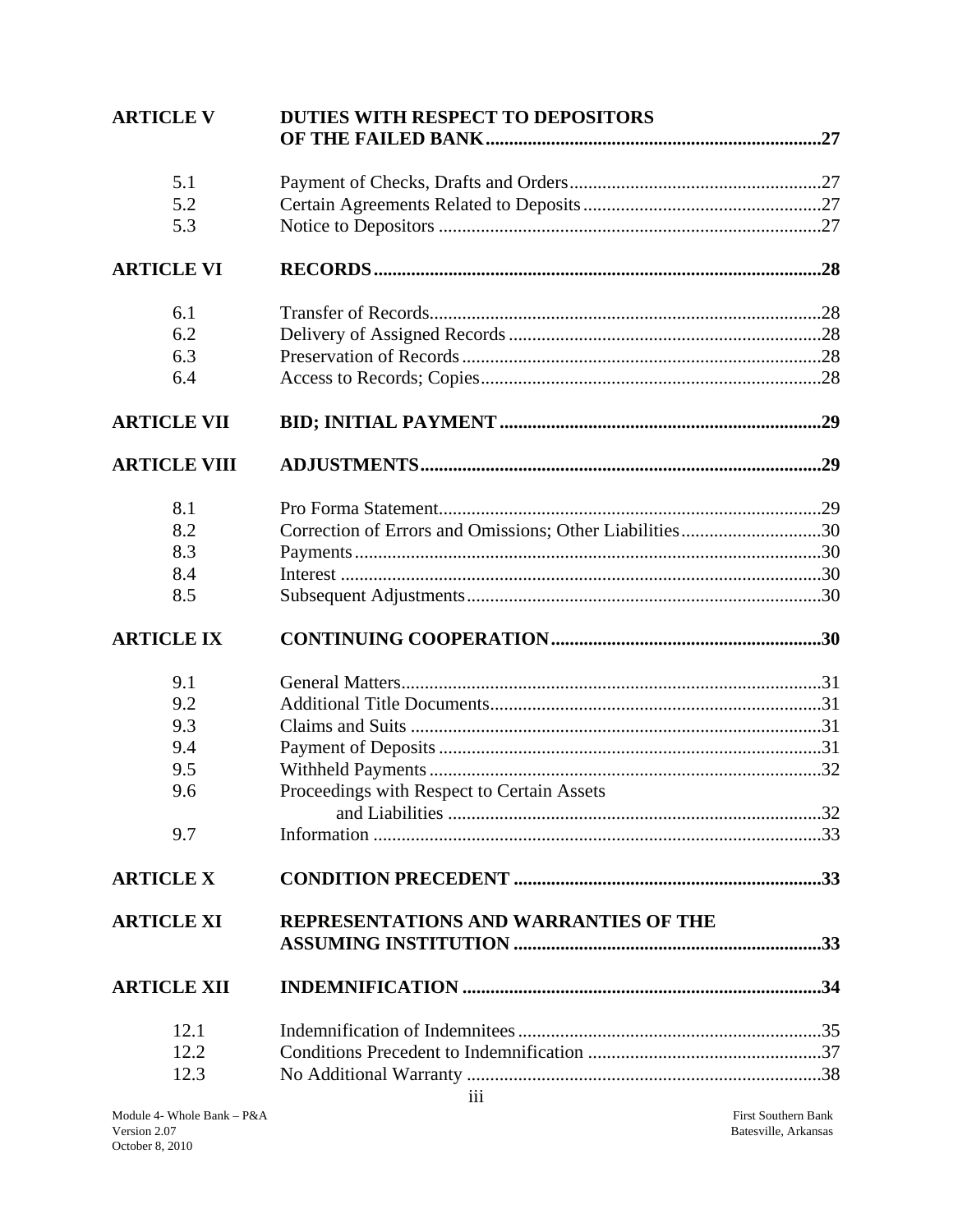| 12.4                |  |
|---------------------|--|
| 12.5                |  |
| 12.6                |  |
| 12.7                |  |
| 12.8                |  |
| <b>ARTICLE XIII</b> |  |
| 13.1                |  |
| 13.2                |  |
| 13.3                |  |
| 13.4                |  |
| 13.5                |  |
| 13.6                |  |
| 13.7                |  |
| 13.8                |  |
| 13.9                |  |
| 13.10               |  |
| 13.11               |  |
| 13.12               |  |
| 13.13               |  |

# **SCHEDULES**

| 2.1(a) |                                                        |  |
|--------|--------------------------------------------------------|--|
| 3.2    |                                                        |  |
| 3.5(l) |                                                        |  |
| 3.5(m) |                                                        |  |
| 6.3    |                                                        |  |
| 7      | Accounts Excluded from Deposit Franchise Bid Premium52 |  |

# **EXHIBITS**

| 2.3A   |  |
|--------|--|
| 2.3B   |  |
| 3.2(c) |  |
| 4.13   |  |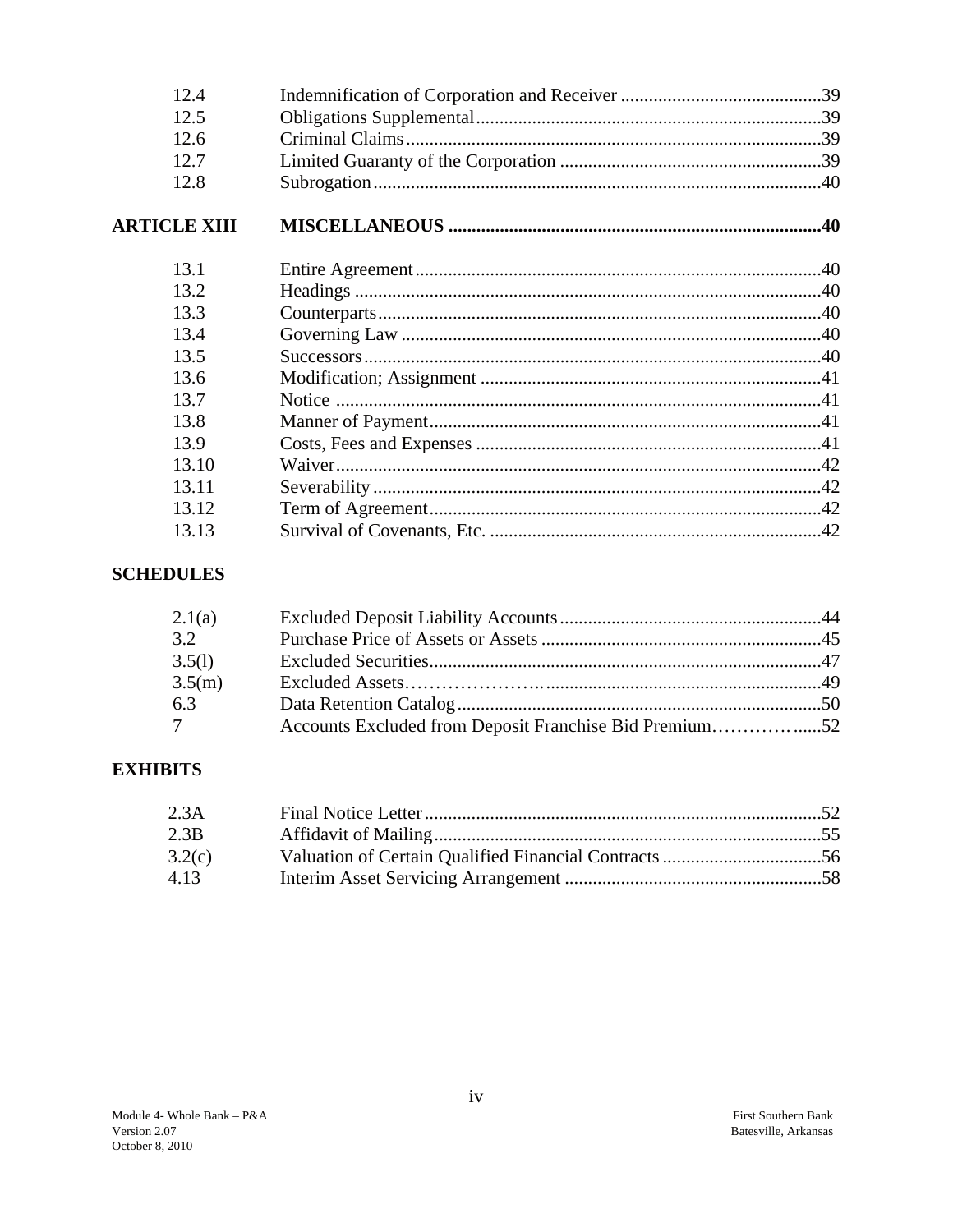#### **PURCHASE AND ASSUMPTION AGREEMENT**

#### **WHOLE BANK**

#### **ALL DEPOSIT**

**THIS AGREEMENT**, made and entered into as of the  $17<sup>th</sup>$  day of December, 2010 by and among the **FEDERAL DEPOSIT INSURANCE CORPORATION, RECEIVER OF FIRST SOUTHERN BANK, BATESVILLE, ARKANSAS** (the "Receiver"), **Southern Bank**, organized under the laws of **Missouri**, and having its principal place of business in **Poplar Bluff, Missouri** (the "Assuming Institution"), and the **FEDERAL DEPOSIT INSURANCE CORPORATION**, organized under the laws of the United States of America and having its principal office in Washington, D.C., acting in its corporate capacity (the "Corporation").

#### **WITNESSETH**:

**WHEREAS**, on Bank Closing, the Chartering Authority closed **First Southern Bank**  (the "Failed Bank") pursuant to applicable law and the Corporation was appointed Receiver thereof; and

**WHEREAS**, the Assuming Institution desires to purchase certain assets and assume certain deposit and other liabilities of the Failed Bank on the terms and conditions set forth in this Agreement; and

**WHEREAS**, pursuant to 12 U.S.C. Section 1823(c)(2)(A), the Corporation may provide assistance to the Assuming Institution to facilitate the transactions contemplated by this Agreement, which assistance may include indemnification pursuant to Article XII; and

**WHEREAS**, the Board of Directors of the Corporation (the "Board") has determined to provide assistance to the Assuming Institution on the terms and subject to the conditions set forth in this Agreement; and

**WHEREAS**, the Board has determined pursuant to 12 U.S.C. Section 1823(c)(4)(A) that such assistance is necessary to meet the obligation of the Corporation to provide insurance coverage for the insured deposits in the Failed Bank and is the least costly to the deposit insurance fund of all possible methods for meeting such obligation.

 **NOW THEREFORE**, in consideration of the mutual promises herein set forth and other valuable consideration, the parties hereto agree as follows: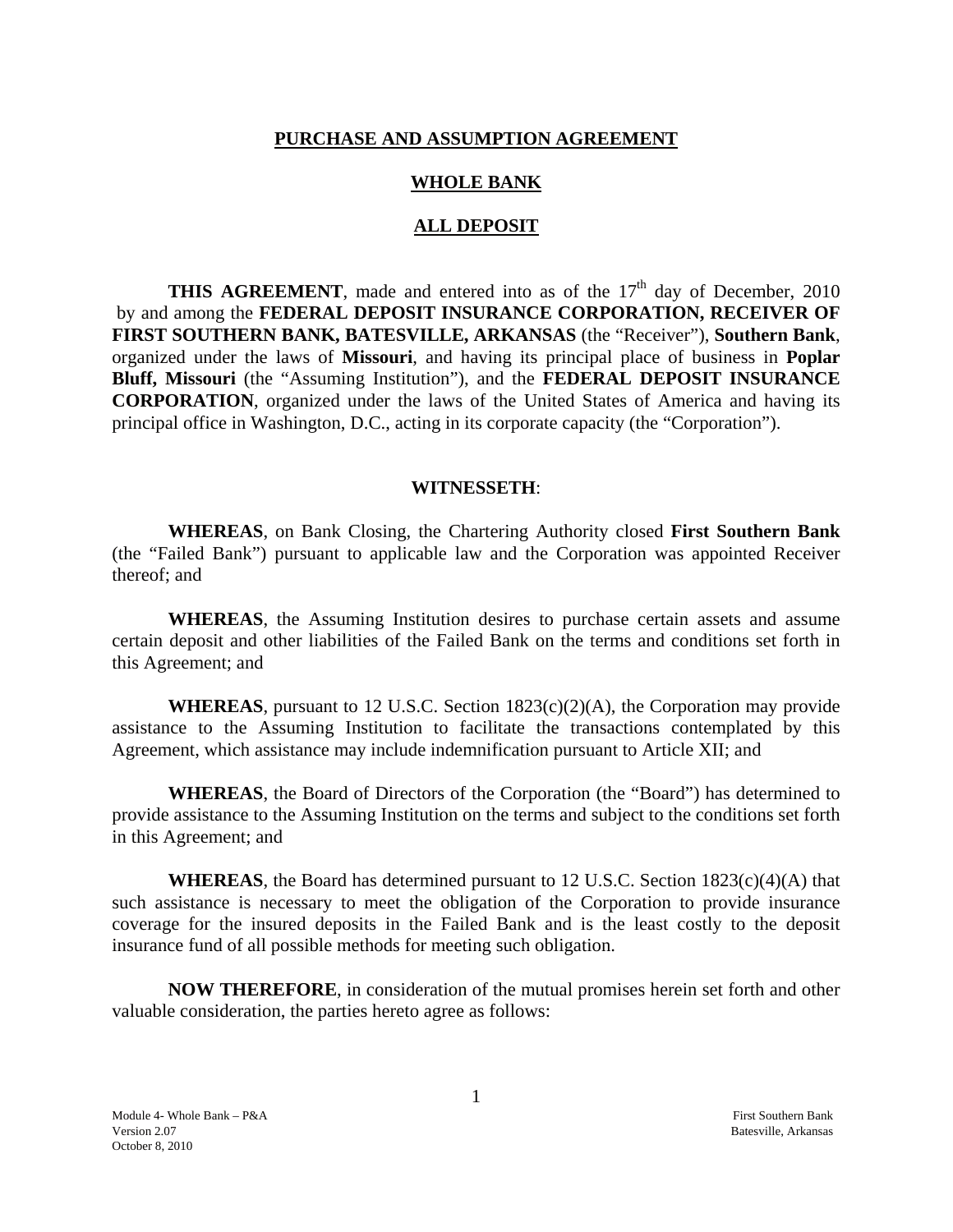## **ARTICLE I DEFINITIONS**

Capitalized terms used in this Agreement shall have the meanings set forth in this Article I, or elsewhere in this Agreement. As used herein, words imparting the singular include the plural and vice versa.

**"Accounting Records"** means the general ledger and subsidiary ledgers and supporting schedules which support the general ledger balances.

**"Acquired Subsidiaries"** means Subsidiaries of the Failed Bank acquired pursuant to Section 3.1.

**"Affiliate"** of any Person means any director, officer, or employee of that Person and any other Person (i) who is directly or indirectly controlling, or controlled by, or under direct or indirect common control with, such Person, or (ii) who is an affiliate of such Person as the term "affiliate" is defined in Section 2 of the Bank Holding Company Act of 1956, as amended, 12 U.S.C. Section 1841.

**"Agreement"** means this Purchase and Assumption Agreement by and among the Assuming Institution, the Corporation and the Receiver, as amended or otherwise modified from time to time.

**"Assets"** means all assets of the Failed Bank purchased pursuant to Section 3.1. Assets owned by Subsidiaries of the Failed Bank are not "Assets" within the meaning of this definition.

**"Assumed Deposits"** means Deposits.

**"Bank Closing"** means the close of business of the Failed Bank on the date on which the Chartering Authority closed such institution.

**"Bank Premises"** means the banking houses, drive-in banking facilities, and teller facilities (staffed or automated) together with adjacent parking, storage and service facilities and structures connecting remote facilities to banking houses, and land on which the foregoing are located, and unimproved land that are owned or leased by the Failed Bank and that have formerly been utilized, are currently utilized, or are intended to be utilized in the future by the Failed Bank as shown on the Accounting Record of the Failed Bank as of Bank Closing.

**"Bid Amount"** has the meaning provided in Article VII.

## **"Bid Valuation Date"** means **October 31, 2010.**

Module 4- Whole Bank – P&A First Southern Bank Version 2.07 Batesville, Arkansas October 8, 2010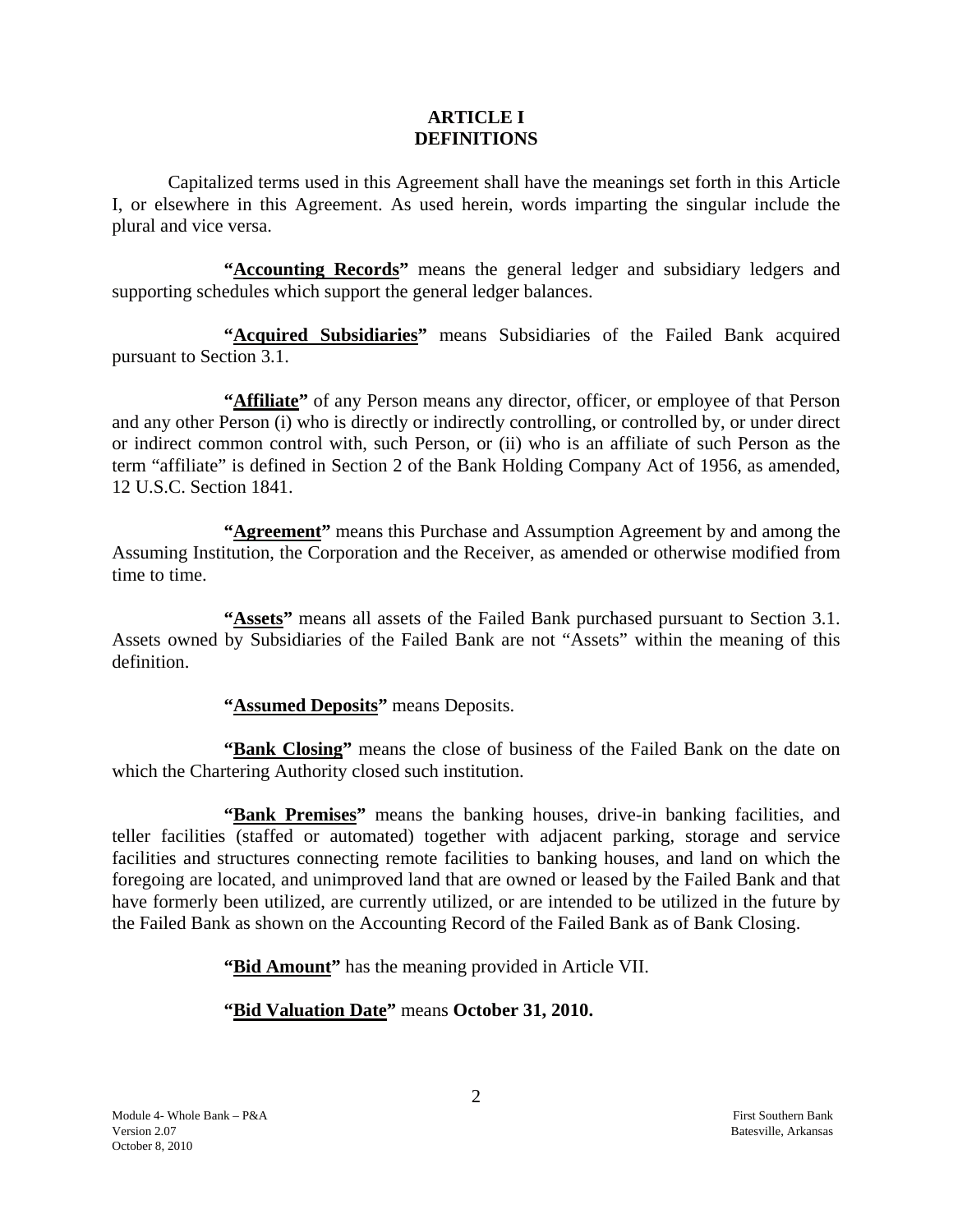**"Book Value"** means, with respect to any Asset and any Liability Assumed, the dollar amount thereof stated on the Accounting Records of the Failed Bank. The Book Value of any item shall be determined as of Bank Closing after adjustments made by the Receiver for differences in accounts, suspense items, unposted debits and credits, and other similar adjustments or corrections and for setoffs, whether voluntary or involuntary. The Book Value of a Subsidiary of the Failed Bank acquired by the Assuming Institution shall be determined from the investment in subsidiary and related accounts on the "bank only" (unconsolidated) balance sheet of the Failed Bank based on the equity method of accounting. Without limiting the generality of the foregoing, (i) the Book Value of a Liability Assumed shall include all accrued and unpaid interest thereon as of Bank Closing, and (ii) the Book Value of a Loan shall reflect adjustments for earned interest, or unearned interest (as it relates to the "rule of 78s" or add-oninterest loans, as applicable), if any, as of Bank Closing, adjustments for the portion of earned or unearned loan-related credit life and/or disability insurance premiums, if any, attributable to the Failed Bank as of Bank Closing, and adjustments for Failed Bank Advances, if any, in each case as determined for financial reporting purposes. The Book Value of an Asset shall not include any adjustment for loan premiums, discounts or any related deferred income, fees or expenses, or general or specific reserves on the Accounting Records of the Failed Bank.

**"Business Day"** means a day other than a Saturday, Sunday, Federal legal holiday or legal holiday under the laws of the State where the Failed Bank is located, or a day on which the principal office of the Corporation is closed.

**"Chartering Authority"** means (i) with respect to a national bank, the Office of the Comptroller of the Currency, (ii) with respect to a Federal savings association or savings bank, the Office of Thrift Supervision, (iii) with respect to a bank or savings institution chartered by a State, the agency of such State charged with primary responsibility for regulating and/or closing banks or savings institutions, as the case may be, (iv) the Corporation in accordance with 12 U.S.C. Section 1821(c), with regard to self appointment, or (v) the appropriate Federal banking agency in accordance with 12 U.S.C. 1821(c)(9).

**"Commitment"** means the unfunded portion of a line of credit or other commitment reflected on the books and records of the Failed Bank to make an extension of credit (or additional advances with respect to a Loan) that was legally binding on the Failed Bank as of Bank Closing, other than extensions of credit pursuant to the credit card business and overdraft protection plans of the Failed Bank, if any.

**"Credit Documents"** mean the agreements, instruments, certificates or other documents at any time evidencing or otherwise relating to, governing or executed in connection with or as security for, a Loan, including without limitation notes, bonds, loan agreements, letter of credit applications, lease financing contracts, banker's acceptances, drafts, interest protection agreements, currency exchange agreements, repurchase agreements, reverse repurchase agreements, guarantees, deeds of trust, mortgages, assignments, security agreements, pledges, subordination or priority agreements, lien priority agreements, undertakings, security instruments, certificates, documents, legal opinions, participation agreements and intercreditor agreements, and all amendments, modifications, renewals, extensions, rearrangements, and substitutions with respect to any of the foregoing.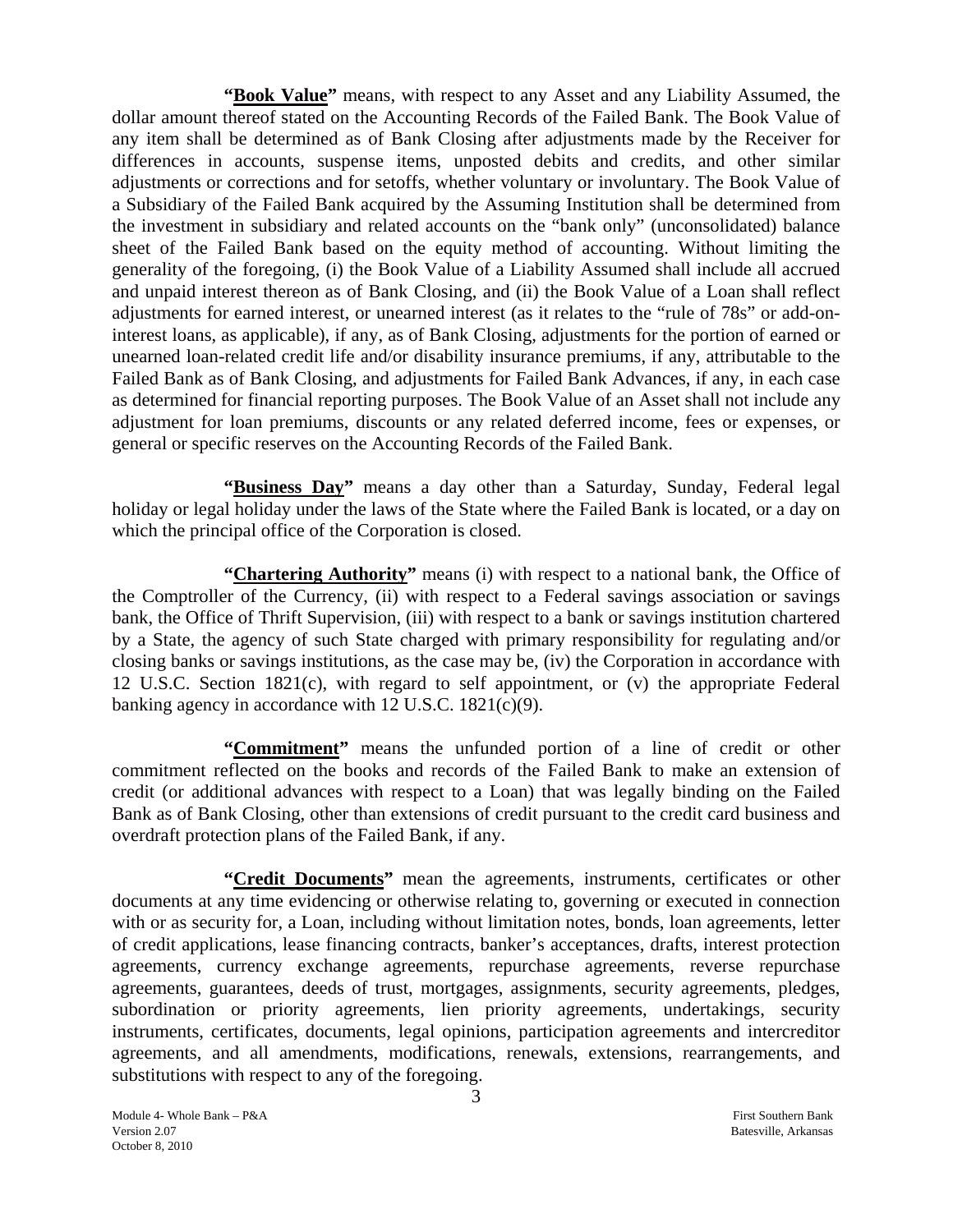**"Credit File"** means all Credit Documents and all other credit, collateral, or insurance documents in the possession or custody of the Assuming Institution, or any of its Subsidiaries or Affiliates, relating to an Asset or a Loan included in a Put Notice, or copies of any thereof.

**"Data Processing Equipment"** means any equipment, computer hardware, or computer software (and the lease or licensing agreements related thereto) other than Personal Computers, owned or leased by the Failed Bank at Bank Closing, which is, was, or could have been used by the Failed Bank in connection with data processing activities.

**"Deposit"** means a deposit as defined in 12 U.S.C. Section 1813(l), including without limitation, outstanding cashier's checks and other official checks and all uncollected items included in the depositors' balances and credited on the books and records of the Failed Bank; provided, that the term "Deposit" shall not include all or any portion of those deposit balances which, in the discretion of the Receiver or the Corporation, (i) may be required to satisfy it for any liquidated or contingent liability of any depositor arising from an unauthorized or unlawful transaction, or (ii) may be needed to provide payment of any liability of any depositor to the Failed Bank or the Receiver, including the liability of any depositor as a director or officer of the Failed Bank, whether or not the amount of the liability is or can be determined as of Bank Closing.

**"Deposit Secured Loan"** means a loan in which the only collateral securing the loan is Assumed Deposits or deposits at other insured depository institutions.

"**Electronically Stored Information**" means any system backup tapes, any electronic mail (whether on an exchange or other similar system), any data on personal computers and any data on server hard drives.

**"Failed Bank Advances"** means the total sums paid by the Failed Bank to (i) protect its lien position, (ii) pay ad valorem taxes and hazard insurance, and (iii) pay credit life insurance, accident and health insurance, and vendor's single interest insurance.

**"Fair Market Value"** means (i)(a) "Market Value" as defined in the regulation prescribing the standards for real estate appraisals used in federally related transactions, 12 C.F.R. § 323.2(g), and accordingly shall mean the most probable price which a property should bring in a competitive and open market under all conditions requisite to a fair sale, the buyer and seller each acting prudently and knowledgeably, and assuming the price is not affected by undue stimulus. Implicit in this definition is the consummation of a sale as of a specified date and the passing of title from seller to buyer under conditions whereby:

(1) Buyer and seller are typically motivated;

(2) Both parties are well informed or well advised, and acting in what they consider their own best interests;

(3) A reasonable time is allowed for exposure in the open market;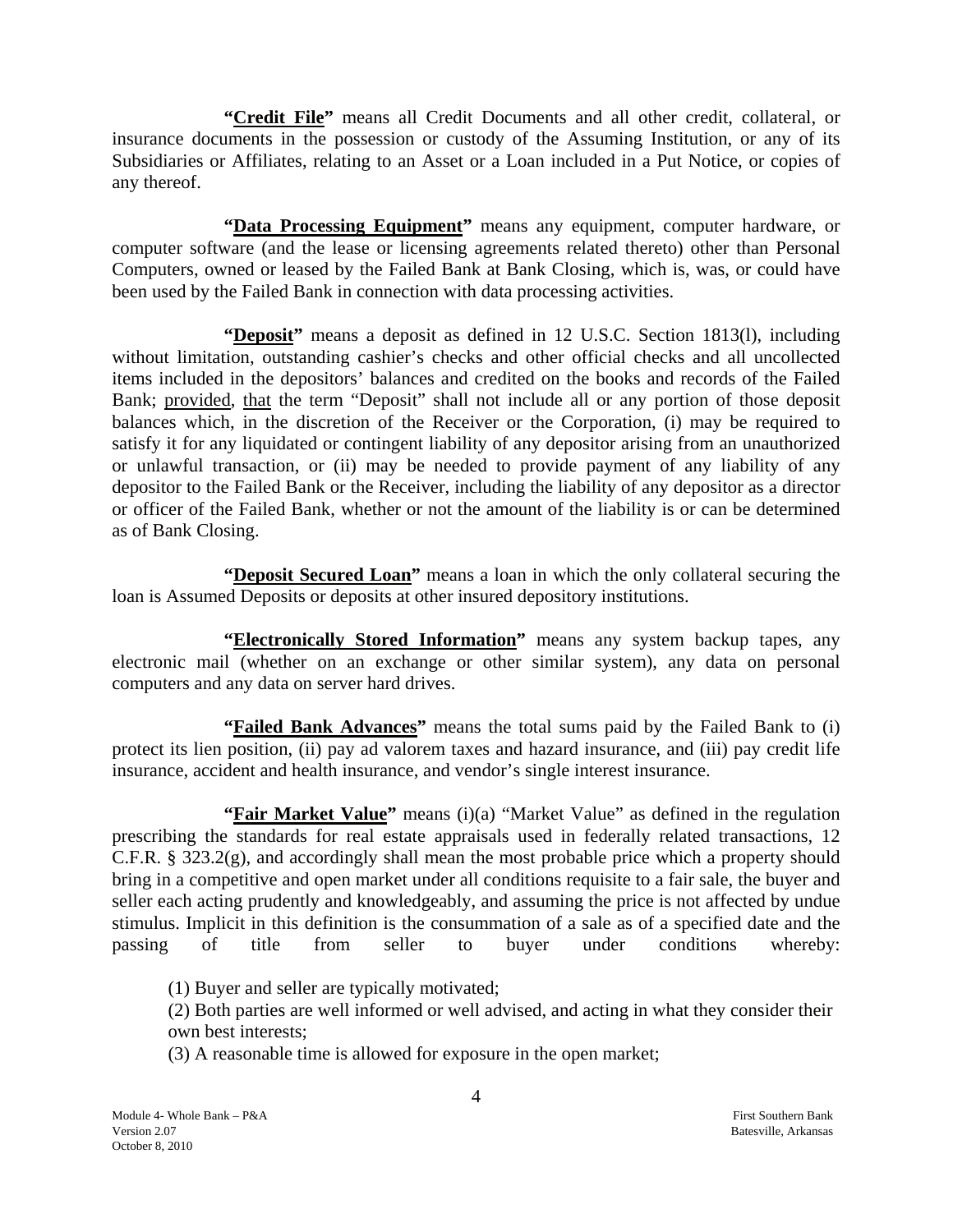(4) Payment is made in terms of cash in U.S. dollars or in terms of financial arrangements comparable thereto; and

(5) The price represents the normal consideration for the property sold unaffected by special or creative financing or sales concessions granted by anyone associated with the sale;

as determined as of Bank Closing by an appraiser mutually acceptable to the Receiver and the Assuming Institution; any costs and fees associated with such determination shall be shared equally by the Receiver and the Assuming Institution, and (b) which, with respect to Bank Premises (to the extent, if any, that Bank Premises are purchased utilizing this valuation method), shall be determined not later than sixty (60) days after Bank Closing by an appraiser selected by the Receiver and the Assuming Institution within seven (7) days after Bank Closing; or (ii) with respect to property other than Bank Premises purchased utilizing this valuation method, the price therefor as established by the Receiver and agreed to by the Assuming Institution, or in the absence of such agreement, as determined in accordance with clause  $(i)(a)$ above.

"**Fixtures**" means those leasehold improvements, additions, alterations and installations constituting all or a part of Bank Premises and which were acquired, added, built, installed or purchased at the expense of the Failed Bank, regardless of the holder of legal title thereto as of Bank Closing.

"**Furniture and Equipment**" means the furniture and equipment (other than Safe Deposit Boxes, motor vehicles, Personal Computers, and Data Processing Equipment), leased or owned by the Failed Bank and reflected on the books of the Failed Bank as of Bank Closing, including without limitation automated teller machines, carpeting, furniture, office machinery, shelving, office supplies, telephone, surveillance and security systems, ancillary equipment, and artwork. Furniture and equipment located at a storage facility not adjacent to a Bank Premises are excluded from this definition.

**"Indemnitees"** means, except as provided in paragraph (11) of Section 12.1(b), (i) the Assuming Institution, (ii) the Subsidiaries and Affiliates of the Assuming Institution other than any Subsidiaries or Affiliates of the Failed Bank that are or become Subsidiaries or Affiliates of the Assuming Institution, and (iii) the directors, officers, employees and agents of the Assuming Institution and its Subsidiaries and Affiliates who are not also present or former directors, officers, employees or agents of the Failed Bank or of any Subsidiary or Affiliate of the Failed Bank.

"**Initial Payment**" means the payment made pursuant to Article VII (based on the best information available as of Bank Closing), the amount of which shall be either (i) if the Bid Amount is positive, the aggregate Book Value of the Liabilities Assumed minus the sum of the aggregate purchase price of the Assets and assets purchased and the positive Bid Amount, or (ii) if the Bid Amount is negative, the sum of the aggregate Book Value of the Liabilities Assumed and the negative Bid Amount minus the aggregate purchase price of the Assets and assets purchased. The Initial Payment shall be payable by the Corporation to the Assuming Institution if (i) the Liabilities Assumed are greater than the sum of the positive Bid Amount and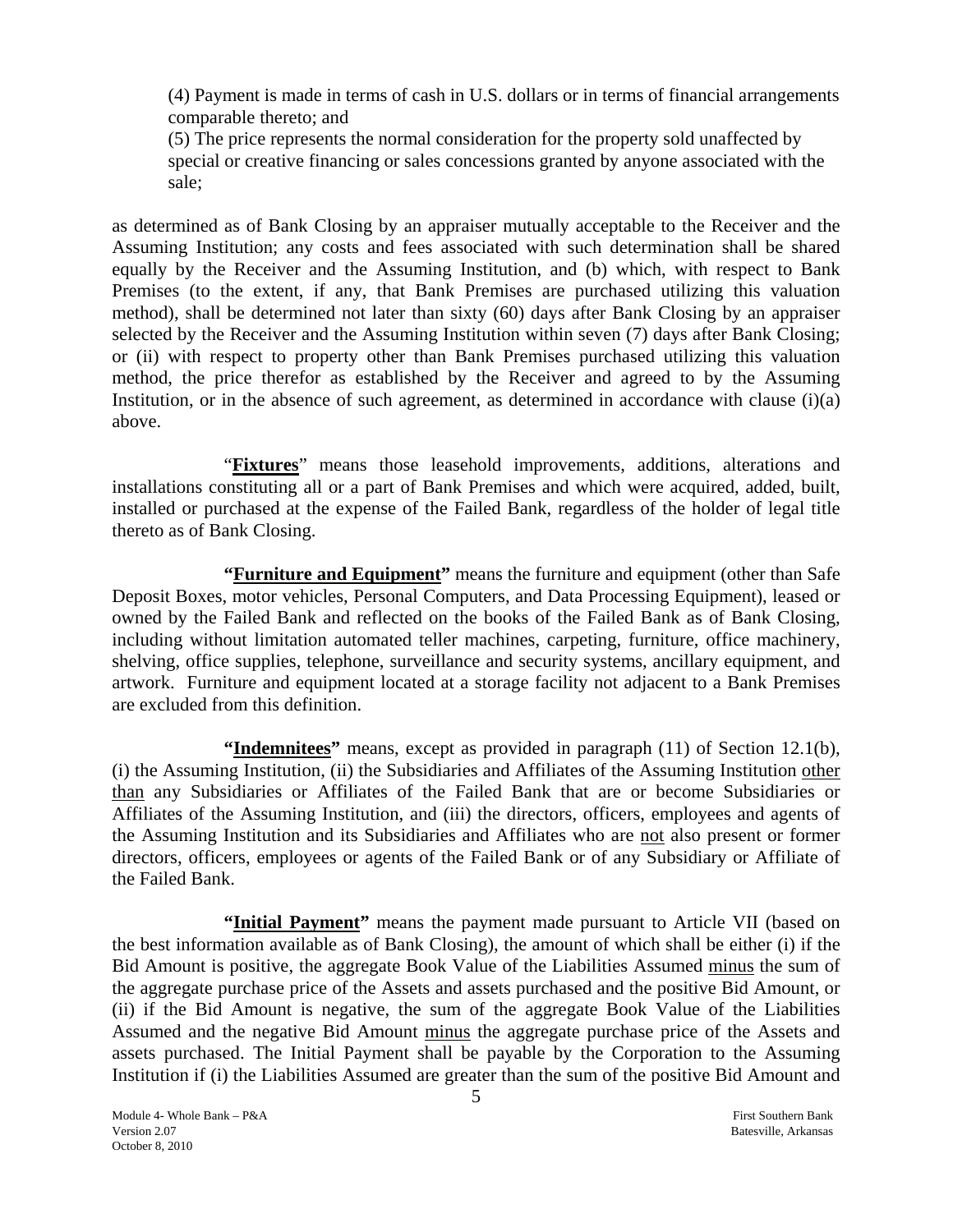the Assets and assets purchased, or if (ii) the sum of the Liabilities Assumed and the negative Bid Amount are greater than the Assets and assets purchased. The Initial Payment shall be payable by the Assuming Institution to the Corporation if (i) the Liabilities Assumed are less than the sum of the positive Bid Amount and the Assets and assets purchased, or if (ii) the sum of the Liabilities Assumed and the negative Bid Amount is less than the Assets and assets purchased. Such Initial Payment shall be subject to adjustment as provided in Article VIII.

**"Legal Balance"** means the amount of indebtedness legally owed by an Obligor with respect to a Loan, including principal and accrued and unpaid interest, late fees, attorneys' fees and expenses, taxes, insurance premiums, and similar charges, if any.

# **"Liabilities Assumed"** has the meaning provided in Section 2.1.

**"Lien"** means any mortgage, lien, pledge, charge, assignment for security purposes, security interest, or encumbrance of any kind with respect to an Asset, including any conditional sale agreement or capital lease or other title retention agreement relating to such Asset.

**"Loans"** means all of the following owed to or held by the Failed Bank as of Bank Closing:

(i) loans (including loans which have been charged off the Accounting Records of the Failed Bank in whole or in part prior to the Bid Valuation Date), participation agreements, interests in participations, overdrafts of customers (including but not limited to overdrafts made pursuant to an overdraft protection plan or similar extensions of credit in connection with a deposit account), revolving commercial lines of credit, home equity lines of credit, Commitments, United States and/or State-guaranteed student loans, and lease financing contracts;

(ii) all Liens, rights (including rights of set-off), remedies, powers, privileges, demands, claims, priorities, equities and benefits owned or held by, or accruing or to accrue to or for the benefit of, the holder of the obligations or instruments referred to in clause (i) above, including but not limited to those arising under or based upon Credit Documents, casualty insurance policies and binders, standby letters of credit, mortgagee title insurance policies and binders, payment bonds and performance bonds at any time and from time to time existing with respect to any of the obligations or instruments referred to in clause (i) above; and

(iii) all amendments, modifications, renewals, extensions, refinancings, and refundings of or for any of the foregoing;

provided, that there shall be excluded from the definition of "Loans" amounts owing under Qualified Financial Contracts.

**"New Loans"** means Loans made by the Failed Bank after the Bid Valuation Date that are not continuations, amendments, modifications, renewals, extensions, refinancings, restructurings, or refundings of or for any then existing Loan.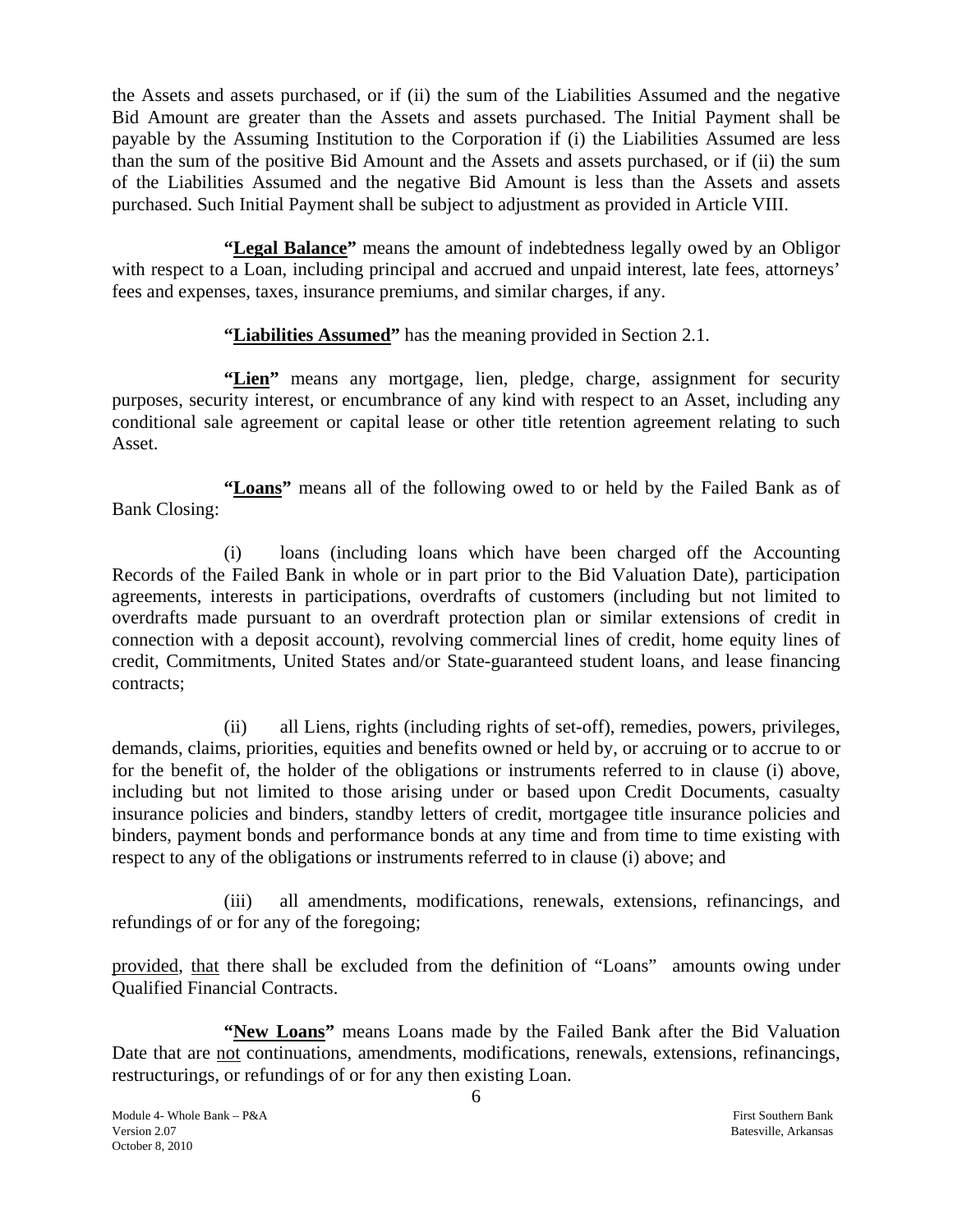**"Obligor"** means each Person liable for the full or partial payment or performance of any Loan, whether such Person is obligated directly, indirectly, primarily, secondarily, jointly, or severally.

**"Other Real Estate"** means all interests in real estate (other than Bank Premises and Fixtures), including but not limited to mineral rights, leasehold rights, condominium and cooperative interests, air rights and development rights that are owned by the Failed Bank.

**"Payment Date"** means the first Business Day after Bank Closing.

"Person" means any individual, corporation, partnership, joint venture, association, joint-stock company, trust, unincorporated organization, or government or any agency or political subdivision thereof, excluding the Corporation.

**"Personal Computer(s)"** means computers based on a microprocessor generally designed to be used by one person at a time and which usually store informational data on that computer's internal hard drive or attached peripheral. A personal computer can be found in various configurations such as laptops, net books, and desktops.

**"Primary Indemnitor"** means any Person (other than the Assuming Institution or any of its Affiliates) who is obligated to indemnify or insure, or otherwise make payments (including payments on account of claims made against) to or on behalf of any Person in connection with the claims covered under Article XII, including without limitation any insurer issuing any directors and officers liability policy or any Person issuing a financial institution bond or banker's blanket bond.

**"Put Date"** has the meaning provided in Section 3.4.

**"Put Notice"** has the meaning provided in Section 3.4.

**"Qualified Financial Contract"** means a qualified financial contract as defined in 12 U.S.C. Section 1821(e)(8)(D).

**"Record"** means any document, microfiche, microfilm and Electronically Stored Information (including but not limited to magnetic tape, disc storage, card forms and printed copy) of the Failed Bank generated or maintained by the Failed Bank that is owned by or in the possession of the Receiver at Bank Closing.

**"Related Liability"** with respect to any Asset means any liability existing and reflected on the Accounting Records of the Failed Bank as of Bank Closing for (i) indebtedness secured by mortgages, deeds of trust, chattel mortgages, security interests or other liens on or affecting such Asset, (ii) ad valorem taxes applicable to such Asset, and (iii) any other obligation determined by the Receiver to be directly related to such Asset.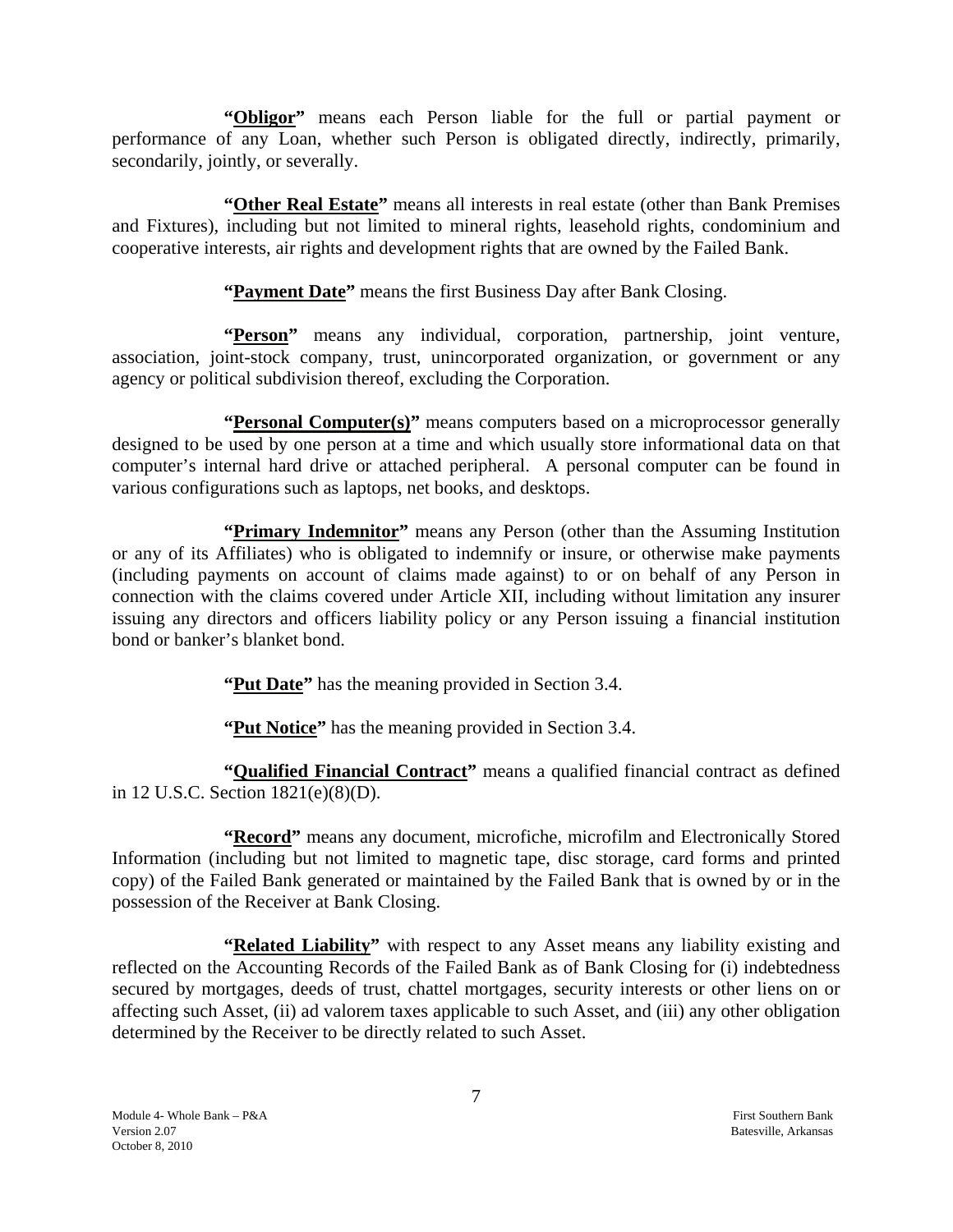**"Related Liability Amount"** with respect to any Related Liability on the books of the Assuming Institution, means the amount of such Related Liability as stated on the Accounting Records of the Assuming Institution (as maintained in accordance with generally accepted accounting principles) as of the date as of which the Related Liability Amount is being determined. With respect to a liability that relates to more than one asset, the amount of such Related Liability shall be allocated among such assets for the purpose of determining the Related Liability Amount with respect to any one of such assets. Such allocation shall be made by specific allocation, where determinable, and otherwise shall be pro rata based upon the dollar amount of such assets stated on the Accounting Records of the entity that owns such asset.

**"Repurchase Price"** means with respect to any Asset or asset, which shall be determined by the Receiver, the lesser of (a) or (b):

(a) (i) in the event of a negative Bid Amount, the amount paid by the Assuming Institution, discounted by a percentage equal to the quotient produced by dividing the Assuming Institution's Bid Amount by the aggregate Book Value of the Risk Assets of the Failed Bank;

(ii) in the event of a negative Bid Amount, the amount resulting from (a)(i), above, or in the event of a positive Bid Amount, the amount paid by the Assuming Institution, (x) for a Loan, shall be decreased by any portion of the Loan classified "loss" and by one-half of any portion of the Loan classified "doubtful" as of the Bid Valuation Date, and (y) for any Asset or asset, including a Loan, decreased by the amount of any money received with respect thereto since Bank Closing and, if the Asset is a Loan or other interest bearing or earning asset, the resulting amount shall then be increased or decreased, as the case may be, by interest or discount (whichever is applicable) accrued from and after Bank Closing at the lower of: (i) the contract rate with respect to such Asset, or (ii) the Settlement Interest Rate; net proceeds received by or due to the Assuming Institution from the sale of collateral, any forgiveness of debt, or otherwise shall be deemed money received by the Assuming Institution; or

(b) the dollar amount thereof stated on the Accounting Records of the Assuming Institution as of the date as of which the Repurchase Price is being determined, as maintained in accordance with generally accepted accounting principles, and, if the asset is a Loan, regardless of the Legal Balance thereof and adjusted in the same manner as the Book Value of a Failed Bank Loan would be adjusted hereunder.

Provided, however, (b), above, shall not be applicable and the Bid Amount shall be considered to have been positive for Loans repurchased pursuant to Section 3.4(a).

**"Risk Assets"** means (i) all Loans purchased hereunder, excluding (a) New Loans and (b) Loans to the extent secured by Assumed Deposits (and not included in (i)(a)), plus (ii) the Accrued Interest Receivable, Prepaid Expense, Other Assets as set forth in the information provided in the marketing of the Failed Bank.

**"Safe Deposit Boxes"** means the safe deposit boxes of the Failed Bank, if any, including the removable safe deposit boxes and safe deposit stacks in the Failed Bank's vault(s),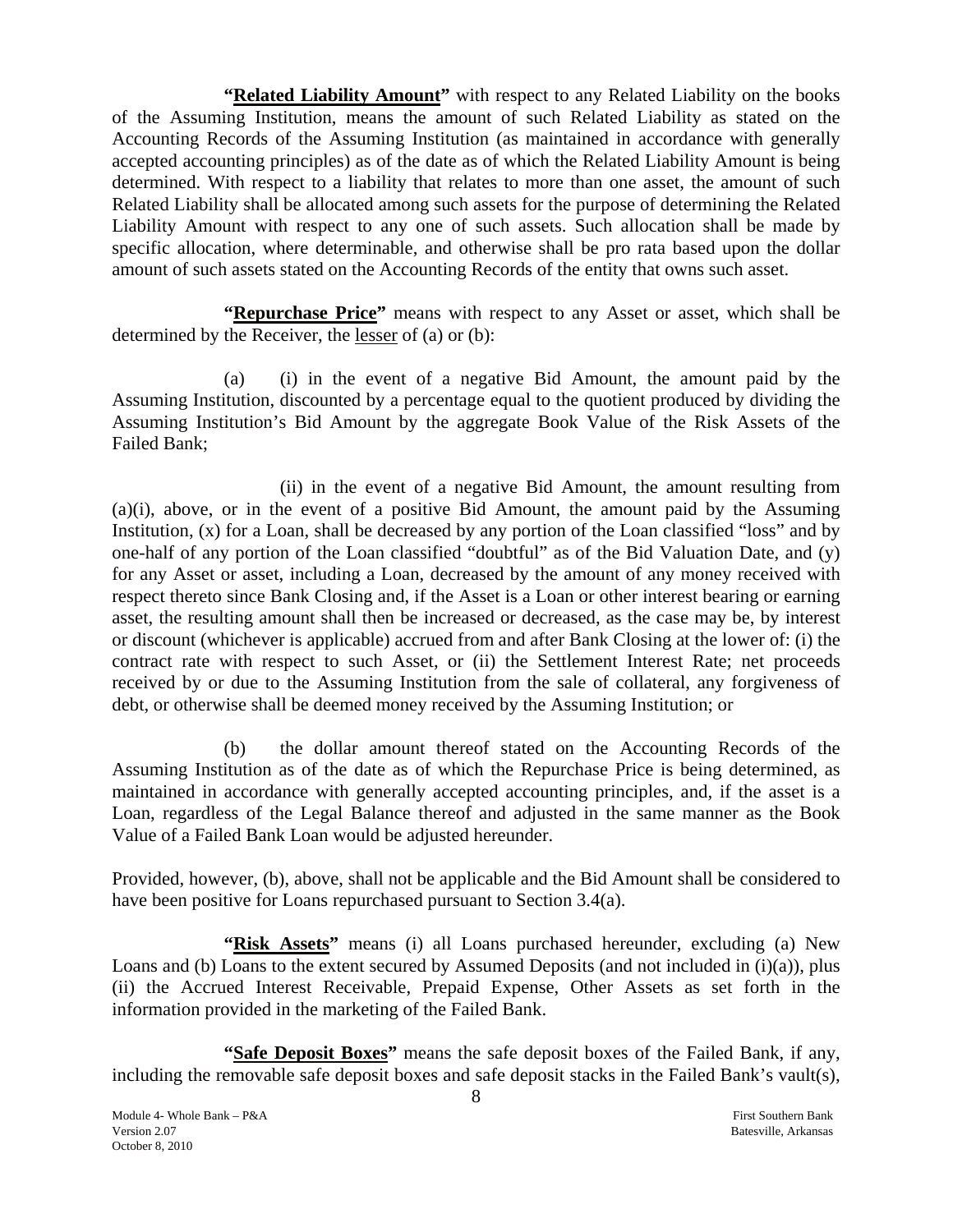all rights and benefits under rental agreements with respect to such safe deposit boxes, and all keys and combinations thereto.

**"Settlement Date"** means the first Business Day immediately prior to the day which is three hundred sixty-five (365) days after Bank Closing, or such other date prior thereto as may be agreed upon by the Receiver and the Assuming Institution. The Receiver, in its discretion, may extend the Settlement Date.

**"Settlement Interest Rate"** means, for the first calendar quarter or portion thereof during which interest accrues, the rate determined by the Receiver to be equal to the Investment Rate on twenty-six (26)-week United States Treasury Bills as published the week of Bank Closing by the United States Treasury on the TreasuryDirect.gov website; provided, that if no such Investment Rate is published the week of Bank Closing, the Investment Rate for such Treasury Bills most recently published by the United States Treasury on TreasuryDirect.gov prior to Bank Closing shall be used. Thereafter, the rate shall be adjusted to the rate determined by the Receiver to be equal to the Investment Rate on such Treasury Bills in effect as of the first day of each succeeding calendar quarter during which interest accrues as published by The United States Treasury on the TreasuryDirect.gov website.

**"Subsidiary"** has the meaning set forth in Section 3(w)(4) of the Federal Deposit Insurance Act, 12 U.S.C. Section 1813(w)(4), as amended.

## **ARTICLE II ASSUMPTION OF LIABILITIES**

 **2.1 Liabilities Assumed by Assuming Institution.** The Assuming Institution expressly assumes at Book Value (subject to adjustment pursuant to Article VIII) and agrees to pay, perform, and discharge all of the following liabilities of the Failed Bank as of Bank Closing, except as otherwise provided in this Agreement (such liabilities referred to as "Liabilities Assumed"):

- (a) Assumed Deposits, except those Deposits specifically listed on Schedule 2.1(a); provided, that as to any Deposits of public money which are Assumed Deposits, the Assuming Institution agrees to properly secure such Deposits with such Assets as appropriate which, prior to Bank Closing, were pledged as security by the Failed Bank, or with assets of the Assuming Institution, if such securing Assets, if any, are insufficient to properly secure such Deposits;
- (b) liabilities for indebtedness secured by mortgages, deeds of trust, chattel mortgages, security interests or other liens on or affecting any Assets, if any; provided, that the assumption of any liability pursuant to this paragraph shall be limited to the market value of the Assets securing such liability as determined by the Receiver;
- (c) all borrowings from, and obligations and indebtedness to, Federal Reserve Banks and Federal Home Loan Banks, if any, whether currently owed, or conditional or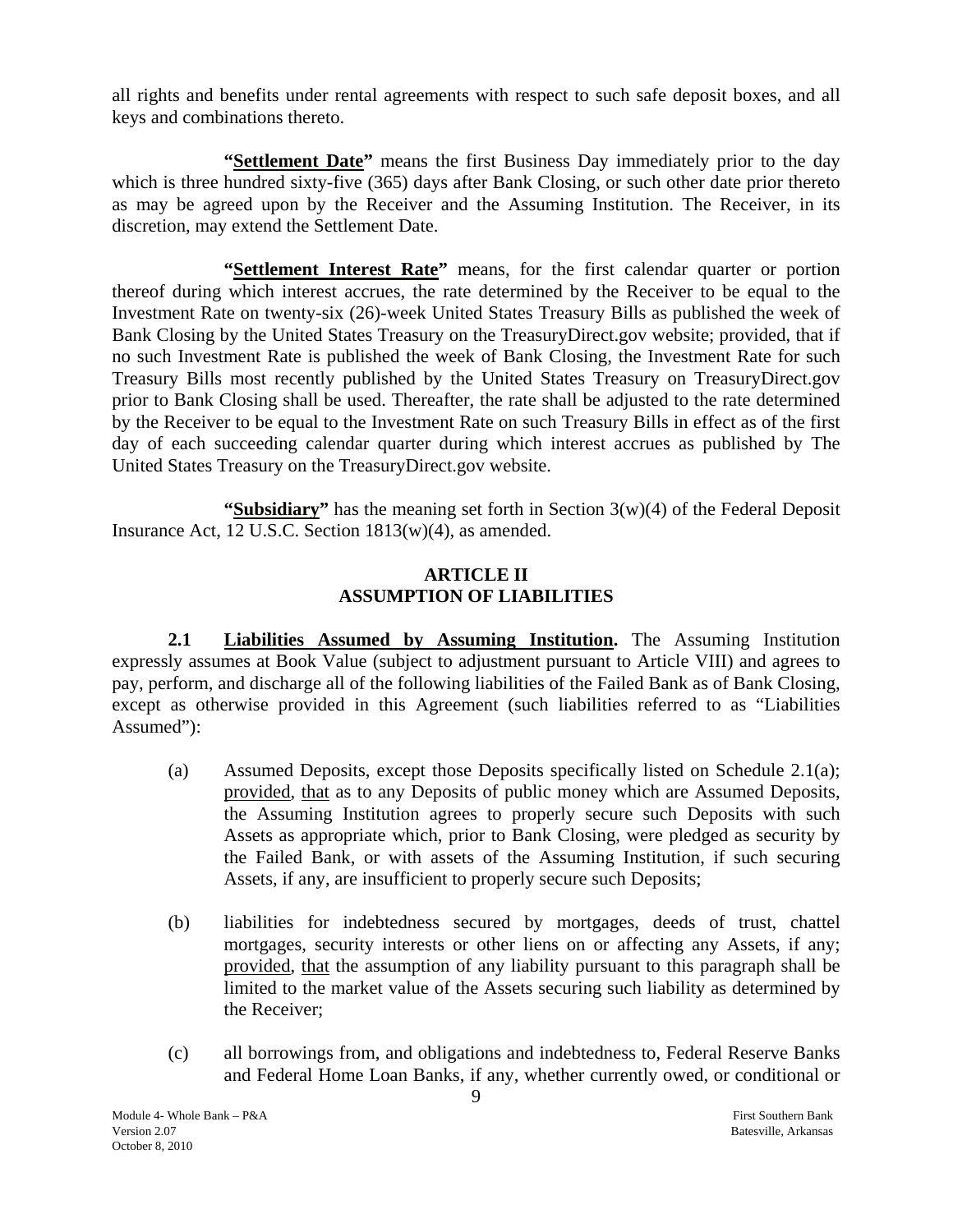not yet matured, including but not limited to, if applicable, (i) advances, including principal, interest, and any prepayment fees, costs and expenses; (ii) letters of credit, including any reimbursement obligations; (iii) acquired member assets programs, including representations, warranties, credit enhancement obligations and servicing obligations; (iv) affordable housing programs, including retention agreements and other contracts and monitoring obligations; (v) swaps and other derivatives; and (vi) safekeeping and custody agreements, provided, that the assumption of any liability pursuant to this paragraph shall be limited to the market value of the assets securing such liability as determined by the Receiver; and overdrafts, debit balances, service charges, reclamations and adjustments to accounts with the Federal Reserve Banks as reflected on the books and records of any such Federal Reserve Bank within ninety (90) days after the Bank Closing Date, if any;

- (d) ad valorem taxes applicable to any Asset, if any; provided, that the assumption of any ad valorem taxes pursuant to this paragraph shall be limited to an amount equal to the market value of the Asset to which such taxes apply as determined by the Receiver;
- (e) liabilities, if any, for federal funds purchased, repurchase agreements and overdrafts in accounts maintained with other depository institutions (including any accrued and unpaid interest thereon computed to and including Bank Closing); provided, that the assumption of any liability pursuant to this paragraph shall be limited to the market value of the Assets securing such liability as determined by the Receiver;
- (f) United States Treasury tax and loan note option accounts, if any;
- (g) liabilities for any acceptance or commercial letter of credit (other than "standby letters of credit" as defined in 12 C.F.R. Section 337.2(a)); provided, that the assumption of any liability pursuant to this paragraph shall be limited to the market value of the Assets securing such liability as determined by the Receiver;
- (h) duties and obligations assumed pursuant to this Agreement including without limitation those relating to the Failed Bank's Records, credit card business, debit card business, stored value and gift card business, overdraft protection plans, safe deposit business, safekeeping business, or trust business, if any; and
- (i) liabilities, if any, for Commitments; and
- (j) liabilities, if any, for amounts owed to any Subsidiary of the Failed Bank acquired under Section 3.1;
- (k) liabilities, if any, with respect to Qualified Financial Contracts; and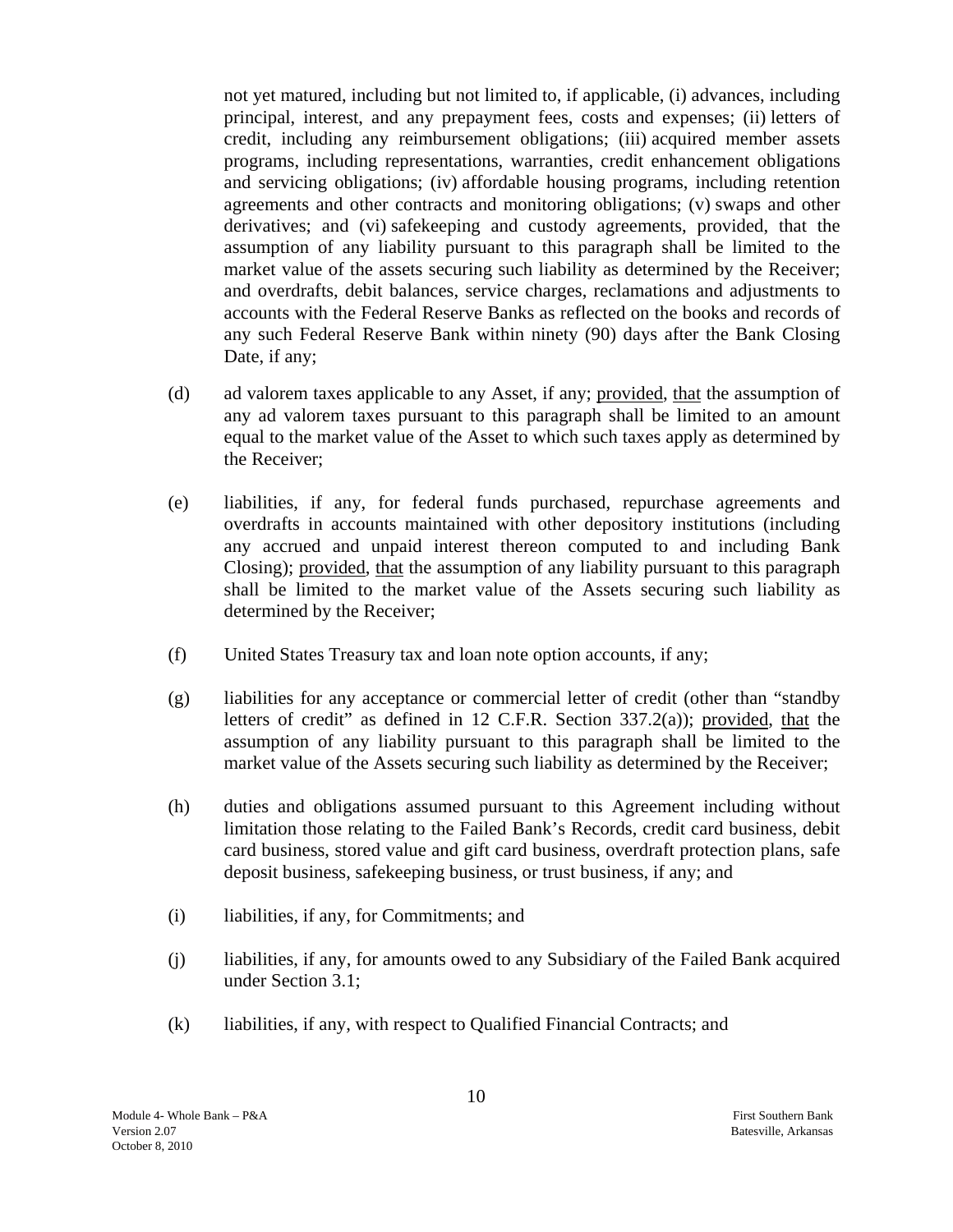(l) duties and obligations under any contract pursuant to which mortgage servicing is provided to the Failed Bank by others.

**2.2 Interest on Deposit Liabilities.** The Assuming Institution agrees that, from and after Bank Closing, it will accrue and pay interest on Deposit liabilities assumed pursuant to Section 2.1 at a rate(s) it shall determine; provided, that for nontransaction Deposit liabilities such rate(s) shall not be less than the lowest rate offered by the Assuming Institution to its depositors for nontransaction deposit accounts. The Assuming Institution shall permit each depositor to withdraw, without penalty for early withdrawal, all or any portion of such depositor's Deposit, whether or not the Assuming Institution elects to pay interest in accordance with any deposit agreement formerly existing between the Failed Bank and such depositor; and further provided, that if such Deposit has been pledged to secure an obligation of the depositor or other party, any withdrawal thereof shall be subject to the terms of the agreement governing such pledge. The Assuming Institution shall give notice to such depositors as provided in Section 5.3 of the rate(s) of interest which it has determined to pay and of such withdrawal rights.

**2.3 Unclaimed Deposits.** Fifteen (15) months following the Bank Closing Date, the Assuming Institution will provide the Receiver a listing of all deposit accounts, including the type of account, not claimed by the depositor. The Receiver will review the list and authorize the Assuming Institution to act on behalf of the Receiver to send a "Final Legal Notice" in a form substantially similar to Exhibit 2.3A to the owner(s) of the unclaimed deposits reminding them of the need to claim or arrange to continue their account(s) with the Assuming Institution. The Assuming Institution will send the "Final Legal Notice" to the depositors within thirty (30) days following notification of the Receiver's authorization. The Assuming Institution will prepare an Affidavit of Mailing and will forward the Affidavit of Mailing to the Receiver after mailing out the "Final Legal Notice" in a form substantially similar to Exhibit 2.3B to the owner(s) of unclaimed deposit accounts.

If, within eighteen (18) months after Bank Closing, any depositor of the Failed Bank does not claim or arrange to continue such depositor's Deposit assumed pursuant to Section 2.1 at the Assuming Institution, the Assuming Institution shall, within fifteen (15) Business Days after the end of such eighteen (18) month period, (i) refund to the Receiver the full amount of each such deposit (without reduction for service charges), (ii) provide to the Receiver a schedule of all such refunded Deposits in such form as may be prescribed by the Receiver, and (iii) assign, transfer, convey, and deliver to the Receiver, all right, title, and interest of the Assuming Institution in and to the Records previously transferred to the Assuming Institution and other records generated or maintained by the Assuming Institution pertaining to such Deposits. During such eighteen (18) month period, at the request of the Receiver, the Assuming Institution promptly shall provide to the Receiver schedules of unclaimed deposits in such form as may be prescribed by the Receiver.

**2.4 Employee Benefit Plans**. Except as provided in Section 4.12, the Assuming Institution shall have no liabilities, obligations or responsibilities under the Failed Bank's health care, bonus, vacation, pension, profit sharing or stock purchase plans or similar plans, if any, unless the Receiver and the Assuming Institution agree otherwise subsequent to the date of this Agreement.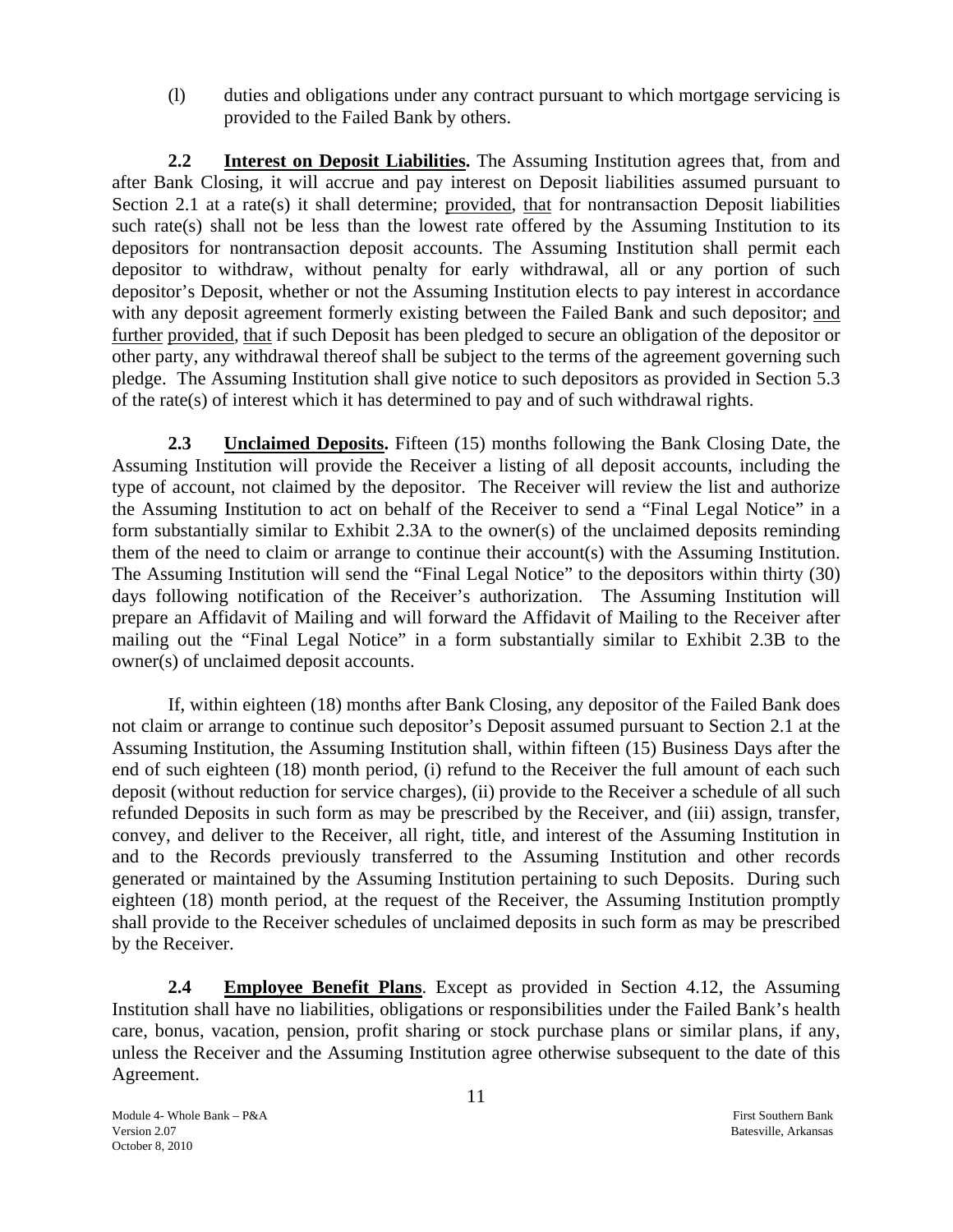#### **ARTICLE III PURCHASE OF ASSETS**

 **3.1 Assets Purchased by Assuming Institution**. Subject to Sections 3.5 and 3.6, the Assuming Institution hereby purchases from the Receiver, and the Receiver hereby sells, assigns, transfers, conveys, and delivers to the Assuming Institution, all right, title, and interest of the Receiver in and to all of the assets (real, personal and mixed, wherever located and however acquired) of the Failed Bank whether or not reflected on the books of the Failed Bank as of Bank Closing. Assets are purchased hereunder by the Assuming Institution subject to all liabilities for indebtedness collateralized by Liens affecting such Assets.

## **3.2 Asset Purchase Price**.

(a) All Assets and assets of the Failed Bank subject to an option to purchase by the Assuming Institution shall be purchased for the amount, or the amount resulting from the method specified for determining the amount, as specified on Schedule 3.2, except as otherwise may be provided herein. Any Asset, asset of the Failed Bank subject to an option to purchase or other asset purchased for which no purchase price is specified on Schedule 3.2 or otherwise herein shall be purchased at its Book Value. Loans or other assets charged off the Accounting Records of the Failed Bank on or prior to the Bid Valuation Date shall be purchased at a price of zero.

(b) The purchase price for securities (other than the capital stock of any Acquired Subsidiary and FRB stock and FHLB stock) purchased under Section 3.1 by the Assuming Institution shall be the market value thereof as of Bank Closing, which market value shall be (i) the market price for each such security quoted at the close of the trading day effective on Bank Closing as published electronically by Bloomberg, L.P., or alternatively, at the discretion of the Receiver, IDC/Financial Times (FT) Interactive Data; (ii) provided, that if such market price is not available for any such security, the Assuming Institution will submit a bid for each such security within three days of notification/bid request by the Receiver (unless a different time period is agreed to by the Assuming Institution and the Receiver) and the Receiver, in its sole discretion will accept or reject each such bid; and (iii) further provided in the absence of an acceptable bid from the Assuming Institution, each such security shall not pass to the Assuming Institution and shall be deemed to be an excluded asset hereunder.

(c) Qualified Financial Contracts shall be purchased at market value determined in accordance with the terms of Exhibit 3.2(c). Any costs associated with such valuation shall be shared equally by the Receiver and the Assuming Institution.

**3.3 Manner of Conveyance; Limited Warranty; Nonrecourse; Etc.** THE CONVEYANCE OF ALL ASSETS, INCLUDING REAL AND PERSONAL PROPERTY INTERESTS, PURCHASED BY THE ASSUMING INSTITUTION UNDER THIS AGREEMENT SHALL BE MADE, AS NECESSARY, BY RECEIVER'S DEED OR RECEIVER'S BILL OF SALE, "AS IS", "WHERE IS", WITHOUT RECOURSE AND, EXCEPT AS OTHERWISE SPECIFICALLY PROVIDED IN THIS AGREEMENT, WITHOUT ANY WARRANTIES WHATSOEVER WITH RESPECT TO SUCH ASSETS,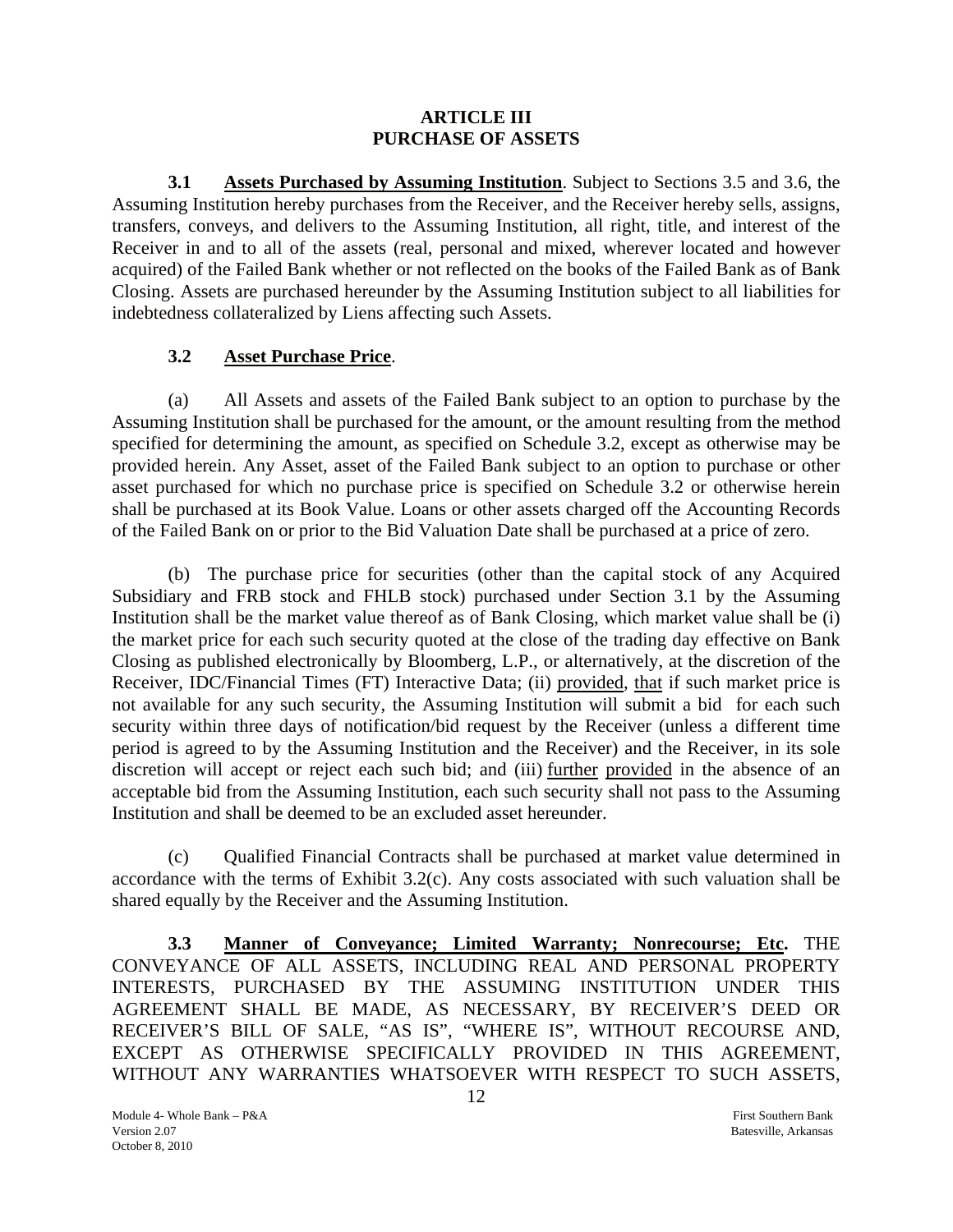EXPRESS OR IMPLIED, WITH RESPECT TO TITLE, ENFORCEABILITY, COLLECTIBILITY, DOCUMENTATION OR FREEDOM FROM LIENS OR ENCUMBRANCES (IN WHOLE OR IN PART), OR ANY OTHER MATTERS.

## **3.4 Puts of Assets to the Receiver**.

(a) **Puts Within and at 30 Days After Bank Closing**. During the thirty (30)-day period following Bank Closing and only during such period (which thirty (30)-day period may be extended in writing in the sole absolute discretion of the Receiver) in accordance with this Section 3.4, the Assuming Institution shall be entitled to require the Receiver to purchase any New Loan that was transferred to the Assuming Institution pursuant to Section 3.1, and require the Receiver to purchase any Deposit Secured Loan transferred to the Assuming Institution pursuant to Section 3.1 which is not fully secured by Assumed Deposits or deposits at other insured depository institutions due to either insufficient Assumed Deposit or deposit collateral or deficient documentation regarding such collateral; provided with regard to any Deposit Secured Loan secured by an Assumed Deposit, no such purchase may be required until any Deposit setoff determination, whether voluntary or involuntary, has been made; and,

at the end of the thirty (30)-day period following Bank Closing and at that time only, in accordance with this Section 3.4, the Assuming Institution shall be entitled to require the Receiver to purchase any remaining overdraft transferred to the Assuming Institution pursuant to 3.1 which both was made after the Bid Valuation Date and was not made pursuant to an overdraft protection plan or similar extension of credit.

Notwithstanding the foregoing, the Assuming Institution shall not have the right to require the Receiver to purchase any Loan if (i) the Obligor with respect to such Loan is an Acquired Subsidiary, or (ii) the Assuming Institution has:

- (A) made any advance in accordance with the terms of a Commitment or otherwise with respect to such Loan;
- (B) taken any action that increased the amount of a Related Liability with respect to such Loan over the amount of such liability immediately prior to the time of such action;
- (C) created or permitted to be created any Lien on such Loan which secures indebtedness for money borrowed or which constitutes a conditional sales agreement, capital lease or other title retention agreement;
- (D) entered into, agreed to make, grant or permit, or made, granted or permitted any modification or amendment to, any waiver or extension with respect to, or any renewal, refinancing or refunding of, such Loan or related Credit Documents or collateral, including, without limitation, any act or omission which diminished such collateral; or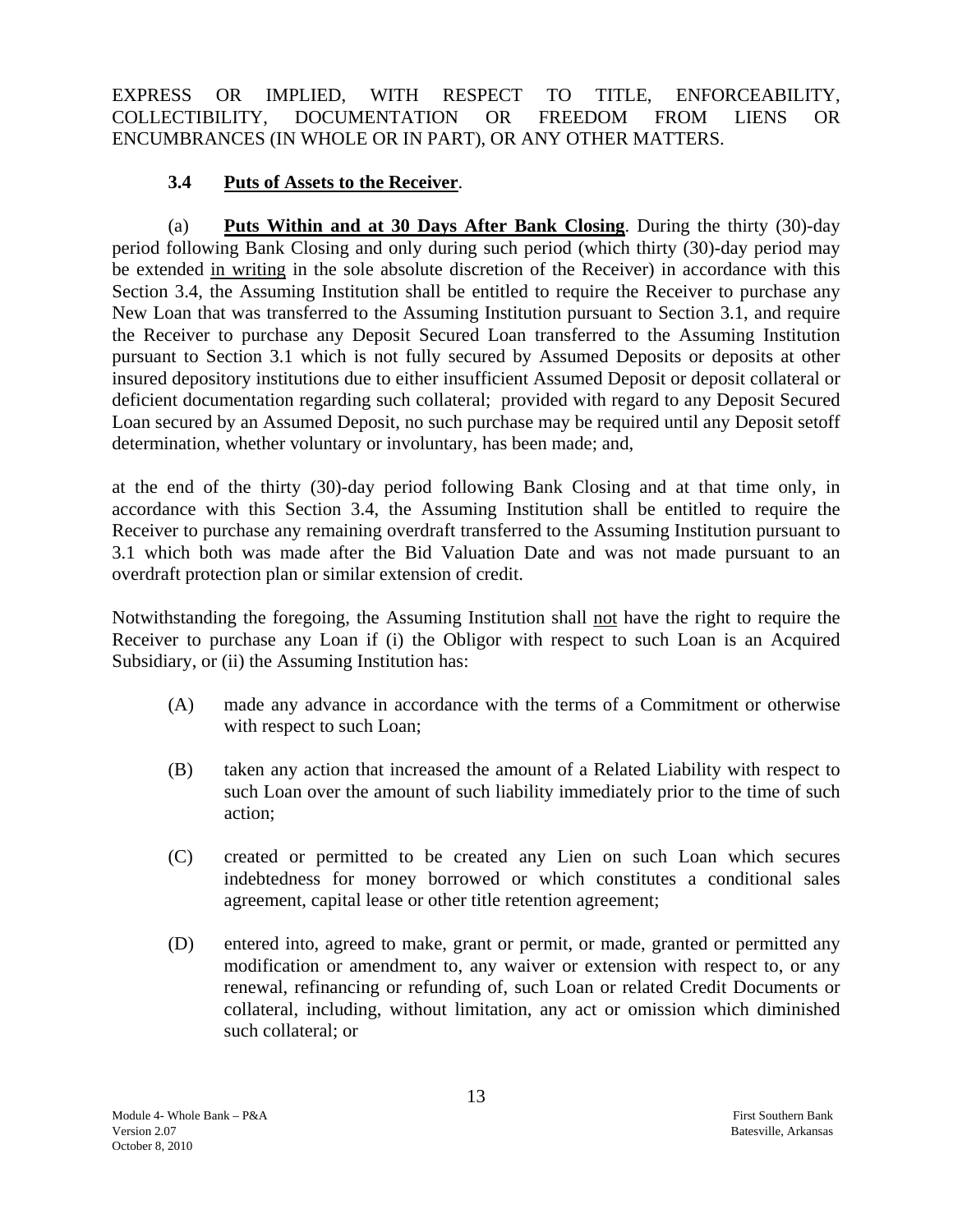(E) sold, assigned or transferred all or a portion of such Loan to a third party (whether with or without recourse).

The Assuming Institution shall transfer all such Loans to the Receiver without recourse, and shall indemnify the Receiver against any and all claims of any Person claiming by, through or under the Assuming Institution with respect to any such Loan, as provided in Section 12.4.

(b) **Puts Prior to the Settlement Date.** During the period from Bank Closing to and including the Business Day immediately preceding the Settlement Date, the Assuming Institution shall be entitled to require the Receiver to purchase any Asset which the Assuming Institution can establish is evidenced by forged or stolen instruments as of Bank Closing; provided, that, the Assuming Institution shall not have the right to require the Receiver to purchase any such Asset with respect to which the Assuming Institution has taken any action referred to in Section 3.4(a)(ii) with respect to such Asset. The Assuming Institution shall transfer all such Assets to the Receiver without recourse, and shall indemnify the Receiver against any and all claims of any Person claiming by, through or under the Assuming Institution with respect to any such Asset, as provided in Section 12.4.

(c) **Notices to the Receiver**. In the event that the Assuming Institution elects to require the Receiver to purchase one or more Assets, the Assuming Institution shall deliver to the Receiver a notice (a "Put Notice") which shall include:

- (i) a list of all Assets that the Assuming Institution requires the Receiver to purchase;
- (ii) a list of all Related Liabilities with respect to the Assets identified pursuant to (i) above; and
- (iii) a statement of the estimated Repurchase Price of each Asset identified pursuant to (i) above as of the applicable Put Date.

Such notice shall be in the form prescribed by the Receiver or such other form to which the Receiver shall consent. As provided in Section 9.6, the Assuming Institution shall deliver to the Receiver such documents, Credit Files and such additional information relating to the subject matter of the Put Notice as the Receiver may request and shall provide to the Receiver full access to all other relevant books and records.

(d) **Purchase by Receiver**. The Receiver shall purchase Loans that are specified in the Put Notice and shall assume Related Liabilities with respect to such Loans, and the transfer of such Loans and Related Liabilities shall be effective as of a date determined by the Receiver which date shall not be later than thirty (30) days after receipt by the Receiver of the Credit Files with respect to such Loans (the "Put Date").

(e) **Purchase Price and Payment Date**. Each Loan purchased by the Receiver pursuant to this Section 3.4 shall be purchased at a price equal to the Repurchase Price of such Loan less the Related Liability Amount applicable to such Loan, in each case determined as of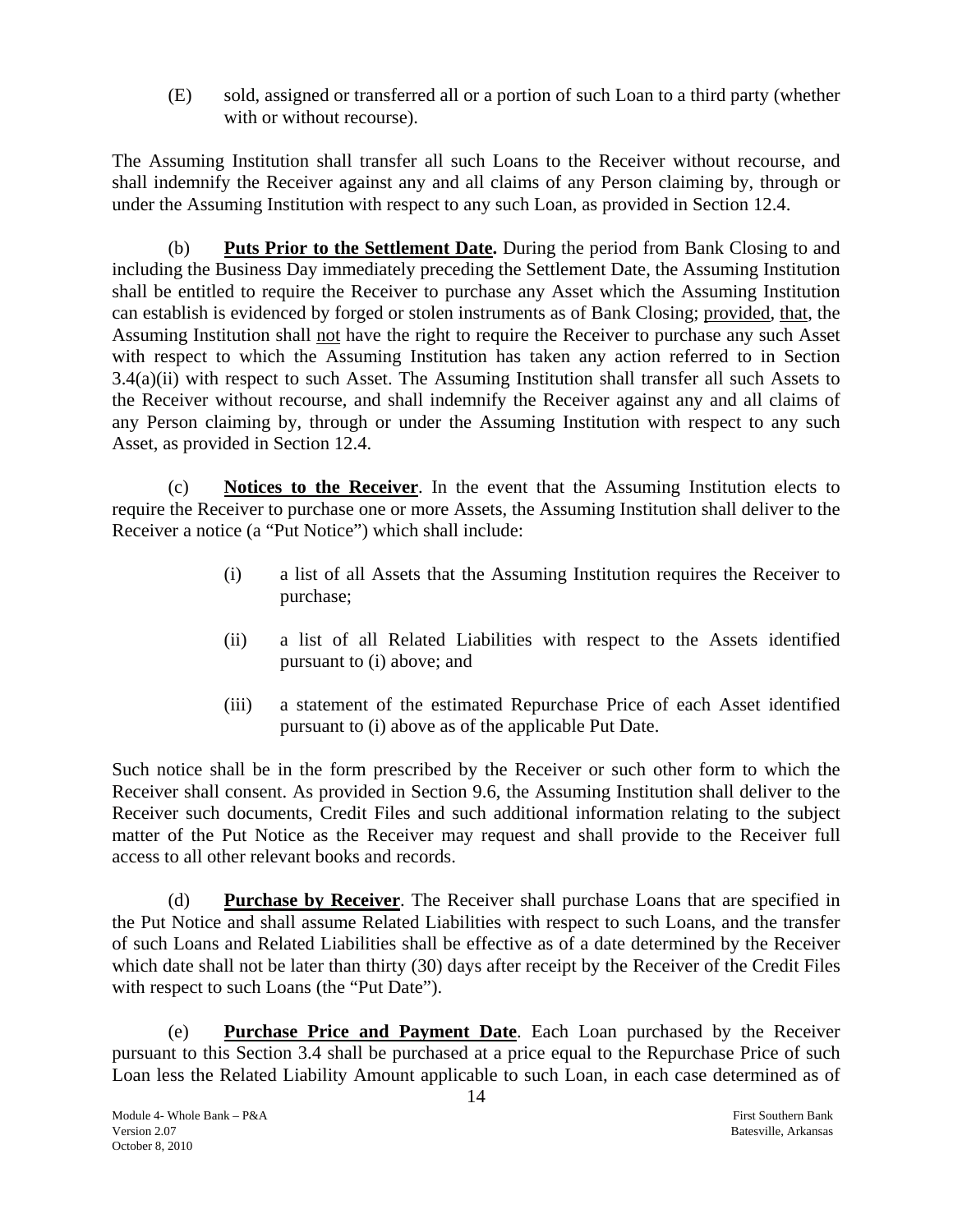the applicable Put Date. If the difference between such Repurchase Price and such Related Liability Amount is positive, then the Receiver shall pay to the Assuming Institution the amount of such difference; if the difference between such amounts is negative, then the Assuming Institution shall pay to the Receiver the amount of such difference. The Assuming Institution or the Receiver, as the case may be, shall pay the purchase price determined pursuant to this Section 3.4(e) not later than the twentieth (20th) Business Day following the applicable Put Date, together with interest on such amount at the Settlement Interest Rate for the period from and including such Put Date to and including the day preceding the date upon which payment is made.

(f) **Servicing.** The Assuming Institution shall administer and manage any Asset subject to purchase by the Receiver in accordance with usual and prudent banking standards and business practices until such time as such Asset is purchased by the Receiver.

(g) **Reversals**. In the event that the Receiver purchases an Asset (and assumes the Related Liability) that it is not required to purchase pursuant to this Section 3.4, the Assuming Institution shall repurchase such Asset (and assume such Related Liability) from the Receiver at a price computed so as to achieve the same economic result as would apply if the Receiver had never purchased such Asset pursuant to this Section 3.4.

**3.5 Assets Not Purchased by Assuming Institution**. The Assuming Institution does not purchase, acquire or assume, or (except as otherwise expressly provided in this Agreement) obtain an option to purchase, acquire or assume under this Agreement:

(a) any financial institution bonds, banker's blanket bonds, or public liability, fire, extended coverage insurance policy, bank owned life insurance or any other insurance policy of the Failed Bank, or premium refund, unearned premium derived from cancellation, or any proceeds payable with respect to any of the foregoing;

(b) any interest, right, action, claim, or judgment against (i) any officer, director, employee, accountant, attorney, or any other Person employed or retained by the Failed Bank or any Subsidiary of the Failed Bank on or prior to Bank Closing arising out of any act or omission of such Person in such capacity, (ii) any underwriter of financial institution bonds, banker's blanket bonds or any other insurance policy of the Failed Bank, (iii) any shareholder or holding company of the Failed Bank, or (iv) any other Person whose action or inaction may be related to any loss (exclusive of any loss resulting from such Person's failure to pay on a Loan made by the Failed Bank) incurred by the Failed Bank; provided, that for the purposes hereof, the acts, omissions or other events giving rise to any such claim shall have occurred on or before Bank Closing, regardless of when any such claim is discovered and regardless of whether any such claim is made with respect to a financial institution bond, banker's blanket bond, or any other insurance policy of the Failed Bank in force as of Bank Closing;

(c) prepaid regulatory assessments of the Failed Bank, if any;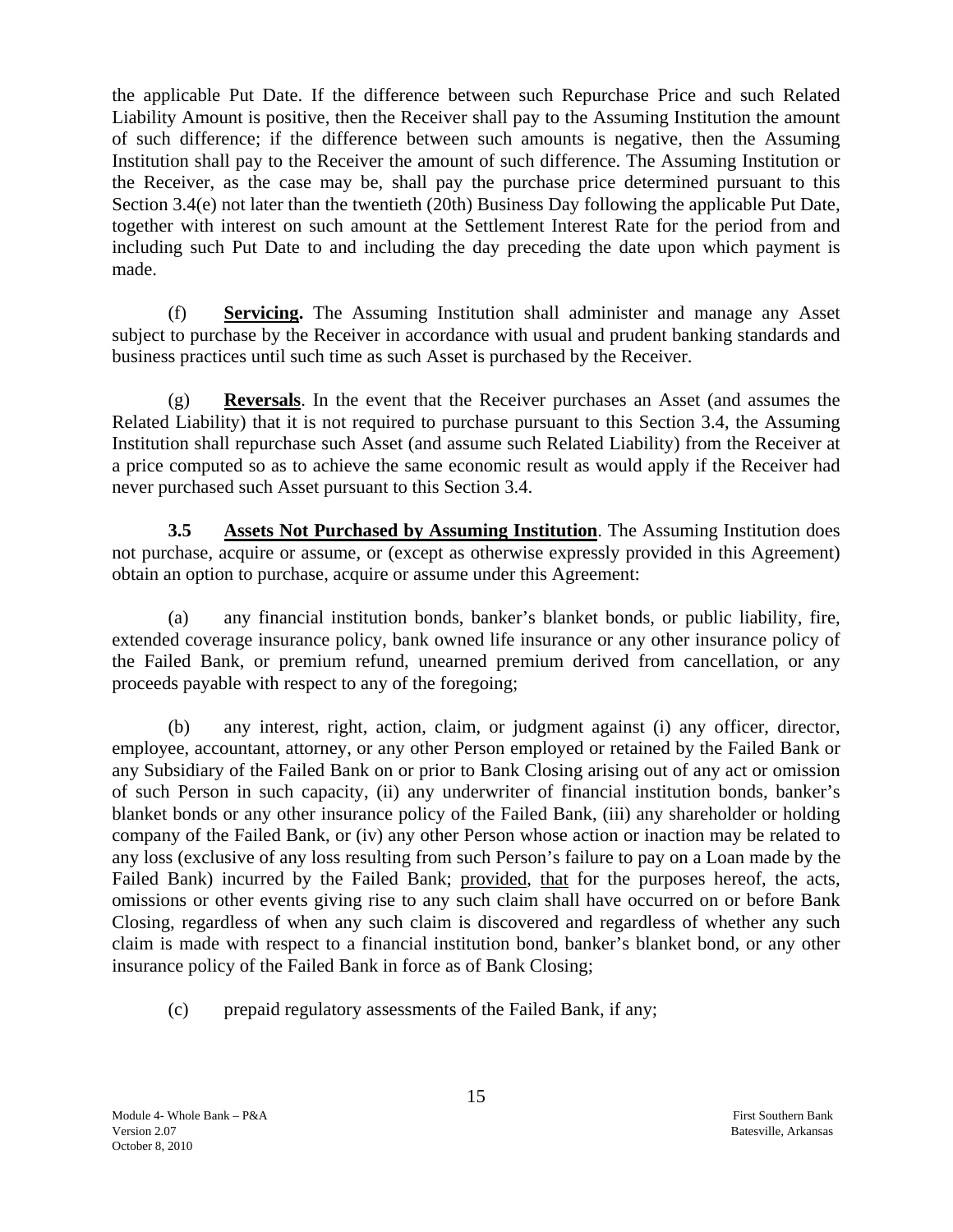(d) legal or equitable interests in tax receivables of the Failed Bank, if any, including any claims arising as a result of the Failed Bank having entered into any agreement or otherwise being joined with another Person with respect to the filing of tax returns or the payment of taxes;

(e) Federal Home Loan Mortgage Corporation and Federal National Mortgage Association preferred stock, if any;

(f) amounts reflected on the Accounting Records of the Failed Bank as of Bank Closing as a general or specific loss reserve or contingency account, if any;

(g) leased or owned Bank Premises and leased or owned Furniture and Equipment and Fixtures and data processing equipment (including hardware and software) located on leased or owned Bank Premises, if any; provided, that the Assuming Institution does obtain an option under Section 4.6, Section 4.7 or Section 4.8, as the case may be, with respect thereto;

(h) owned Bank Premises which the Receiver, in its discretion, determines may contain environmentally hazardous substances;

(i) any "goodwill," as such term is defined in the instructions to the report of condition prepared by banks examined by the Corporation in accordance with 12 C.F.R. Section 304.4, and other intangibles (other than intellectual property);

(j) any criminal restitution or forfeiture orders issued in favor of the Failed Bank; and

(k) assets essential to the Receiver in accordance with Section 3.6;

(l) all securities listed on the attached Schedule 3.5(l);

(m) all assets listed on Schedule 3.5(m);

(n) prepaid accounts associated with any contract or agreement that the Assuming Institution either does not directly assume pursuant to the terms of this Agreement nor has an option to assume under Section 4.8; and

(o) except with respect to any Federal Home Loan Bank, any contract pursuant to which the Failed Bank provides mortgage servicing for others.

## **3.6 Assets Essential to Receiver**.

(a) The Receiver may refuse to sell to the Assuming Institution, or the Assuming Institution agrees, at the request of the Receiver set forth in a written notice to the Assuming Institution, to assign, transfer, convey, and deliver to the Receiver all of the Assuming Institution's right, title and interest in and to, any Asset or asset essential to the Receiver as determined by the Receiver in its discretion (together with all Credit Documents evidencing or pertaining thereto), which may include any Asset or asset that the Receiver determines to be: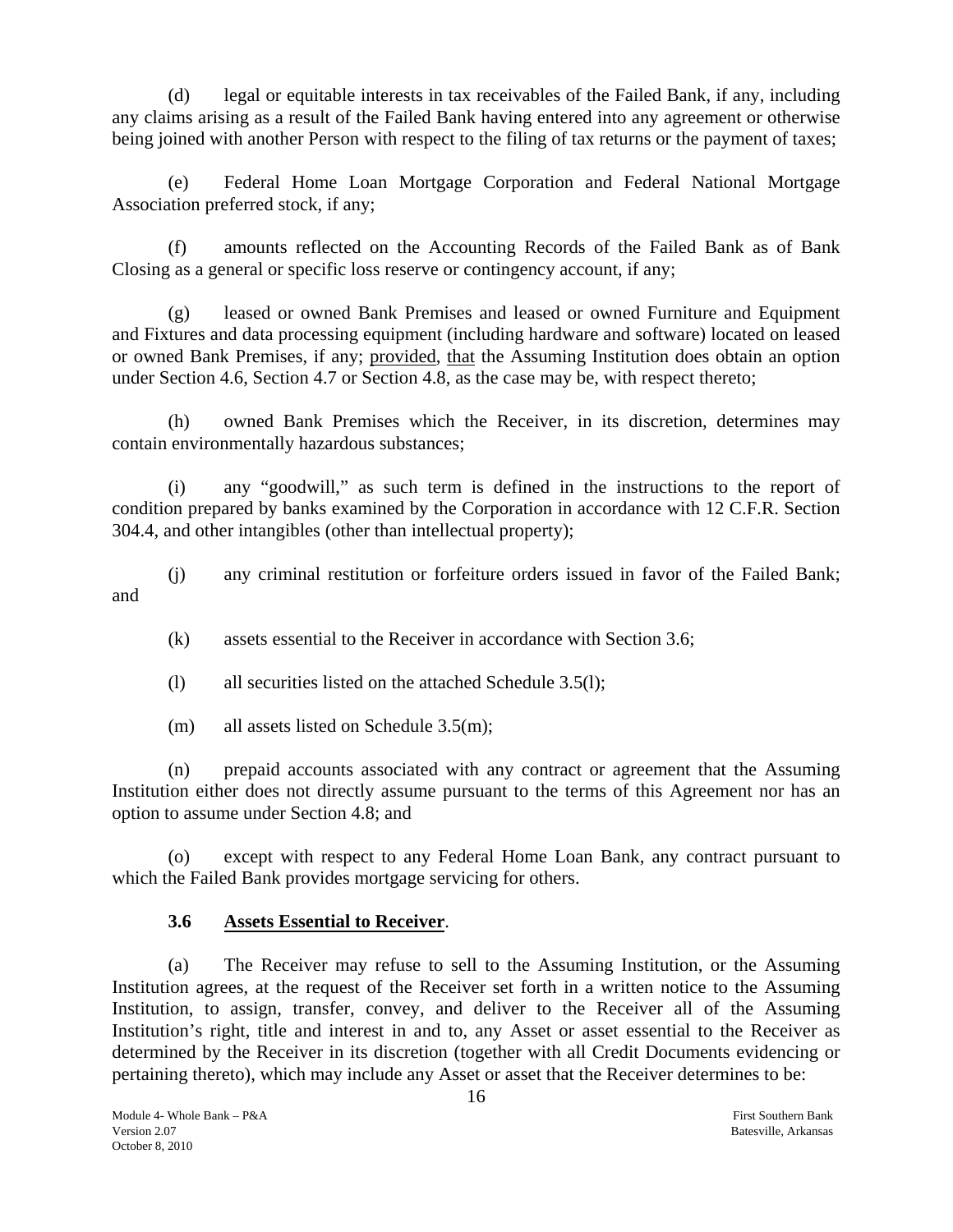- (i) made to an officer, director, or other Person engaging in the affairs of the Failed Bank, its Subsidiaries or Affiliates or any related entities of any of the foregoing;
- (ii) the subject of any investigation relating to any claim with respect to any item described in Section 3.5(a) or (b), or the subject of, or potentially the subject of, any legal proceedings;
- (iii) made to a Person who is an Obligor on a loan owned by the Receiver or the Corporation in its corporate capacity or its capacity as receiver of any institution;
- (iv) secured by collateral which also secures any asset owned by the Receiver; or
- (v) related to any asset of the Failed Bank not purchased by the Assuming Institution under this Article III or any liability of the Failed Bank not assumed by the Assuming Institution under Article II.

(b) Each such Asset or asset purchased by the Receiver shall be purchased at a price equal to the Repurchase Price thereof less the Related Liability Amount with respect to any Related Liabilities related to such Asset or asset, in each case determined as of the date of the notice provided by the Receiver pursuant to Section 3.6(a). The Receiver shall pay the Assuming Institution not later than the twentieth (20th) Business Day following receipt of related Credit Documents and Credit Files together with interest on such amount at the Settlement Interest Rate for the period from and including the date of receipt of such documents to and including the day preceding the day on which payment is made. The Assuming Institution agrees to administer and manage each such Asset or asset in accordance with usual and prudent banking standards and business practices until each such Asset or asset is purchased by the Receiver. All transfers with respect to Asset or assets under this Section 3.6 shall be made as provided in Section 9.6. The Assuming Institution shall transfer all such Asset or assets and Related Liabilities to the Receiver without recourse, and shall indemnify the Receiver against any and all claims of any Person claiming by, through or under the Assuming Institution with respect to any such Asset or asset, as provided in Section 12.4.

**3.7 Receiver's Offer to Sell Withheld Loans**. For the period of 30 days commencing the day after the Bank Closing Date, the Receiver may sell, in its sole discretion, and the Assuming Institution, may purchase, in its sole discretion, at Book Value as of the Bank Closing Date, any Loans initially withheld from sale to the Assuming Institution pursuant to Sections 3.5 or 3.6 of this Agreement. Except for the sales price, Loans sold under this section will be treated as if initially sold under Section 3.1 of this Agreement, and will be subject to all relevant terms of this Agreement as similarly situated Loans sold and transferred pursuant to this Agreement. Payment for Loans sold under this section will be handled through the Settlement process.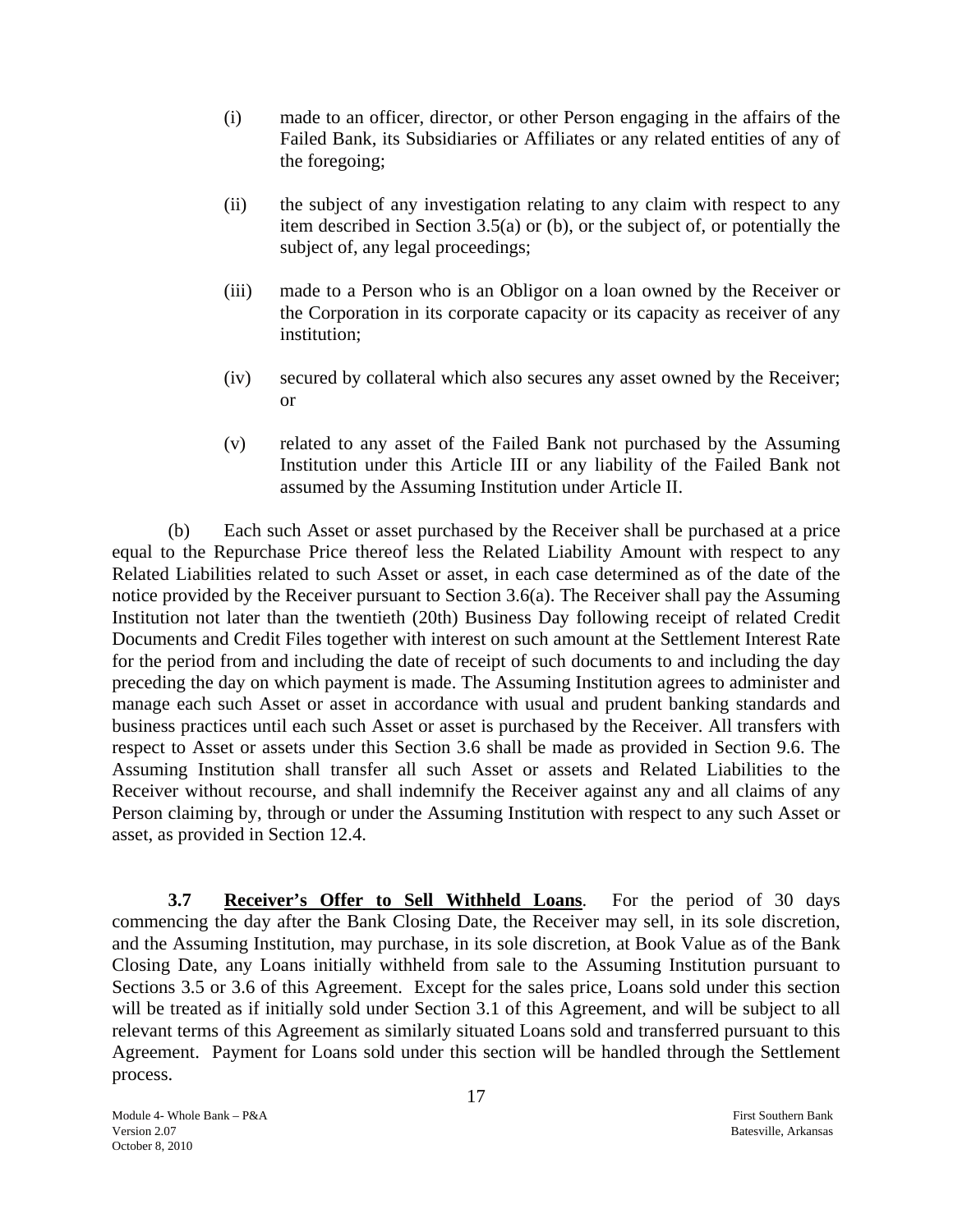## **ARTICLE IV ASSUMPTION OF CERTAIN DUTIES AND OBLIGATIONS**

The Assuming Institution agrees with the Receiver and the Corporation as follows:

**4.1** Continuation of Banking Business. For the period commencing the first banking Business Day after Bank Closing and ending no earlier than the first anniversary of Bank Closing, the Assuming Institution will provide full service banking in the trade area of the Failed Bank. Thereafter, the Assuming Institution may cease providing such banking services in the trade area of the Failed Bank, provided the Assuming Institution has received all necessary regulatory approvals. At the option of the Assuming Institution, such banking services may be provided at any or all of the Bank Premises, or at other premises within such trade area. The trade area shall be determined by the Receiver. For the avoidance of doubt, the foregoing shall not restrict the Assuming Institution from opening, closing or selling branches upon receipt of the necessary regulatory approvals, if the Assuming Institution or its successors continue to provide banking services in the trade area. Assuming Institution will pay to the Receiver, upon the sale of a branch or branches within the year following the date of this agreement, fifty percent (50%) of any franchise premium in excess of the franchise premium paid by the Assuming Institution with respect to such branch or branches.

**4.2 Agreement with Respect to Credit Card Business**. The Assuming Institution agrees to honor and perform, from and after Bank Closing, all duties and obligations with respect to the Failed Bank's credit card business (including issuer or merchant acquirer) debit card business, stored value and gift card business, and/or processing related to credit cards, if any, and assumes all outstanding extensions of credit or balances with respect to these lines of business.

**4.3 Agreement with Respect to Safe Deposit Business**. The Assuming Institution assumes and agrees to discharge, from and after Bank Closing, in the usual course of conducting a banking business, the duties and obligations of the Failed Bank with respect to all Safe Deposit Boxes, if any, of the Failed Bank and to maintain all of the necessary facilities for the use of such boxes by the renters thereof during the period for which such boxes have been rented and the rent therefore paid to the Failed Bank, subject to the provisions of the rental agreements between the Failed Bank and the respective renters of such boxes; provided, that the Assuming Institution may relocate the Safe Deposit Boxes of the Failed Bank to any office of the Assuming Institution located in the trade area of the Failed Bank. The Safe Deposit Boxes shall be located and maintained in the trade area of the Failed Bank for a minimum of one year from Bank Closing. The trade area shall be determined by the Receiver. Fees related to the safe deposit business earned prior to the Bank Closing Date shall be for the benefit of the Receiver and fees earned after the Bank Closing Date shall be for the benefit of the Assuming Institution.

**4.4 Agreement with Respect to Safekeeping Business**. The Receiver transfers, conveys and delivers to the Assuming Institution and the Assuming Institution accepts all securities and other items, if any, held by the Failed Bank in safekeeping for its customers as of Bank Closing. The Assuming Institution assumes and agrees to honor and discharge, from and after Bank Closing, the duties and obligations of the Failed Bank with respect to such securities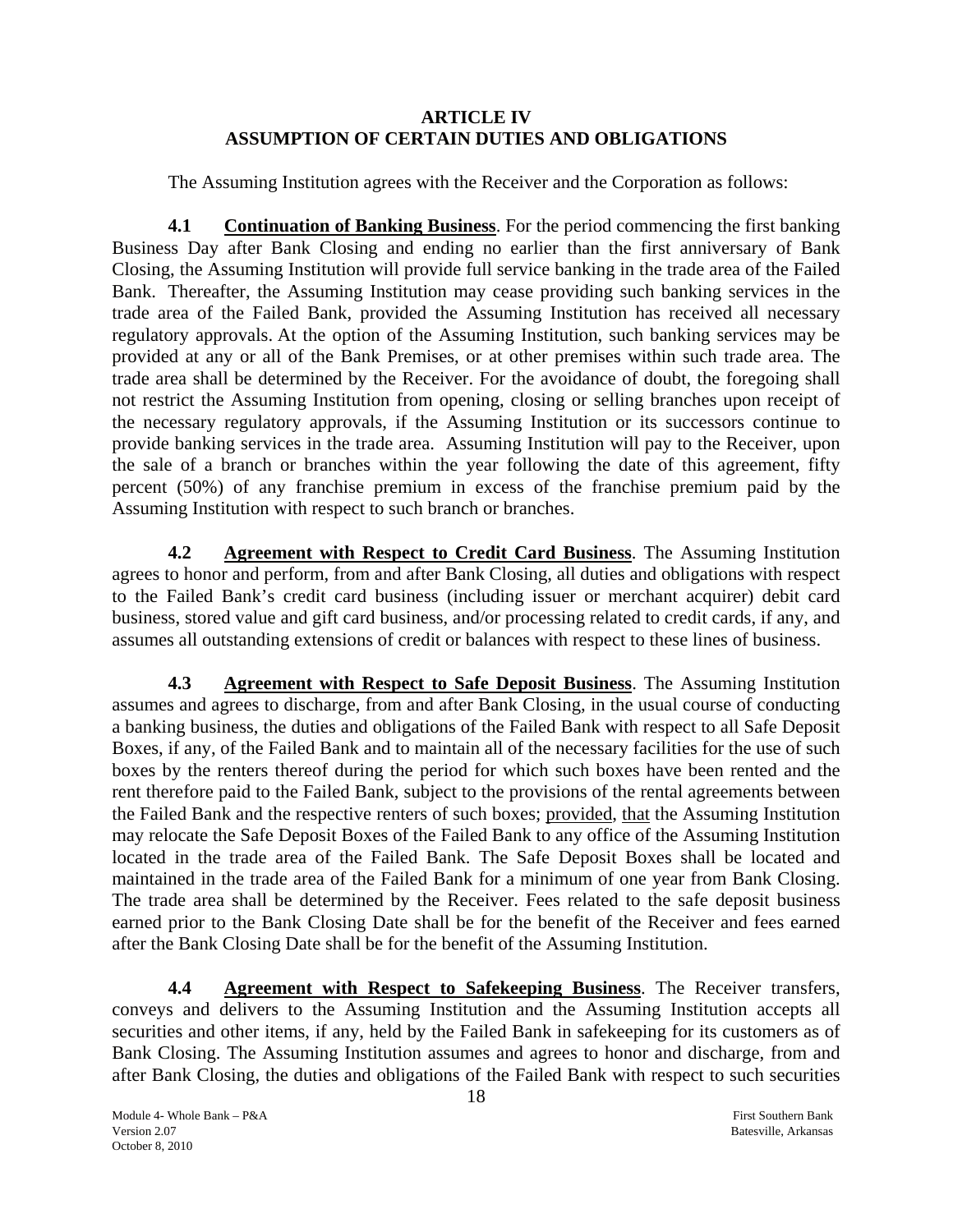and items held in safekeeping. The Assuming Institution shall be entitled to all rights and benefits heretofore accrued or hereafter accruing with respect thereto. The Assuming Institution shall provide to the Receiver written verification of all assets held by the Failed Bank for safekeeping within sixty (60) days after Bank Closing. The assets held for safekeeping by the Failed Bank shall be held and maintained by the Assuming Institution in the trade area of the Failed Bank for a minimum of one year from Bank Closing. At the option of the Assuming Institution, the safekeeping business may be provided at any or all of the Bank Premises, or at other premises within such trade area. The trade area shall be determined by the Receiver. Fees related to the safekeeping business earned prior to the Bank Closing Date shall be for the benefit of the Receiver and fees earned after the Bank Closing Date shall be for the benefit of the Assuming Institution.

# **4.5 Agreement with Respect to Trust Business**.

(a) The Assuming Institution shall, without further transfer, substitution, act or deed, to the full extent permitted by law, succeed to the rights, obligations, properties, assets, investments, deposits, agreements, and trusts of the Failed Bank under trusts, executorships, administrations, guardianships, and agencies, and other fiduciary or representative capacities, all to the same extent as though the Assuming Institution had assumed the same from the Failed Bank prior to Bank Closing; provided, that any liability based on the misfeasance, malfeasance or nonfeasance of the Failed Bank, its directors, officers, employees or agents with respect to the trust business is not assumed hereunder. Fees related to the trust business collected prior to Bank Closing shall be for the benefit of the Receiver and fees collected after Bank Closing shall be for the benefit of the Assuming Institution.

(b) The Assuming Institution shall, to the full extent permitted by law, succeed to, and be entitled to take and execute, the appointment to all executorships, trusteeships, guardianships and other fiduciary or representative capacities to which the Failed Bank is or may be named in wills, whenever probated, or to which the Failed Bank is or may be named or appointed by any other instrument.

(c) In the event additional proceedings of any kind are necessary to accomplish the transfer of such trust business, the Assuming Institution agrees that, at its own expense, it will take whatever action is necessary to accomplish such transfer. The Receiver agrees to use reasonable efforts to assist the Assuming Institution in accomplishing such transfer.

(d) The Assuming Institution shall provide to the Receiver written verification of the assets held in connection with the Failed Bank's trust business within sixty (60) days after Bank Closing.

# **4.6 Agreement with Respect to Bank Premises**.

(a) **Option to Purchase.** Subject to Section 3.5, the Receiver hereby grants to the Assuming Institution an exclusive option for the period of ninety (90) days commencing the day after Bank Closing to purchase any or all owned Bank Premises. The Assuming Institution shall give written notice to the Receiver within the option period of its election to purchase or not to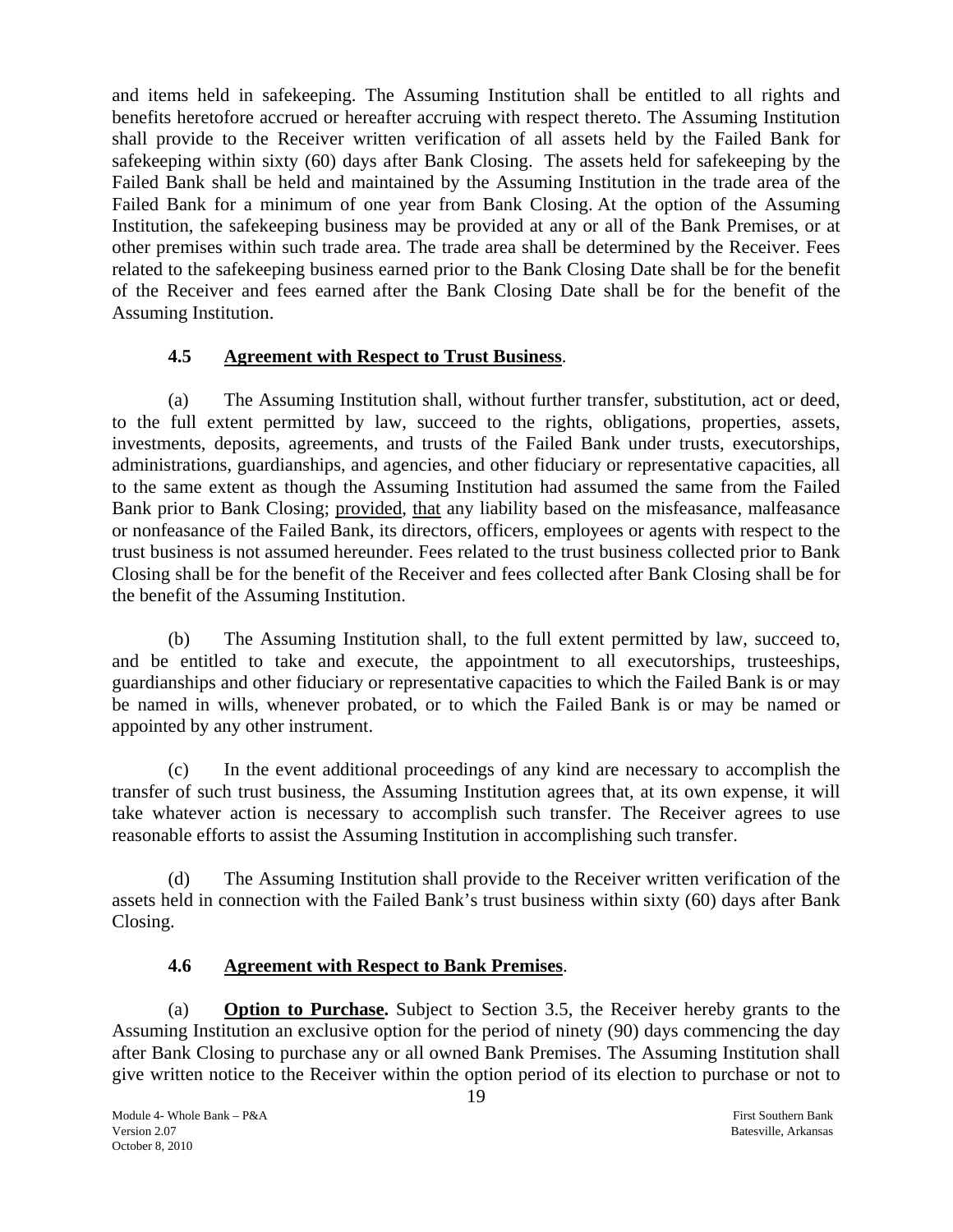purchase any of the owned Bank Premises. Any purchase of such premises shall be effective as of the date of Bank Closing and such purchase shall be consummated as soon as practicable thereafter, and in no event later than the Settlement Date. If the Assuming Institution gives notice of its election not to purchase one or more of the owned Bank Premises within seven (7) days of Bank Closing, then, not withstanding any other provision of this Agreement to the contrary, the Assuming Institution shall not be liable for any of the costs or fees associated with appraisals for such Bank Premises and associated Fixtures, Furniture and Equipment.

(b) **Option to Lease.** The Receiver hereby grants to the Assuming Institution an exclusive option for the period of ninety (90) days commencing the day after Bank Closing to cause the Receiver to assign to the Assuming Institution any or all leases for leased Bank Premises, if any, which have been continuously occupied by the Assuming Institution from Bank Closing to the date it elects to accept an assignment of the leases with respect thereto to the extent such leases can be assigned; provided, that the exercise of this option with respect to any lease must be as to all premises or other property subject to the lease. If an assignment cannot be made of any such leases, the Receiver may, in its discretion, enter into subleases with the Assuming Institution containing the same terms and conditions provided under such existing leases for such leased Bank Premises or other property. The Assuming Institution shall give notice to the Receiver within the option period of its election to accept or not to accept an assignment of any or all leases (or enter into subleases or new leases in lieu thereof). The Assuming Institution agrees to assume all leases assigned (or enter into subleases or new leases in lieu thereof) pursuant to this Section 4.6. If the Assuming Institution gives notice of its election not to accept an assignment of a lease for one or more of the leased Bank Premises within seven (7) days of Bank Closing, then, not withstanding any other provision of this Agreement to the contrary, the Assuming Institution shall not be liable for any of the costs or fees associated with appraisals for the Fixtures, Furniture and Equipment located on such leased Bank Premises.

(c) **Facilitation.** The Receiver agrees to facilitate the assumption, assignment or sublease of leases or the negotiation of new leases by the Assuming Institution; provided, that neither the Receiver nor the Corporation shall be obligated to engage in litigation, make payments to the Assuming Institution or to any third party in connection with facilitating any such assumption, assignment, sublease or negotiation or commit to any other obligations to third parties.

(d) **Occupancy.** The Assuming Institution shall give the Receiver fifteen (15) days' prior written notice of its intention to vacate prior to vacating any leased Bank Premises with respect to which the Assuming Institution has not exercised the option provided in Section 4.6(b). Any such notice shall be deemed to terminate the Assuming Institution's option with respect to such leased Bank Premises.

# (e) **Occupancy Costs.**

(i) The Assuming Institution agrees to pay to the Receiver, or to appropriate third parties at the direction of the Receiver, during and for the period of any occupancy by it of (x) owned Bank Premises the market rental value and all operating costs, and (y) leased Bank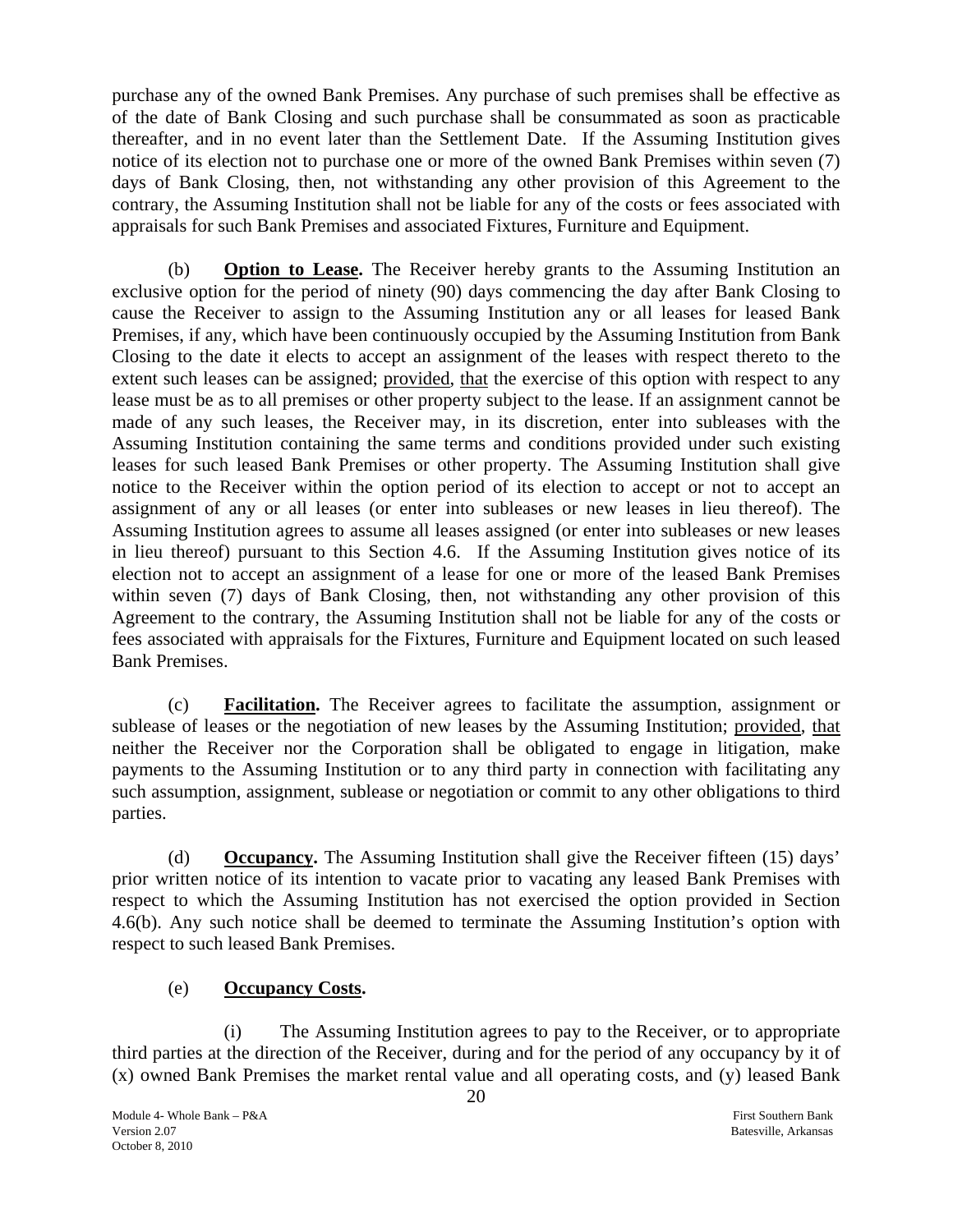Premises, all operating costs with respect thereto and to comply with all relevant terms of applicable leases entered into by the Failed Bank, including without limitation the timely payment of all rent. Operating costs include, without limitation all taxes, fees, charges, utilities, insurance and assessments, to the extent not included in the rental value or rent. If the Assuming Institution elects to purchase any owned Bank Premises in accordance with Section 4.6(a), the amount of any rent paid (and taxes paid to the Receiver which have not been paid to the taxing authority and for which the Assuming Institution assumes liability) by the Assuming Institution with respect thereto shall be applied as an offset against the purchase price thereof.

(ii) The Assuming Institution agrees during the period of occupancy by it of owned or leased Bank Premises, to pay to the Receiver rent for the use of all owned or leased Furniture and Equipment and all owned or leased Fixtures located on such Bank Premises for the period of such occupancy. Rent for such property owned by the Failed Bank shall be the market rental value thereof, as determined by the Receiver within sixty (60) days after Bank Closing. Rent for such leased property shall be an amount equal to any and all rent and other amounts which the Receiver incurs or accrues as an obligation or is obligated to pay for such period of occupancy pursuant to all leases and contracts with respect to such property. If the Assuming Institution purchases any owned Furniture and Equipment or owned Fixtures in accordance with Section 4.6(f) or 4.6(h), the amount of any rents paid by the Assuming Institution with respect thereto shall be applied as an offset against the purchase price thereof.

(f) **Certain Requirements as to Furniture, Equipment and Fixtures.** If the Assuming Institution purchases owned Bank Premises or accepts an assignment of the lease (or enters into a sublease or a new lease in lieu thereof) for leased Bank Premises as provided in Section 4.6(a) or 4.6(b), or if the Assuming Institution does not exercise such option but within twelve (12) months following Bank Closing obtains the right to occupy such premises (whether by assignment, lease, sublease, purchase or otherwise), other than in accordance with Section 4.6(a) or (b), the Assuming Institution shall (i) effective as of the date of Bank Closing, purchase from the Receiver all Furniture and Equipment and Fixtures owned by the Failed Bank and located thereon as of Bank Closing, (ii) accept an assignment or a sublease of the leases or negotiate new leases for all Furniture and Equipment and Fixtures leased by the Failed Bank and located thereon, and (iii) if applicable, accept an assignment or a sublease of any ground lease or negotiate a new ground lease with respect to any land on which such Bank Premises are located; provided, that the Receiver shall not have disposed of such Furniture and Equipment and Fixtures or repudiated the leases specified in clause (ii) or (iii).

# (g) **Vacating Premises.**

(i) If the Assuming Institution elects not to purchase any owned Bank Premises, the notice of such election in accordance with Section 4.6(a) shall specify the date upon which the Assuming Institution's occupancy of such premises shall terminate, which date shall not be later than ninety (90) days after the date of the Assuming Institution's notice not to exercise such option. The Assuming Institution promptly shall be responsible for relinquishing and releasing to the Receiver such premises and the Furniture and Equipment and Fixtures located thereon in the same condition as at Bank Closing and at the premises where it was inventoried at Bank Closing, normal wear and tear excepted. Any of the aforementioned which is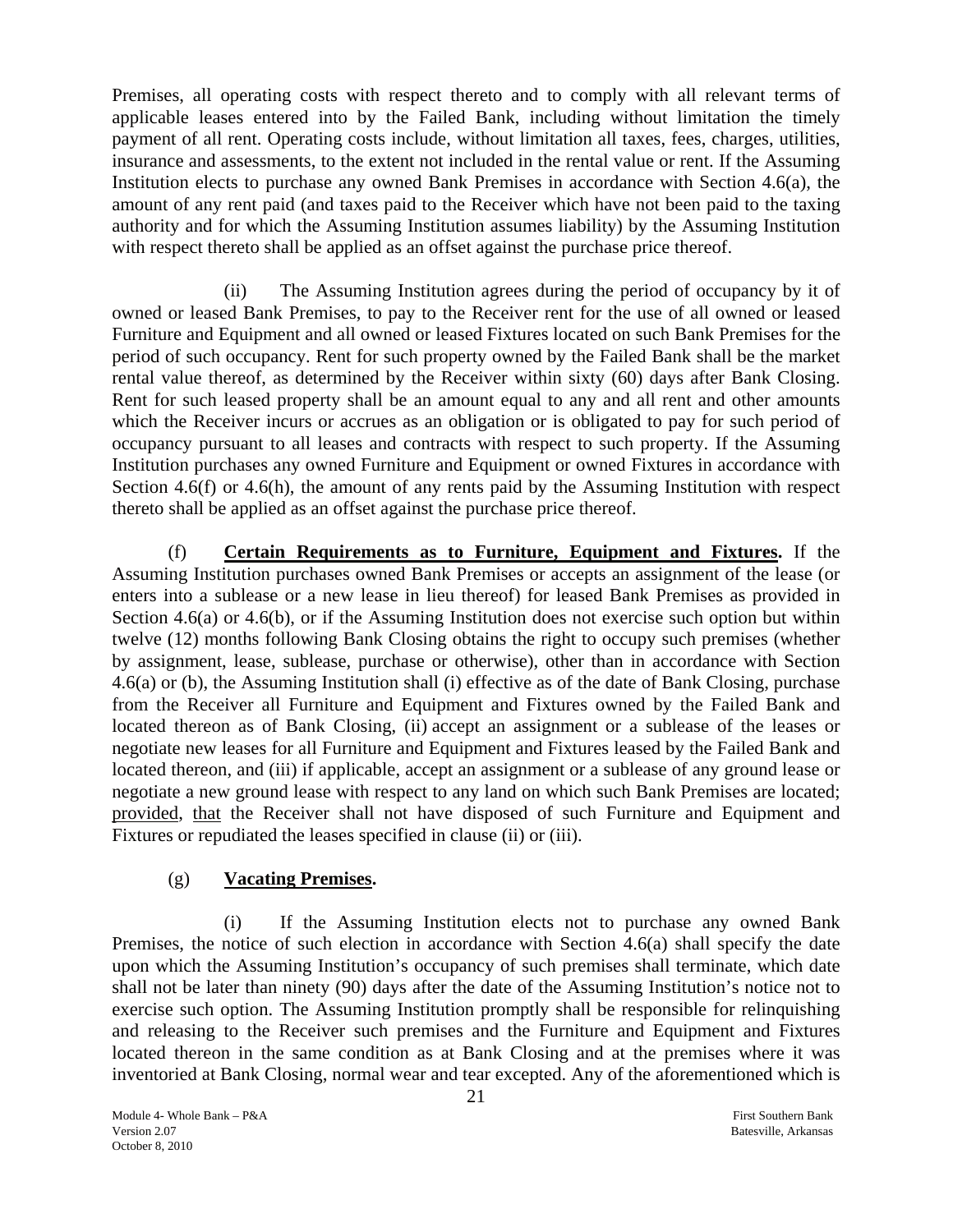missing will be charged to the Assuming Institution at the item's Fair Market Value as set out in accordance with this Agreement. By occupying any such premises after the expiration of such ninety (90)-day period, the Assuming Institution shall, at the Receiver's option, (x) be deemed to have agreed to purchase such Bank Premises, and to assume all leases, obligations and liabilities with respect to leased Furniture and Equipment and leased Fixtures located thereon and any ground lease with respect to the land on which such premises are located, and (y) be required to purchase all Furniture and Equipment and Fixtures owned by the Failed Bank and located on such premises as of Bank Closing.

(ii) If the Assuming Institution elects not to accept an assignment of the lease or sublease any leased Bank Premises, the notice of such election in accordance with Section 4.6(b) shall specify the date upon which the Assuming Institution's occupancy of such leased Bank Premises shall terminate, which date shall not be later than ninety (90) days after the date of the Assuming Institution's notice not to exercise such option. Upon vacating such premises, the Assuming Institution shall be liable for relinquishing and releasing to the Receiver such premises and the Fixtures and the Furniture and Equipment located thereon which existed at the time of Bank Closing, in the same condition as at Bank Closing, and at the premises where it was inventoried at Bank closing, normal wear and tear excepted. Any of the aforementioned which is missing will be charged to the Assuming Institution at the item's Fair Market Value as set out in accordance with this Agreement. By failing to provide notice of its intention to vacate such premises prior to the expiration of the option period specified in Section 4.6(b), or by occupying such premises after the one hundred eighty (180)-day period specified above in this paragraph (ii), the Assuming Institution shall, at the Receiver's option, (x) be deemed to have assumed all leases, obligations and liabilities with respect to such premises (including any ground lease with respect to the land on which premises are located), and leased Furniture and Equipment and leased Fixtures located thereon in accordance with this Section 4.6 (unless the Receiver previously repudiated any such lease), and (y) be required to purchase all Furniture and Equipment and Fixtures owned by the Failed Bank at Fair Market Value and located on such premises as of Bank Closing.

(h) **Furniture and Equipment and Certain Other Equipment.** The Receiver hereby grants to the Assuming Institution an option to purchase all Furniture and Equipment and/or all telecommunications, and check processing equipment owned by the Failed Bank and located at any owned or leased Bank Premises that the Assuming Institution elects to vacate or which it could have, but did not occupy, pursuant to this Section 4.6; provided, that, the Assuming Institution shall give the Receiver notice of its election to purchase such property at the time it gives notice of its intention to vacate such Bank Premises or within ten (10) days after Bank Closing for Bank Premises it could have, but did not, occupy.

## (i) **Option to Put Bank Premises and Related Fixtures, Furniture and Equipment.**

(i) For a period of ninety (90) days following Bank Closing, the Assuming Institution shall be entitled to require the Receiver to purchase any Bank Premises that is owned, directly or indirectly, by an Acquired Subsidiary and the purchase price paid by the Receiver shall be the Fair Market Value of the Bank Premises.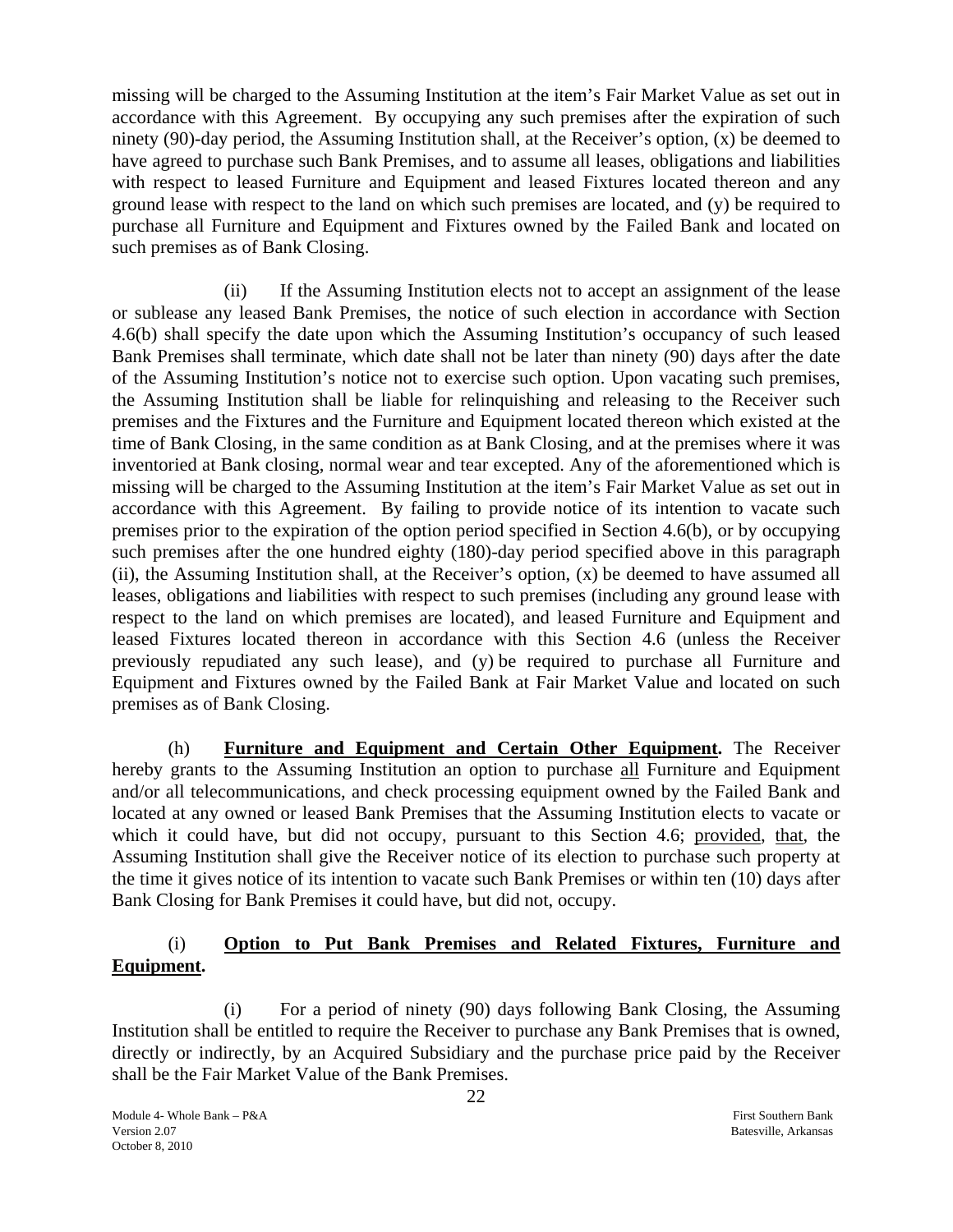(ii) If the Assuming Institution elects to require the Receiver to purchase any Bank Premises that is owned, directly or indirectly, by an Acquired Subsidiary, the Assuming Institution shall also have the option, exercisable within the same ninety (90) day time period, to require the Receiver to purchase any Fixtures, Furniture and Equipment that is owned, directly or indirectly, by an Acquired Subsidiary and which is located on such Bank Premises. The purchase price paid by the Receiver shall be the Fair Market Value of the Fixtures, Furniture and Equipment.

(iii) In the event the Assuming Institution elects to exercise its option under this subparagraph, the Assuming Institution shall pay to the Receiver occupancy costs in accordance with Section 4.6(e) and shall vacate the Bank Premises in accordance with Section  $4.6(g)(i)$ .

(iv) Regardless of whether the Assuming Institution exercises any of its option under this subparagraph, the purchase price for the Acquired Subsidiary shall be adjusted by the difference between the Fair Market Value of the Bank Premises and Fixtures, Furniture and Equipment and their respective Book Value as reflected of the books and records of the Acquired Subsidiary. Such adjustment shall be made in accordance with Article VIII of this Agreement.

# **4.7 Agreement with Respect to Data Processing Equipment and Leases**

(a) The Receiver hereby grants to the Assuming Institution an exclusive option for the period of ninety (90) days commencing the day after Bank Closing to: (i) accept an assignment from the Receiver of all leased Data Processing Equipment and (ii) purchase at Fair Market Value from the Receiver all owned Data Processing Equipment. The Assuming Institution's election under this option applies to both owned and leased Data Processing Equipment.

(b) The Assuming Institution shall (i) give written notice to the Receiver within the option period specified in Section 4.7(a) of its intent to accept or decline an assignment or sublease of all leased Data Processing Equipment and promptly accept an assignment or sublease of such Data Processing Equipment, (ii) give written notice to the appropriate lessor(s) that it has accepted an assignment or sublease of any such Data Processing Equipment that is subject to a lease, and (iii) give written notice to the Receiver within the option period specified in Section 4.7(a) of its intent to purchase all owned Data Processing Equipment and promptly pay the Receiver for the purchase of such Data Processing Equipment.

(c) The Receiver agrees to facilitate the assignment or sublease of Data Processing Leases or the negotiation of new leases or license agreements by the Assuming Institution; provided, that neither the Receiver nor the Corporation shall be obligated to engage in litigation or make payments to the Assuming Institution or to any third party in connection with facilitating any such assumption, assignment, sublease or negotiation.

(d) The Assuming Institution agrees, during its period of use of any Data Processing Equipment, to pay to the Receiver or to appropriate third parties at the direction of the Receiver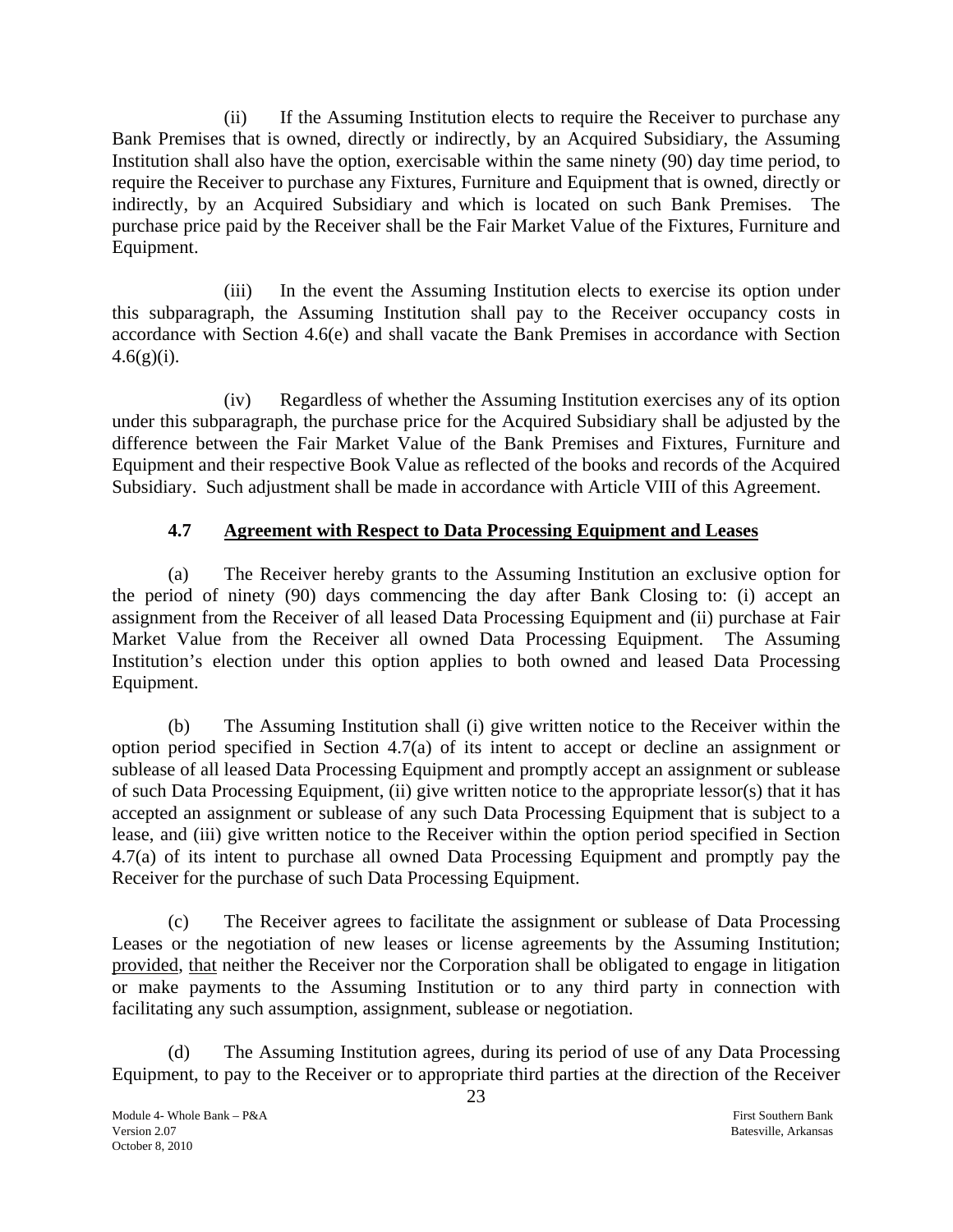all operating costs with respect thereto and to comply with all relevant terms of any existing data processing leases entered into by the Failed Bank, including without limitation the timely payment of all rent, taxes, fees, charges, utilities, insurance and assessments.

(e) The Assuming Institution shall, not later than fifty (50) days after giving the notice provided in Section 4.7(b), (i) relinquish and release to the Receiver all Data Processing Equipment, in the same condition as at Bank Closing, normal wear and tear excepted, or (ii) accept an assignment or a sublease of any existing data processing lease or negotiate a new lease or license agreement under this Section 4.7 with respect to leased Data Processing Equipment, and (iii) accept ownership of all Data Processing Equipment purchased from the Receiver.

## **4.8 Agreement with Respect to Certain Existing Agreements**.

(a) Subject to the provisions of Section 4.8(b), with respect to agreements existing as of Bank Closing which provide for the rendering of services by or to the Failed Bank, within thirty (30) days after Bank Closing, the Assuming Institution shall give the Receiver written notice specifying whether it elects to assume or not to assume each such agreement. Except as may be otherwise provided in this Article IV, the Assuming Institution agrees to comply with the terms of each such agreement for a period commencing on the day after Bank Closing and ending on: (i) in the case of an agreement that provides for the rendering of services by the Failed Bank, the date which is ninety (90) days after Bank Closing, and (ii) in the case of an agreement that provides for the rendering of services to the Failed Bank, the date which is thirty (30) days after the Assuming Institution has given notice to the Receiver of its election not to assume such agreement; provided, that the Receiver can reasonably make such service agreements available to the Assuming Institution. The Assuming Institution shall be deemed by the Receiver to have assumed agreements for which no notification is timely given. The Receiver agrees to assign, transfer, convey, and deliver to the Assuming Institution all right, title and interest of the Receiver, if any, in and to agreements the Assuming Institution assumes hereunder. In the event the Assuming Institution elects not to accept an assignment of any lease (or sublease) or negotiate a new lease for leased Bank Premises under Section 4.6 and does not otherwise occupy such premises, the provisions of this Section 4.8(a) shall not apply to service agreements related to such premises. The Assuming Institution agrees, during the period it has the use or benefit of any such agreement, promptly to pay to the Receiver or to appropriate third parties at the direction of the Receiver all operating costs with respect thereto and to comply with all relevant terms of such agreement.

(b) The provisions of Section 4.8(a) shall not apply to (i) agreements pursuant to which the Failed Bank provides mortgage servicing for others or mortgage servicing is provided to the Failed Bank by others, (ii) agreements that are subject to Sections 4.1 through 4.7 and any insurance policy or bond referred to in Section 3.5(a) or other agreement specified in Section 3.5, and (iii) consulting, management or employment agreements, if any, between the Failed Bank and its employees or other Persons. Except as otherwise expressly set forth elsewhere in this Agreement, the Assuming Institution does not assume any liabilities or acquire any rights under any of the agreements described in this Section 4.8(b).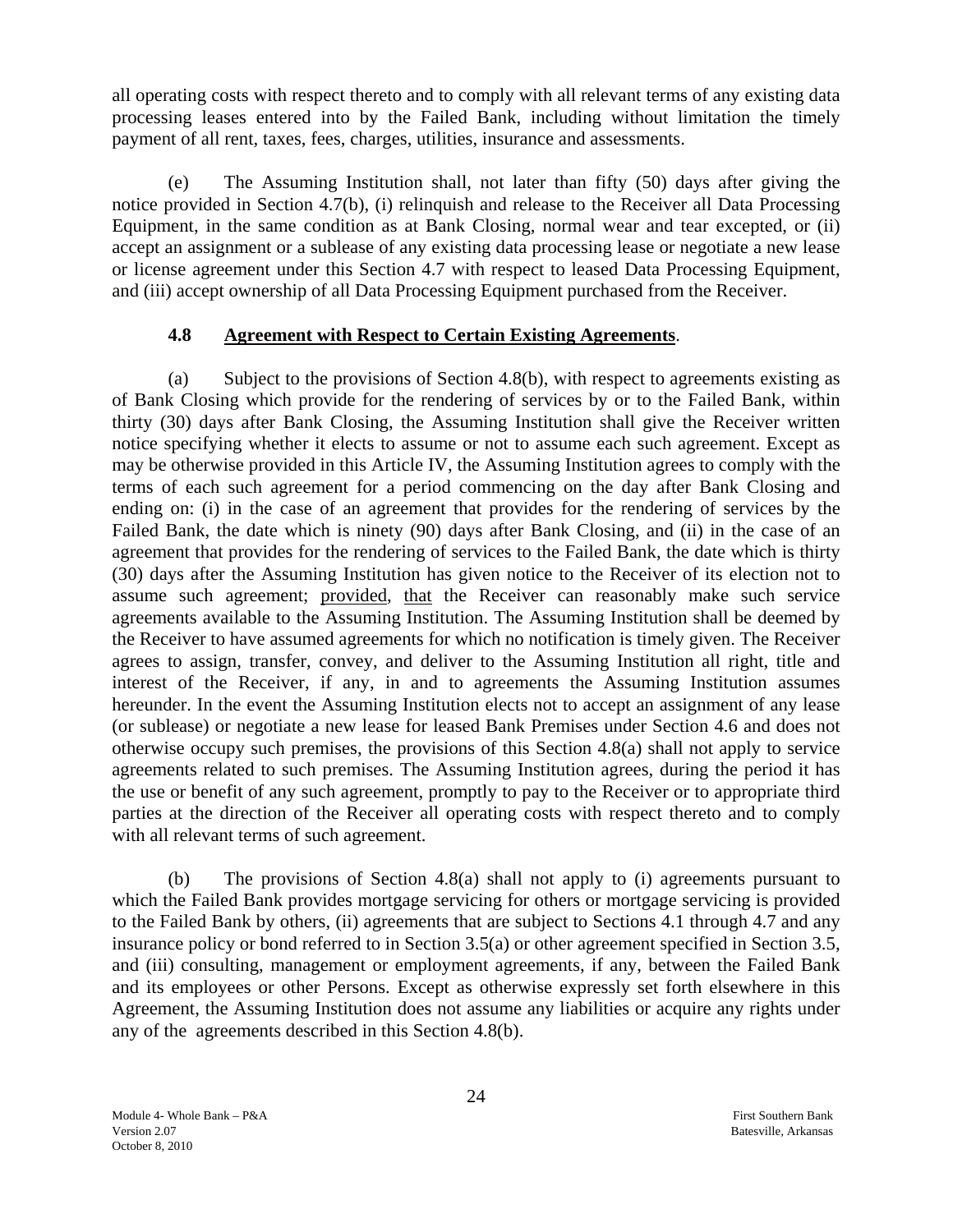**4.9 Informational Tax Reporting**. The Assuming Institution agrees to perform all obligations of the Failed Bank with respect to Federal and State income tax informational reporting related to (i) the Assets and the Liabilities Assumed, (ii) deposit accounts that were closed and loans that were paid off or collateral obtained with respect thereto prior to Bank Closing, (iii) miscellaneous payments made to vendors of the Failed Bank, and (iv) any other asset or liability of the Failed Bank, including, without limitation, loans not purchased and Deposits not assumed by the Assuming Institution, as may be required by the Receiver.

**4.10 Insurance**. The Assuming Institution agrees to obtain insurance coverage effective from and after Bank Closing, including public liability, fire and extended coverage insurance acceptable to the Receiver with respect to owned or leased Bank Premises that it occupies, and all owned or leased Furniture and Equipment and Fixtures and leased data processing equipment (including hardware and software) located thereon, in the event such insurance coverage is not already in force and effect with respect to the Assuming Institution as the insured as of Bank Closing. All such insurance shall, where appropriate (as determined by the Receiver), name the Receiver as an additional insured.

## **4.11 Office Space for Receiver and Corporation**.

(a) Office Space for Receiver and Corporation.

(i) For the period commencing on the day following Bank Closing and ending on the one hundred eightieth (180th) day following Bank Closing, the Assuming Institution will provide to the Receiver and the Corporation, without charge, adequate and suitable office space (including parking facilities and vault space), furniture, equipment (including photocopying and telecopying machines), email accounts, network access and technology resources (such as shared drive), and utilities (including local telephone service and fax machines) (collectively, "FDIC Office Space") at the Bank Premises occupied by the Assuming Institution for the Receiver use in the discharge of their respective functions with respect to the Failed Bank.

(ii) Upon written notice by the Receiver or the Corporation, for the period commencing on the one hundred eighty first (181st) day following Bank Closing and ending no later than the three hundred and sixty-fifth (365th) day following Bank Closing, the Assuming Institution will continue to provide to the Receiver and the Corporation FDIC Office Space at the Bank Premises. During the period from the 181st day following Bank Closing until the day the FDIC and the Corporation vacate FDIC Office Space, the Receiver and the Corporation will pay to the Assuming Institution their respective pro rata share (based on square footage occupied) of (A) the market rental value for the applicable owned Bank Premises or (B) actual rent paid for applicable leased Bank Premises.

(iii) If the Receiver or the Corporation determine that the space provided by the Assuming Institution is inadequate or unsuitable, the Receiver and the Corporation may relocate to other quarters having adequate and suitable FDIC Office Space and the costs of relocation and any rental and utility costs for the balance of the period of occupancy by the Receiver and the Corporation shall be borne by the Assuming Institution.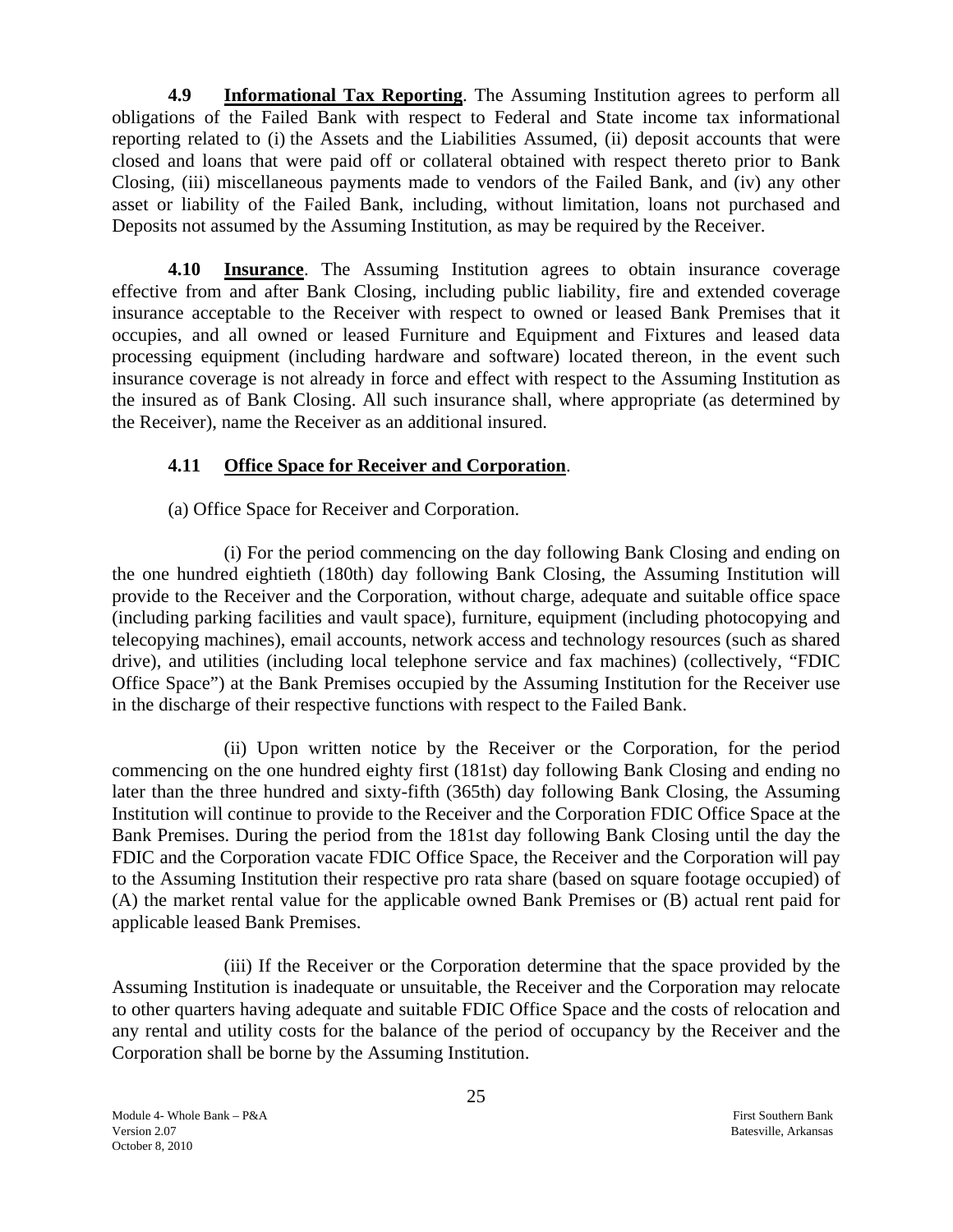(b) Certain Payments on behalf of Receiver and Corporation. The Assuming Institution will pay such bills and invoices on behalf of the Receiver and the Corporation as the Receiver or the Corporation may direct for the period beginning on the date of Bank Closing and ending on Settlement Date. The Assuming Institution shall submit its requests for reimbursement of such expenditures pursuant to Article VIII of this Agreement.

## **4.12 Agreement with Respect to Continuation of Group Health Plan Coverage for Former Employees of the Failed Bank.**

(a) The Assuming Institution agrees to assist the Receiver, as provided in this Section 4.12, in offering individuals who were employees or former employees of the Failed Bank, or any of its Subsidiaries, and who, immediately prior to Bank Closing, were receiving, or were eligible to receive, health insurance coverage or health insurance continuation coverage from the Failed Bank ("Eligible Individuals"), the opportunity to obtain health insurance coverage in the Corporation's FIA Continuation Coverage Plan which provides for health insurance continuation coverage to such Eligible Individuals who are qualified beneficiaries of the Failed Bank as defined in Section 607 of the Employee Retirement Income Security Act of 1974, as amended (respectively, "qualified beneficiaries" and "ERISA"). The Assuming Institution shall consult with the Receiver and not later than five (5) Business Days after Bank Closing shall provide written notice to the Receiver of the number (if available), identity (if available) and addresses (if available) of the Eligible Individuals who are qualified beneficiaries of the Failed Bank and for whom a "qualifying event" (as defined in Section 603 of ERISA) has occurred and with respect to whom the Failed Bank's obligations under Part 6 of Subtitle B of Title I of ERISA have not been satisfied in full, and such other information as the Receiver may reasonably require. The Receiver shall cooperate with the Assuming Institution in order to permit it to prepare such notice and shall provide to the Assuming Institution such data in its possession as may be reasonably required for purposes of preparing such notice.

(b) The Assuming Institution shall take such further action to assist the Receiver in offering the Eligible Individuals who are qualified beneficiaries of the Failed Bank the opportunity to obtain health insurance coverage in the Corporation's FIA Continuation Coverage Plan as the Receiver may direct. All expenses incurred and paid by the Assuming Institution (i) in connection with the obligations of the Assuming Institution under this Section 4.12, and (ii) in providing health insurance continuation coverage to any Eligible Individuals who are hired by the Assuming Institution and such employees' qualified beneficiaries shall be borne by the Assuming Institution.

(c) No later than five (5) Business Days after Bank Closing, the Assuming Institution shall provide the Receiver with a list of all Failed Bank employees the Assuming Institution will not hire. Unless otherwise agreed, the Assuming Institution pays all salaries and payroll costs for all Failed Bank Employees until the list is provided to the Receiver. The Assuming Institution shall be responsible for all costs and expenses (i.e. salary, benefits, etc.) associated with all other employees not on that list from and after the date of delivery of the list to the Receiver. The Assuming Institution shall offer to the Failed Bank employees it retains employment benefits comparable to those the Assuming Institution offers its current employees.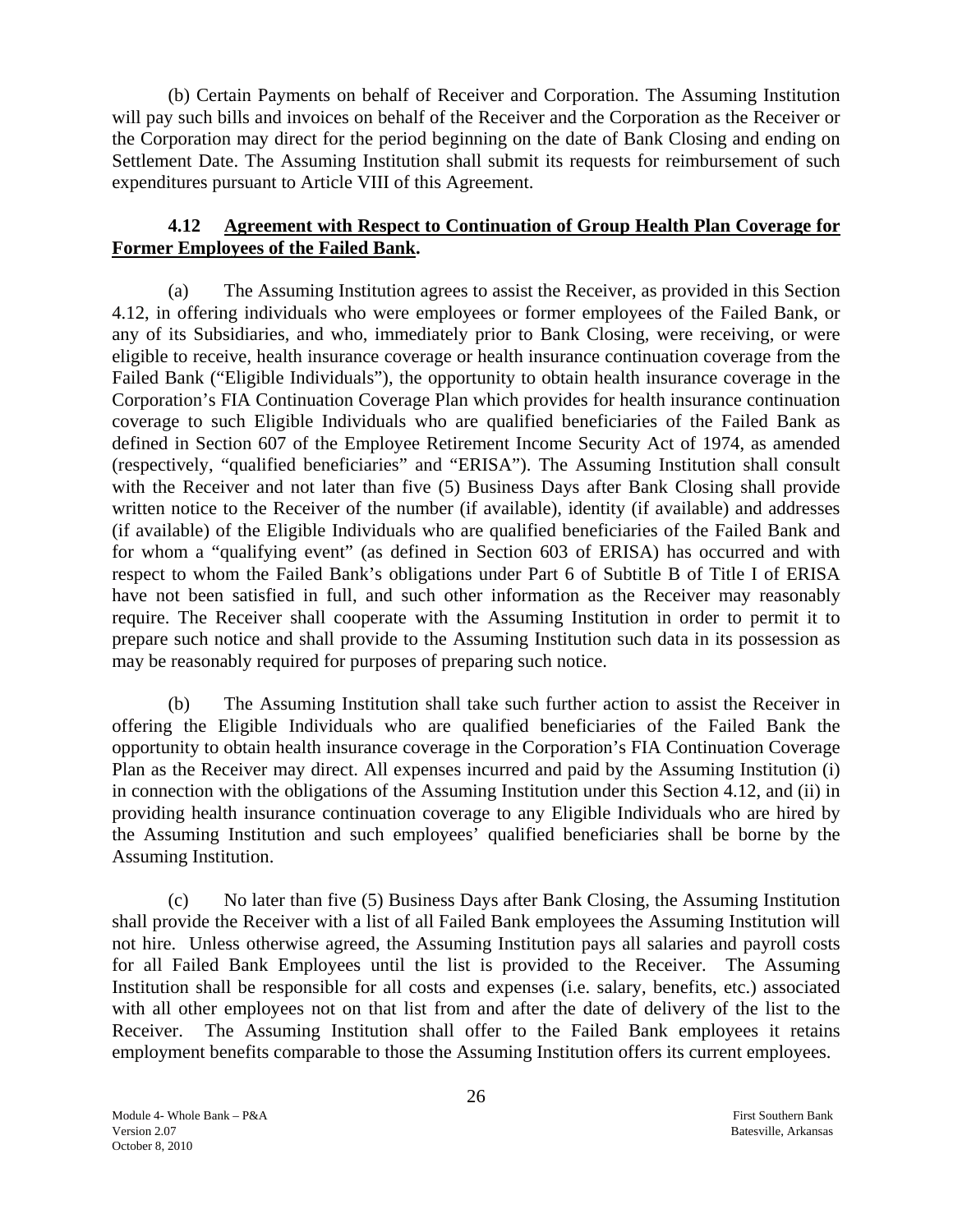(d) This Section 4.12 is for the sole and exclusive benefit of the parties to this Agreement, and for the benefit of no other Person (including any former employee of the Failed Bank or any Subsidiary thereof or qualified beneficiary of such former employee). Nothing in this Section 4.12 is intended by the parties, or shall be construed, to give any Person (including any former employee of the Failed Bank or any Subsidiary thereof or qualified beneficiary of such former employee) other than the Corporation, the Receiver and the Assuming Institution any legal or equitable right, remedy or claim under or with respect to the provisions of this Section.

**4.13 Agreement with Respect to Interim Asset Servicing.** At any time after Bank Closing, the Receiver may establish on its books an asset pool(s) and may transfer to such asset pool(s) (by means of accounting entries on the books of the Receiver) all or any assets and liabilities of the Failed Bank which are not acquired by the Assuming Institution, including, without limitation, wholly unfunded Commitments and assets and liabilities which may be acquired, funded or originated by the Receiver subsequent to Bank Closing. The Receiver may remove assets (and liabilities) from or add assets (and liabilities) to such pool(s) at any time in its discretion. At the option of the Receiver, the Assuming Institution agrees to service, administer, and collect such pool assets in accordance with and for the term set forth in Exhibit 4.13 "Interim Asset Servicing Arrangement".

# **ARTICLE V DUTIES WITH RESPECT TO DEPOSITORS OF THE FAILED BANK**

**5.1 Payment of Checks, Drafts and Orders.** Subject to Section 9.5, the Assuming Institution agrees to pay all properly drawn checks, drafts and withdrawal orders of depositors of the Failed Bank presented for payment, whether drawn on the check or draft forms provided by the Failed Bank or by the Assuming Institution, to the extent that the Deposit balances to the credit of the respective makers or drawers assumed by the Assuming Institution under this Agreement are sufficient to permit the payment thereof, and in all other respects to discharge, in the usual course of conducting a banking business, the duties and obligations of the Failed Bank with respect to the Deposit balances due and owing to the depositors of the Failed Bank assumed by the Assuming Institution under this Agreement.

**5.2 Certain Agreements Related to Deposits.** Subject to Section 2.2, the Assuming Institution agrees to honor the terms and conditions of any written escrow or mortgage servicing agreement or other similar agreement relating to a Deposit liability assumed by the Assuming Institution pursuant to this Agreement.

# **5.3 Notice to Depositors.**

(a) Within seven (7) days after Bank Closing, the Assuming Institution shall give notice by mail to each depositor of the Failed Bank of (i) the assumption of the Deposit liabilities of the Failed Bank, and (ii) the procedures to claim Deposits (the Receiver shall provide item (ii) to Assuming Institution). The Assuming Institution shall also publish notice of its assumption of the Deposit liabilities of the Failed Bank in a newspaper of general circulation in the county or counties in which the Failed Bank was located.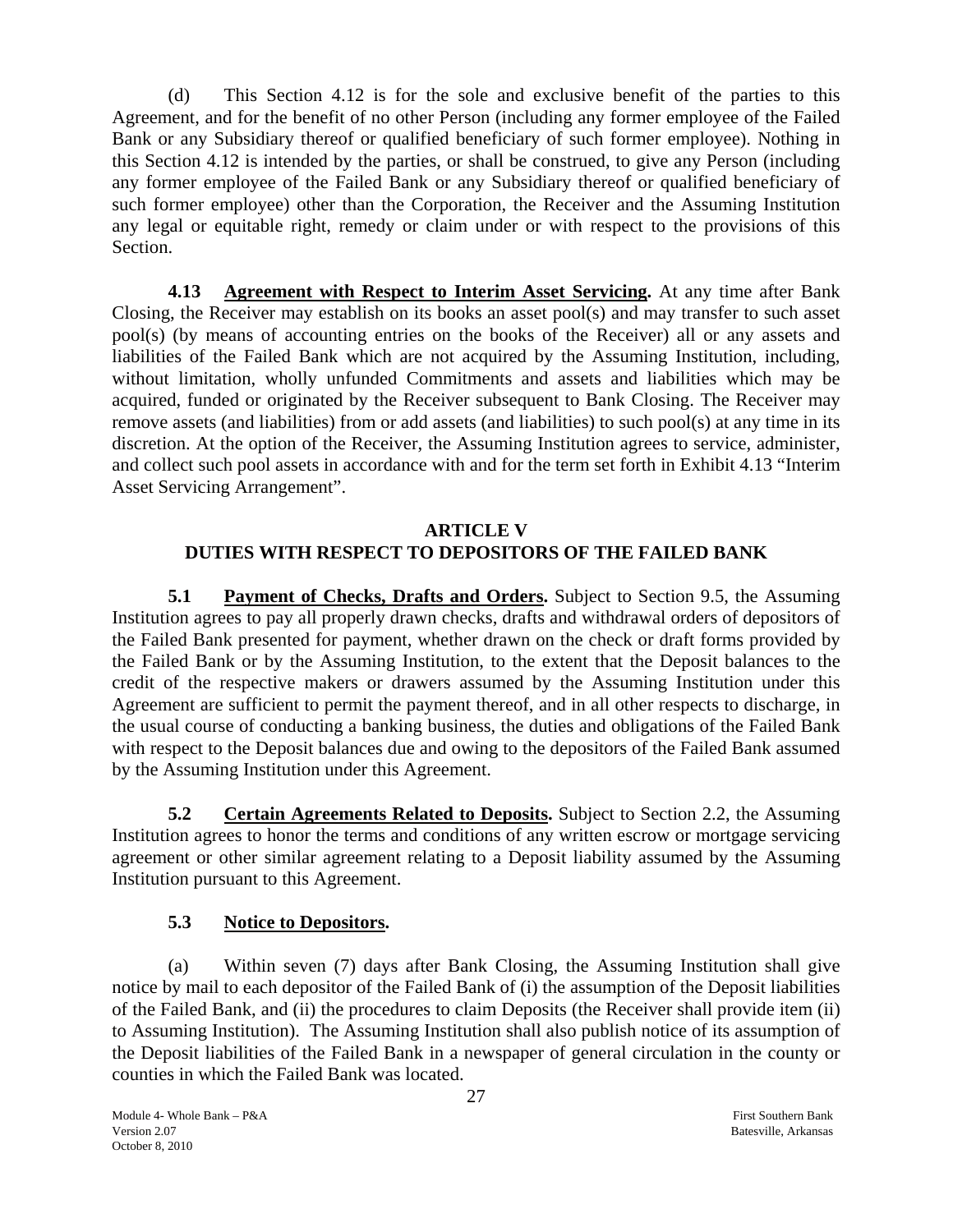(b) Within seven (7) days after Bank Closing, the Assuming Institution shall give notices by mail to each depositor of the Failed Bank, as required under Section 2.2.

(c) If the Assuming Institution proposes to charge fees different from those fees formerly charged by the Failed Bank, the Assuming Institution shall include its fee schedule in its mailed notice.

(d) The Assuming Institution shall obtain approval of all notices and publications required by this Section 5.3 from counsel for the Receiver prior to mailing or publication.

## **ARTICLE VI RECORDS**

**6.1 Transfer of Records.** In accordance with Sections 2.1 and 3.1, the Receiver assigns, transfers, conveys and delivers to the Assuming Institution, whether located on Bank Premises occupied or not occupied by the Assuming Institution or at any other location, any and all Records of the Failed Bank, other than the following:

(a) Records pertaining to former employees of the Failed Bank who were no longer employed by the Failed Bank as of Bank Closing and Records pertaining to employees of the Failed Bank who were employed by the Failed Bank as of Bank Closing and for whom the Receiver is unable to obtain a waiver to release such Records to the Assuming Institution;

(b) Records pertaining to (i) any asset or liability of the Failed Bank retained by the Receiver, or (ii) any asset of the Failed Bank acquired by the Receiver pursuant to this Agreement; and

(c) Any other Records as determined by the Receiver.

**6.2** Delivery of Assigned Records. The Receiver shall deliver to the Assuming Institution all Records described in Section 6.1 as soon as practicable on or after the date of this Agreement.

**6.3 Preservation of Records**. The Assuming Institution agrees that it will preserve and maintain for the joint benefit of the Receiver, the Corporation and the Assuming Institution, all Records of which it has custody for such period as either the Receiver or the Corporation in its discretion may require, until directed otherwise, in writing, by the Receiver or Corporation. The Assuming Institution shall have the primary responsibility to respond to subpoenas, discovery requests, and other similar official inquiries and customer requests for lien releases with respect to the Records of which it has custody. With respect to its obligations under this Section regarding Electronically Stored Information, the Assuming Institution will complete the Data Retention Catalog attached hereto as Schedule 6.3 and submit it to the Receiver for the Receiver's approval of the Assuming Institution's data retention plan.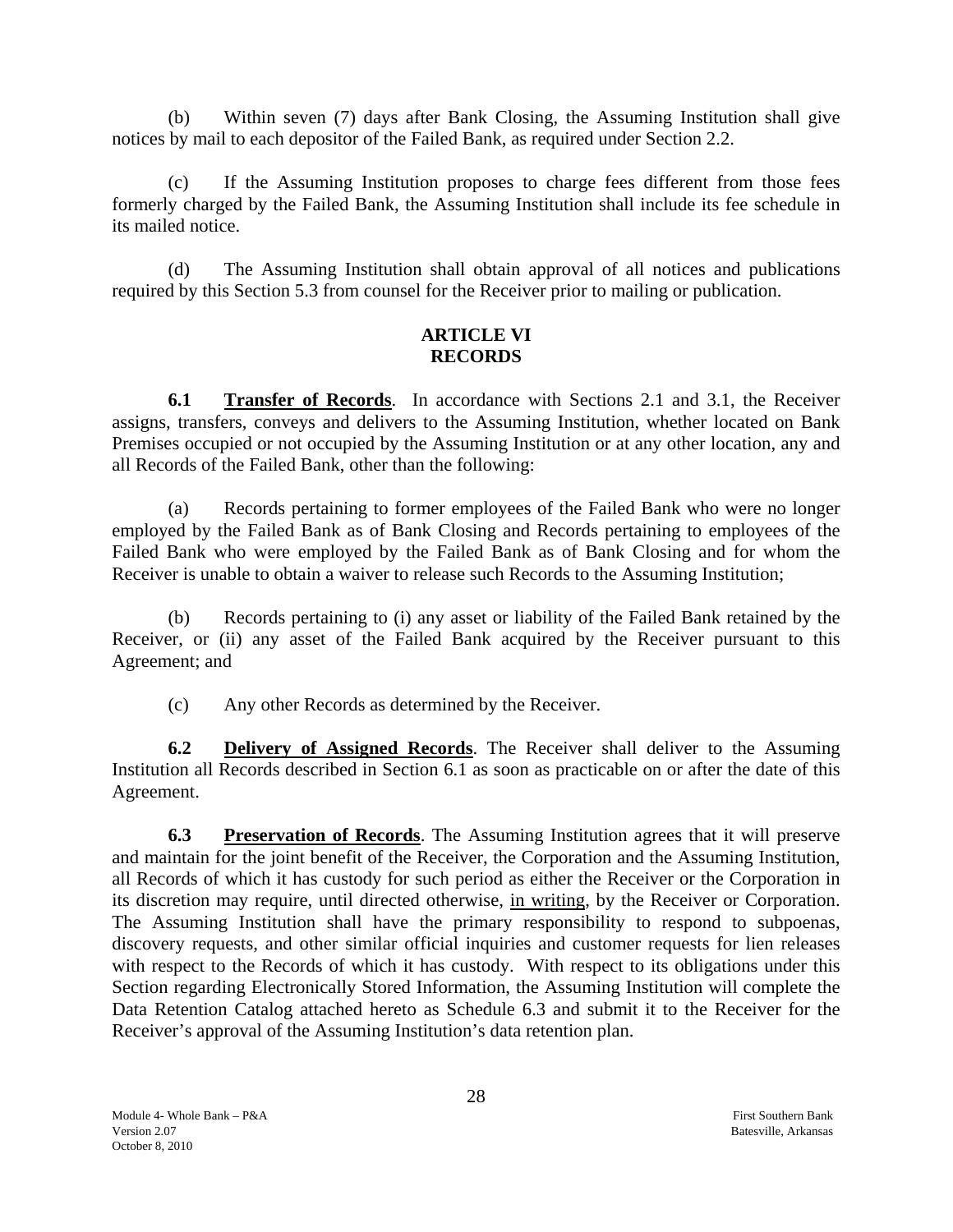**6.4 Access to Records; Copies**. The Assuming Institution agrees to permit the Receiver and the Corporation access to all Records of which the Assuming Institution has custody, and to use, inspect, make extracts from or request copies of any such Records in the manner and to the extent requested, and to duplicate, in the discretion of the Receiver or the Corporation, any Record pertaining to Deposit account relationships; provided, that in the event that the Failed Bank maintained one or more duplicate copies of such Records, the Assuming Institution hereby assigns, transfers, and conveys to the Corporation one such duplicate copy of each such Record without cost to the Corporation, and agrees to deliver to the Corporation all Records assigned and transferred to the Corporation under this Article VI as soon as practicable on or after the date of this Agreement. The party requesting a copy of any Record shall bear the cost (based on standard accepted industry charges to the extent applicable, as determined by the Receiver) for providing such duplicate Records. A copy of each Record requested shall be provided as soon as practicable by the party having custody thereof.

## **ARTICLE VII BID; INITIAL PAYMENT**

 including the day preceding the Payment Date at the Settlement Interest Rate. The Assuming Institution has submitted to the Receiver an asset discount bid of **negative Seventeen Million Five Hundred Thousand (\$17,500,000.00)** and a positive Deposit premium bid of **One Quarter of a Percent 0.25%**. The Deposit premium bid will be applied to the total of all Assumed Deposits except for brokered, CDARS, and any market place or similar subscription services Deposits. On the Payment Date, the Assuming Institution will pay to the Corporation, or the Corporation will pay to the Assuming Institution, as the case may be, the Initial Payment, together with interest on such amount (if the Payment Date is not the day following the day of Bank Closing) from and including the day following Bank Closing to and

## **ARTICLE VIII ADJUSTMENTS**

**8.1 Pro Forma Statement**. It is understood that the determination of the Initial Payment is based on the Receiver's best estimate of the Liabilities Assumed and the Assets at Bank Closing. The Receiver, as soon as practicable after Bank Closing, in accordance with the best information then available, shall provide to the Assuming Institution a pro forma statement reflecting any adjustments of such liabilities and assets as may be necessary. Such pro forma statement shall take into account, to the extent possible, (i) liabilities and assets of a nature similar to those contemplated by Section 2.1 or Section 3.1, respectively, which at Bank Closing were carried in the Failed Bank's suspense accounts, (ii) accruals as of Bank Closing for all income related to the assets and business of the Failed Bank acquired by the Assuming Institution hereunder, whether or not such accruals were reflected on the Accounting Records of the Failed Bank in the normal course of its operations, and (iii) adjustments to determine the Book Value of any investment in a Subsidiary and related accounts on the "bank only" (unconsolidated) balance sheet of the Failed Bank based on the equity method of accounting, whether or not the Failed Bank used the equity method of accounting for investments in subsidiaries, except that the resulting amount cannot be less than the Subsidiary's recorded equity as of Bank Closing as reflected on the Accounting Records of the Subsidiary. Any Loan purchased by the Assuming Institution pursuant to Section 3.1 which the Failed Bank charged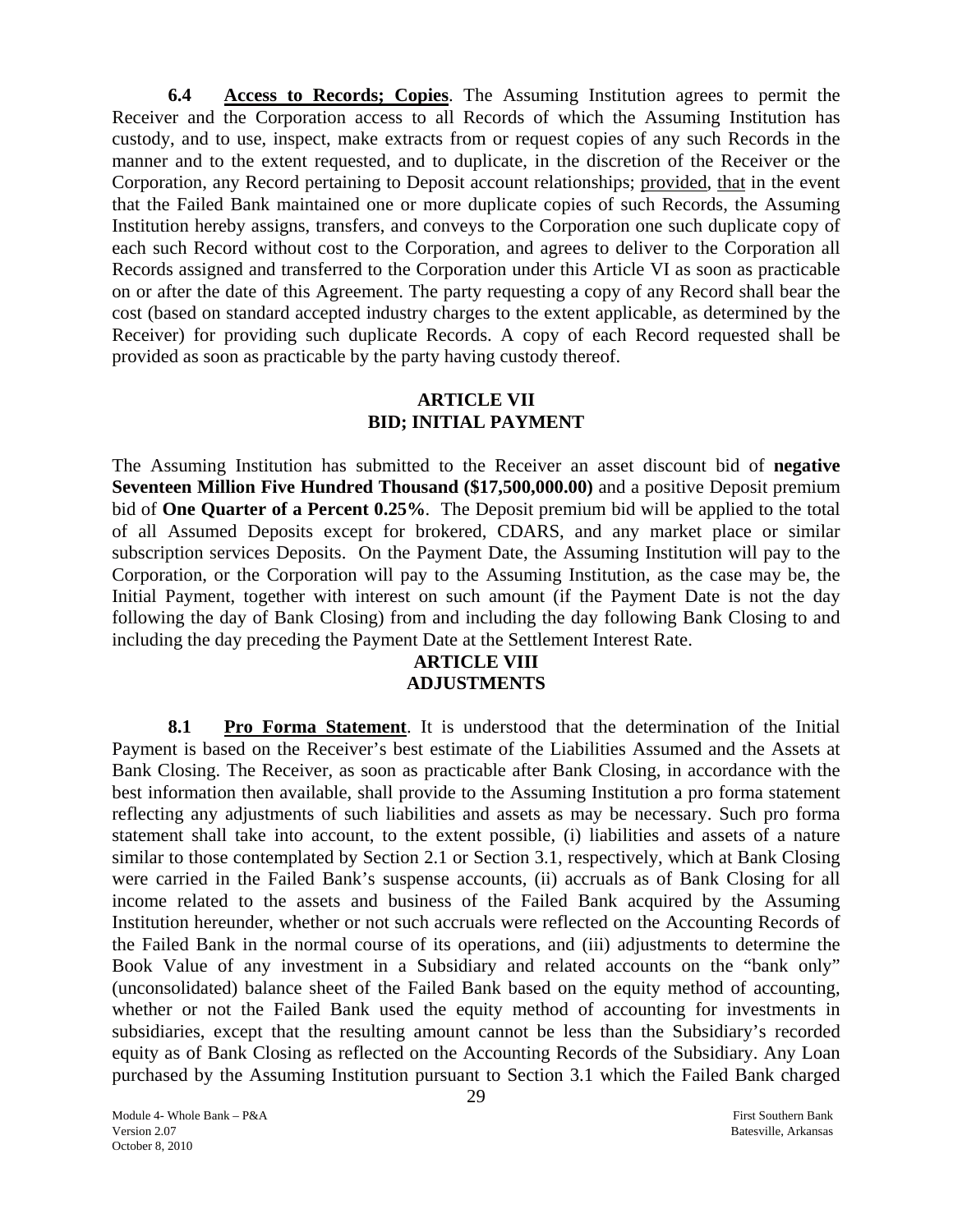off during the period beginning the day after the Bid Valuation Date to Bank Closing shall be deemed not to be charged off for the purposes of the pro forma statement, and the purchase price shall be determined pursuant to Section 3.2.

## **8.2 Correction of Errors and Omissions; Other Liabilities**.

(a) In the event any bookkeeping omissions or errors are discovered in preparing any pro forma statement or in completing the transfers and assumptions contemplated hereby, the parties hereto agree to correct such errors and omissions, it being understood that, as far as practicable, all adjustments will be made consistent with the judgments, methods, policies or accounting principles utilized by the Failed Bank in preparing and maintaining Accounting Records, except that adjustments made pursuant to this Section 8.2(a) are not intended to bring the Accounting Records of the Failed Bank into accordance with generally accepted accounting principles.

(b) If the Receiver discovers at any time subsequent to the date of this Agreement that any claim exists against the Failed Bank which is of such a nature that it would have been included in the liabilities assumed under Article II had the existence of such claim or the facts giving rise thereto been known as of Bank Closing, the Receiver may, in its discretion, at any time, require that such claim be assumed by the Assuming Institution in a manner consistent with the intent of this Agreement. The Receiver will make appropriate adjustments to the pro forma statement provided by the Receiver to the Assuming Institution pursuant to Section 8.1 as may be necessary.

**8.3 Payments**. The Receiver agrees to cause to be paid to the Assuming Institution, or the Assuming Institution agrees to pay to the Receiver, as the case may be, on the Settlement Date, a payment in an amount which reflects net adjustments (including any costs, expenses and fees associated with determinations of value as provided in this Agreement) made pursuant to Section 8.1 or Section 8.2, plus interest as provided in Section 8.4. The Receiver and the Assuming Institution agree to effect on the Settlement Date any further transfer of assets to or assumption of liabilities or claims by the Assuming Institution as may be necessary in accordance with Section 8.1 or Section 8.2.

**8.4 Interest**. Any amounts paid under Section 8.3 or Section 8.5, shall bear interest for the period from and including the day following Bank Closing to and including the day preceding the payment at the Settlement Interest Rate.

**8.5 Subsequent Adjustments.** In the event that the Assuming Institution or the Receiver discovers any errors or omissions as contemplated by Section 8.2 or any error with respect to the payment made under Section 8.3 after the Settlement Date, the Assuming Institution and the Receiver agree to promptly correct any such errors or omissions, make any payments and effect any transfers or assumptions as may be necessary to reflect any such correction plus interest as provided in Section 8.4.

# **ARTICLE IX CONTINUING COOPERATION**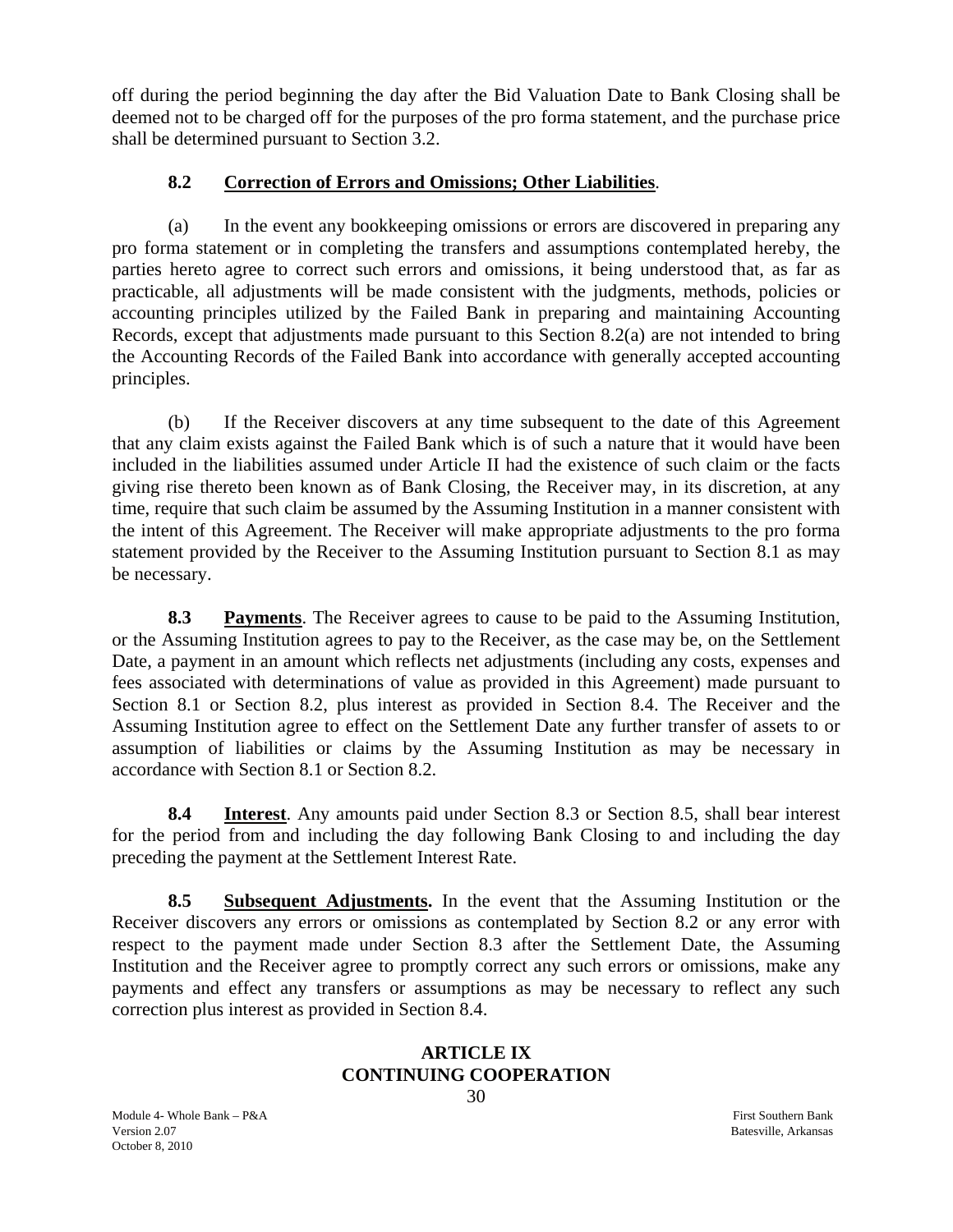**9.1** General Matters. The parties hereto agree that they will, in good faith and with their best efforts, cooperate with each other to carry out the transactions contemplated by this Agreement and to effect the purposes hereof.

**9.2** Additional Title Documents. The Receiver, the Corporation and the Assuming Institution each agree, at any time, and from time to time, upon the request of any party hereto, to execute and deliver such additional instruments and documents of conveyance as shall be reasonably necessary to vest in the appropriate party its full legal or equitable title in and to the property transferred pursuant to this Agreement or to be transferred in accordance herewith. The Assuming Institution shall prepare such instruments and documents of conveyance (in form and substance satisfactory to the Receiver) as shall be necessary to vest title to the Assets in the Assuming Institution. The Assuming Institution shall be responsible for recording such instruments and documents of conveyance at its own expense.

# **9.3 Claims and Suits**.

(a) The Receiver shall have the right, in its discretion, to (i) defend or settle any claim or suit against the Assuming Institution with respect to which the Receiver has indemnified the Assuming Institution in the same manner and to the same extent as provided in Article XII, and (ii) defend or settle any claim or suit against the Assuming Institution with respect to any Liability Assumed, which claim or suit may result in a loss to the Receiver arising out of or related to this Agreement, or which existed against the Failed Bank on or before Bank Closing. The exercise by the Receiver of any rights under this Section 9.3(a) shall not release the Assuming Institution with respect to any of its obligations under this Agreement.

(b) In the event any action at law or in equity shall be instituted by any Person against the Receiver and the Corporation as codefendants with respect to any asset of the Failed Bank retained or acquired pursuant to this Agreement by the Receiver, the Receiver agrees, at the request of the Corporation, to join with the Corporation in a petition to remove the action to the United States District Court for the proper district. The Receiver agrees to institute, with or without joinder of the Corporation as co-plaintiff, any action with respect to any such retained or acquired asset or any matter connected therewith whenever notice requiring such action shall be given by the Corporation to the Receiver.

**9.4** Payment of Deposits. In the event any depositor does not accept the obligation of the Assuming Institution to pay any Deposit liability of the Failed Bank assumed by the Assuming Institution pursuant to this Agreement and asserts a claim against the Receiver for all or any portion of any such Deposit liability, the Assuming Institution agrees on demand to provide to the Receiver funds sufficient to pay such claim in an amount not in excess of the Deposit liability reflected on the books of the Assuming Institution at the time such claim is made. Upon payment by the Assuming Institution to the Receiver of such amount, the Assuming Institution shall be discharged from any further obligation under this Agreement to pay to any such depositor the amount of such Deposit liability paid to the Receiver.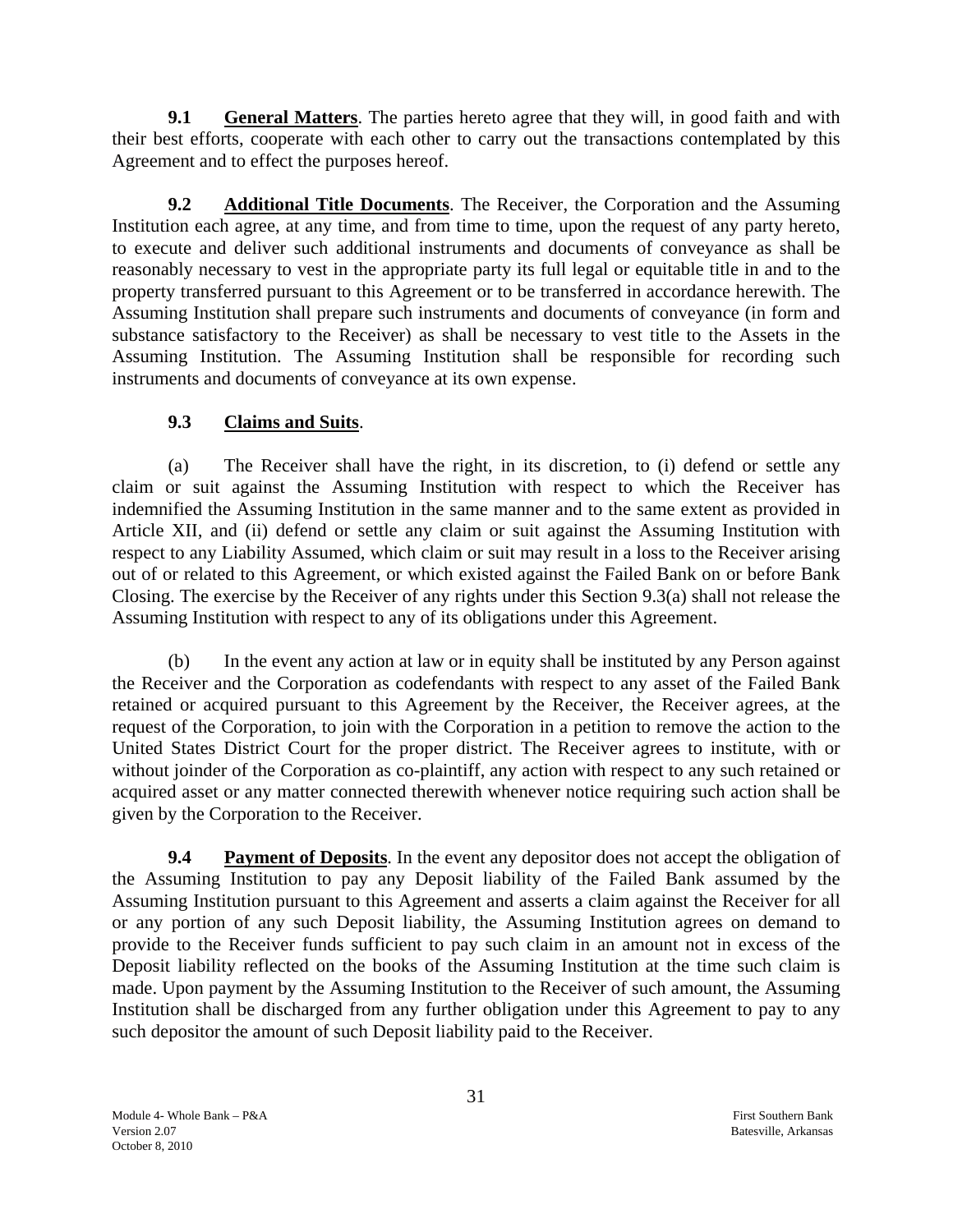**9.5 Withheld Payments**. At any time, the Receiver or the Corporation may, in its discretion, determine that all or any portion of any deposit balance assumed by the Assuming Institution pursuant to this Agreement does not constitute a "Deposit" (or otherwise, in its discretion, determine that it is the best interest of the Receiver or Corporation to withhold all or any portion of any deposit), and may direct the Assuming Institution to withhold payment of all or any portion of any such deposit balance. Upon such direction, the Assuming Institution agrees to hold such deposit and not to make any payment of such deposit balance to or on behalf of the depositor, or to itself, whether by way of transfer, set-off, or otherwise. The Assuming Institution agrees to maintain the "withheld payment" status of any such deposit balance until directed in writing by the Receiver or the Corporation as to its disposition. At the direction of the Receiver or the Corporation, the Assuming Institution shall return all or any portion of such deposit balance to the Receiver or the Corporation, as appropriate, and thereupon the Assuming Institution shall be discharged from any further liability to such depositor with respect to such returned deposit balance. If such deposit balance has been paid to the depositor prior to a demand for return by the Corporation or the Receiver, and payment of such deposit balance had not been previously withheld pursuant to this Section, the Assuming Institution shall not be obligated to return such deposit balance to the Receiver or the Corporation. The Assuming Institution shall be obligated to reimburse the Corporation or the Receiver, as the case may be, for the amount of any deposit balance or portion thereof paid by the Assuming Institution in contravention of any previous direction to withhold payment of such deposit balance or return such deposit balance the payment of which was withheld pursuant to this Section.

## **9.6 Proceedings with Respect to Certain Assets and Liabilities**.

(a) In connection with any investigation, proceeding or other matter with respect to any asset or liability of the Failed Bank retained by the Receiver, or any asset of the Failed Bank acquired by the Receiver pursuant to this Agreement, the Assuming Institution shall cooperate to the extent reasonably required by the Receiver.

(b) In addition to its obligations under Section 6.4, the Assuming Institution shall provide representatives of the Receiver access at reasonable times and locations without other limitation or qualification to (i) its directors, officers, employees and agents and those of the Subsidiaries acquired by the Assuming Institution, and (ii) its books and records, the books and records of such Subsidiaries and all Credit Files, and copies thereof. Copies of books, records and Credit Files shall be provided by the Assuming Institution as requested by the Receiver and the costs of duplication thereof shall be borne by the Receiver.

(c) Not later than ten (10) days after the Put Notice pursuant to Section 3.4 or the date of the notice of transfer of any Loan by the Assuming Institution to the Receiver pursuant to Section 3.6, the Assuming Institution shall deliver to the Receiver such documents with respect to such Loan as the Receiver may request, including without limitation the following: (i) all related Credit Documents (other than certificates, notices and other ancillary documents), (ii) a certificate setting forth the principal amount on the date of the transfer and the amount of interest, fees and other charges then accrued and unpaid thereon, and any restrictions on transfer to which any such Loan is subject, and (iii) all Credit Files, and all documents, microfiche,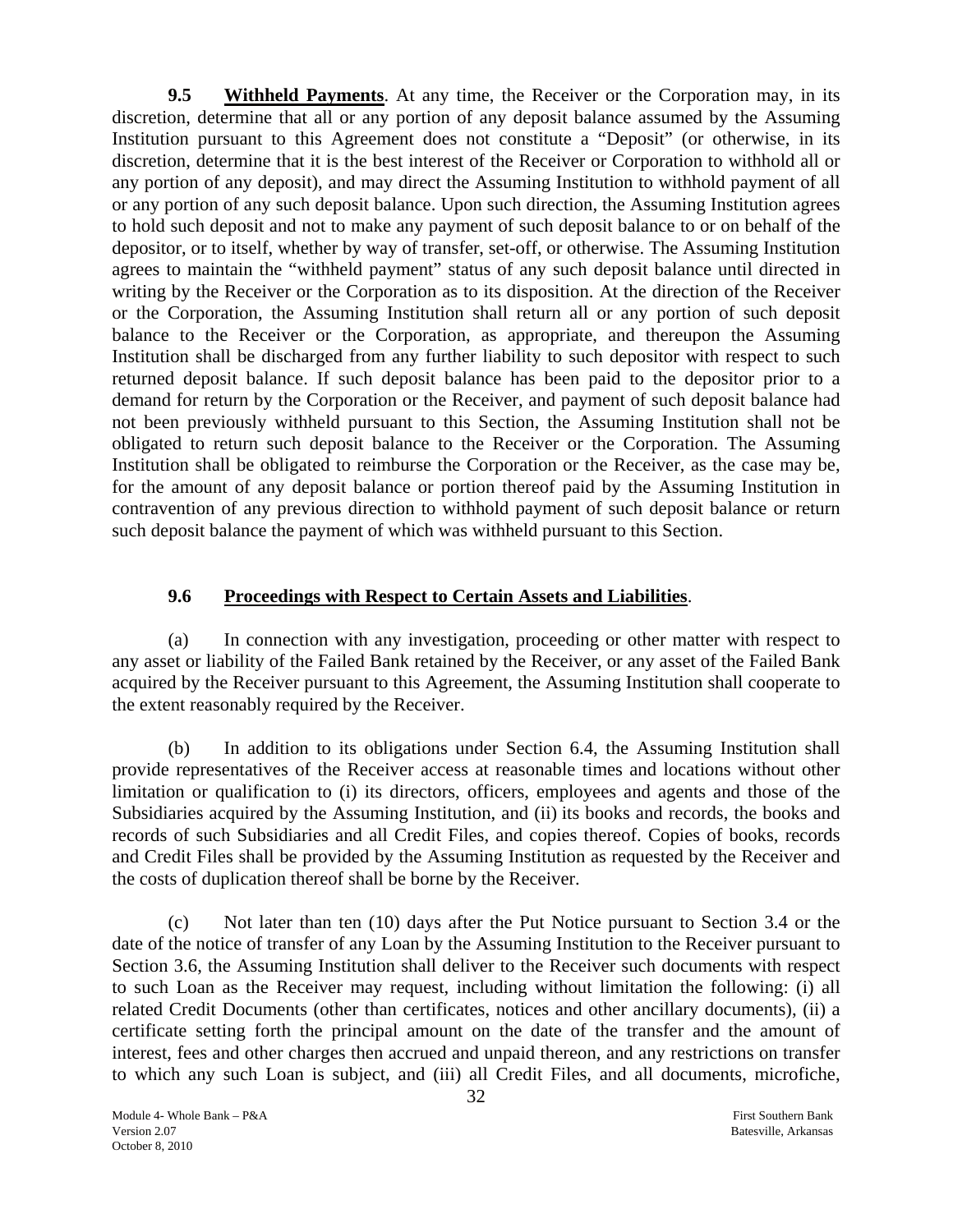microfilm and computer records (including but not limited to magnetic tape, disc storage, card forms and printed copy) maintained by, owned by, or in the possession of the Assuming Institution or any Affiliate of the Assuming Institution relating to the transferred Loan.

**9.7** Information. The Assuming Institution promptly shall provide to the Corporation such other information, including financial statements and computations, relating to the performance of the provisions of this Agreement as the Corporation or the Receiver may request from time to time, and, at the request of the Receiver, make available employees of the Failed Bank employed or retained by the Assuming Institution to assist in preparation of the pro forma statement pursuant to Section 8.1.

## **ARTICLE X CONDITION PRECEDENT**

The obligations of the parties to this Agreement are subject to the Receiver and the Corporation having received at or before Bank Closing evidence reasonably satisfactory to each of any necessary approval, waiver, or other action by any governmental authority, the board of directors of the Assuming Institution, or other third party, with respect to this Agreement and the transactions contemplated hereby, the closing of the Failed Bank and the appointment of the Receiver, the chartering of the Assuming Institution, and any agreements, documents, matters or proceedings contemplated hereby or thereby.

## **ARTICLE XI REPRESENTATIONS AND WARRANTIES OF THE ASSUMING INSTITUTION**

The Assuming Institution represents and warrants to the Corporation and the Receiver as follows:

(a) **Corporate Existence and Authority**. The Assuming Institution (i) is duly organized, validly existing and in good standing under the laws of its Chartering Authority and has full power and authority to own and operate its properties and to conduct its business as now conducted by it, and (ii) has full power and authority to execute and deliver this Agreement and to perform its obligations hereunder. The Assuming Institution has taken all necessary corporate action to authorize the execution, delivery and performance of this Agreement and the performance of the transactions contemplated hereby.

(b) **Third Party Consents**. No governmental authority or other third party consents (including but not limited to approvals, licenses, registrations or declarations) are required in connection with the execution, delivery or performance by the Assuming Institution of this Agreement, other than such consents as have been duly obtained and are in full force and effect.

(c) **Execution and Enforceability**. This Agreement has been duly executed and delivered by the Assuming Institution and when this Agreement has been duly authorized, executed and delivered by the Corporation and the Receiver, this Agreement will constitute the legal, valid and binding obligation of the Assuming Institution, enforceable in accordance with its terms.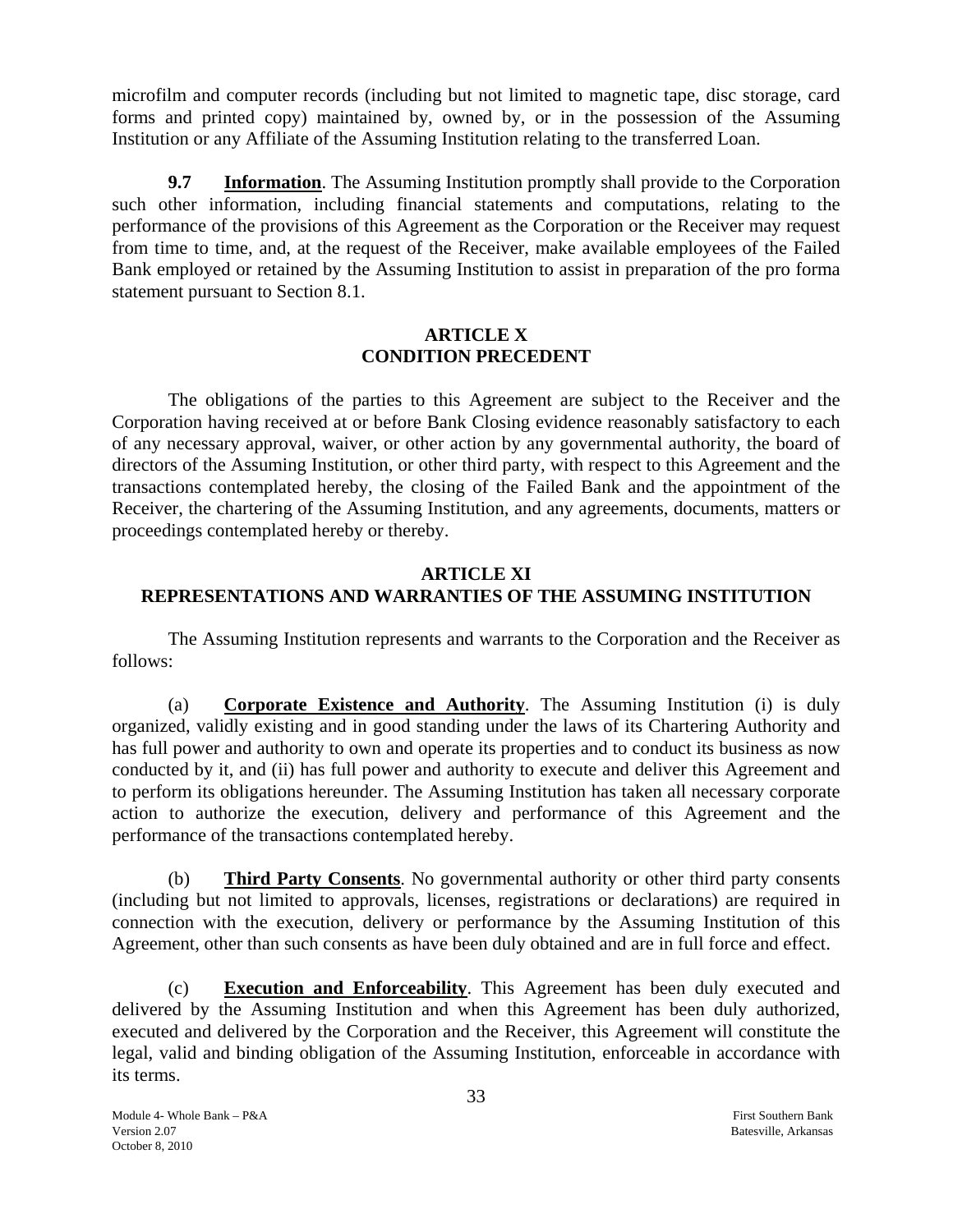## (d) **Compliance with Law**.

(i) Neither the Assuming Institution nor any of its Subsidiaries is in violation of any statute, regulation, order, decision, judgment or decree of, or any restriction imposed by, the United States of America, any State, municipality or other political subdivision or any agency of any of the foregoing, or any court or other tribunal having jurisdiction over the Assuming Institution or any of its Subsidiaries or any assets of any such Person, or any foreign government or agency thereof having such jurisdiction, with respect to the conduct of the business of the Assuming Institution or of any of its Subsidiaries, or the ownership of the properties of the Assuming Institution or any of its Subsidiaries, which, either individually or in the aggregate with all other such violations, would materially and adversely affect the business, operations or condition (financial or otherwise) of the Assuming Institution or the ability of the Assuming Institution to perform, satisfy or observe any obligation or condition under this Agreement.

(ii) Neither the execution and delivery nor the performance by the Assuming Institution of this Agreement will result in any violation by the Assuming Institution of, or be in conflict with, any provision of any applicable law or regulation, or any order, writ or decree of any court or governmental authority.

(e) **Insured or Guaranteed Loans.** If any Loans being transferred pursuant to this Agreement are insured or guaranteed by any department or agency of any governmental unit, federal, state or local, Assuming Institution represents that Assuming Institution has been approved by such agency and is an approved lender or mortgagee, as appropriate, if such approval is required. Assuming Institution further assumes full responsibility for determining whether or not such insurance or guarantees are in full force and effect on the date of this Agreement and with respect to those Loans whose insurance or guaranty is in full force and effect on the date of this Agreement, Assuming Institution assumes full responsibility for doing all things necessary to insure such insurance or guarantees remain in full force and effect. Assuming Institution agrees to assume all of the obligations under the contract(s) of insurance or guaranty, agrees to cooperate with the Receiver where necessary to complete forms required by the insuring or guaranteeing department or agency to effect or complete the transfer to Assuming Institution.

(f) **Representations Remain True**. The Assuming Institution represents and warrants that it has executed and delivered to the Corporation a Purchaser Eligibility Certification and Confidentiality Agreement and that all information provided and representations made by or on behalf of the Assuming Institution in connection with this Agreement and the transactions contemplated hereby, including, but not limited to, the Purchaser Eligibility Certification and Confidentiality Agreement (which are affirmed and ratified hereby) are and remain true and correct in all material respects and do not fail to state any fact required to make the information contained therein not misleading.

# **ARTICLE XII INDEMNIFICATION**

October 8, 2010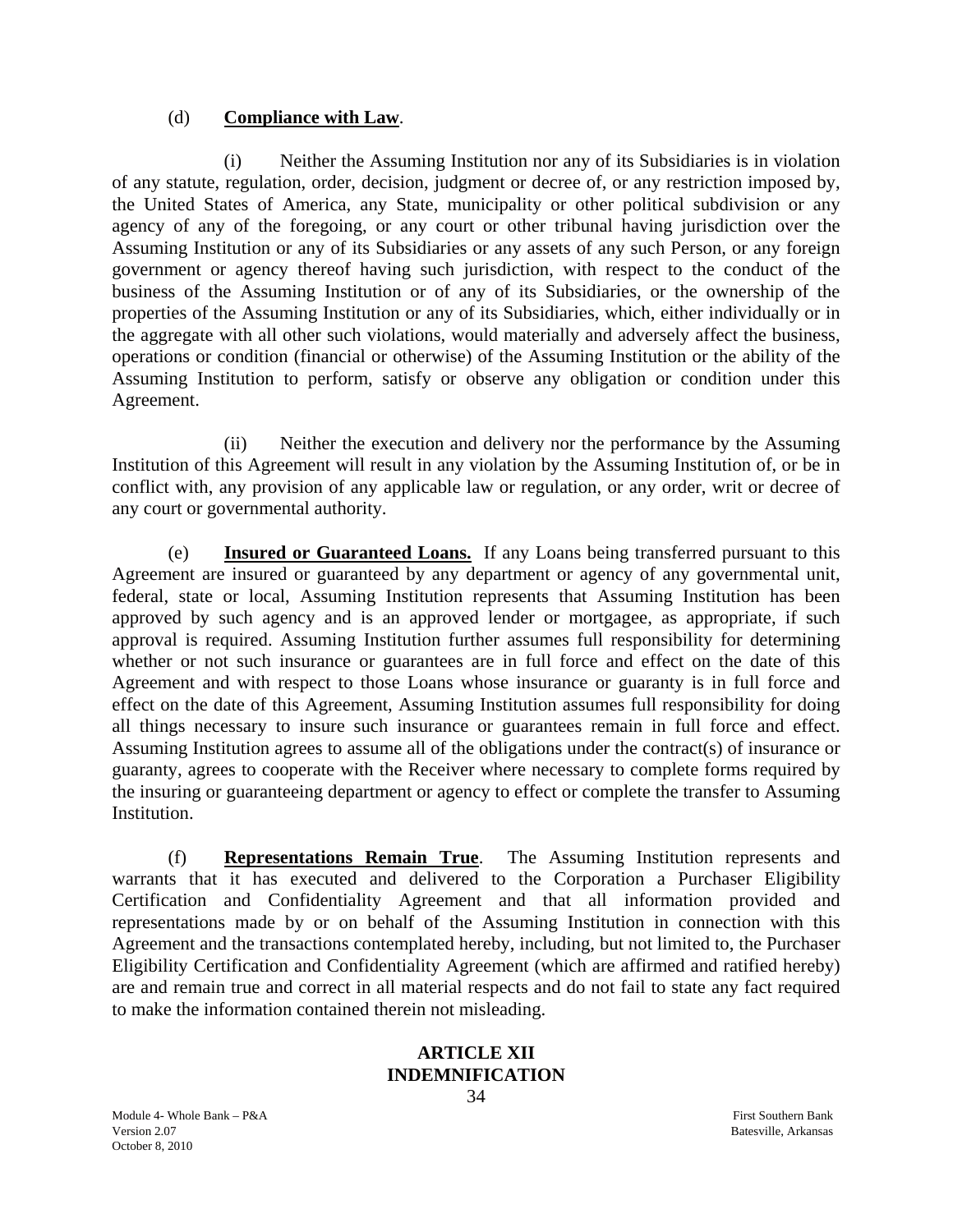**12.1 Indemnification of Indemnitees**. From and after Bank Closing and subject to the limitations set forth in this Section and Section 12.6 and compliance by the Indemnitees with Section 12.2, the Receiver agrees to indemnify and hold harmless the Indemnitees against any and all costs, losses, liabilities, expenses (including attorneys' fees) incurred prior to the assumption of defense by the Receiver pursuant to paragraph (d) of Section 12.2, judgments, fines and amounts paid in settlement actually and reasonably incurred in connection with claims against any Indemnitee based on liabilities of the Failed Bank that are not assumed by the Assuming Institution pursuant to this Agreement or subsequent to the execution hereof by the Assuming Institution or any Subsidiary or Affiliate of the Assuming Institution for which indemnification is provided hereunder in (a) of this Section 12.1, subject to certain exclusions as provided in (b) of this Section 12.1:

(a)

(1) claims based on the rights of any shareholder or former shareholder as such of (x) the Failed Bank, or (y) any Subsidiary or Affiliate of the Failed Bank;

(2) claims based on the rights of any creditor as such of the Failed Bank, or any creditor as such of any director, officer, employee or agent of the Failed Bank, with respect to any indebtedness or other obligation of the Failed Bank arising prior to Bank Closing;

(3) claims based on the rights of any present or former director, officer, employee or agent as such of the Failed Bank or of any Subsidiary or Affiliate of the Failed Bank;

(4) claims based on any action or inaction prior to Bank Closing of the Failed Bank, its directors, officers, employees or agents as such, or any Subsidiary or Affiliate of the Failed Bank, or the directors, officers, employees or agents as such of such Subsidiary or Affiliate;

(5) claims based on any malfeasance, misfeasance or nonfeasance of the Failed Bank, its directors, officers, employees or agents with respect to the trust business of the Failed Bank, if any;

(6) claims based on any failure or alleged failure (not in violation of law) by the Assuming Institution to continue to perform any service or activity previously performed by the Failed Bank which the Assuming Institution is not required to perform pursuant to this Agreement or which arise under any contract to which the Failed Bank was a party which the Assuming Institution elected not to assume in accordance with this Agreement and which neither the Assuming Institution nor any Subsidiary or Affiliate of the Assuming Institution has assumed subsequent to the execution hereof;

(7) claims arising from any action or inaction of any Indemnitee, including for purposes of this Section 12.1(a)(7) the former officers or employees of the Failed Bank or of any Subsidiary or Affiliate of the Failed Bank that is taken upon the specific written direction of the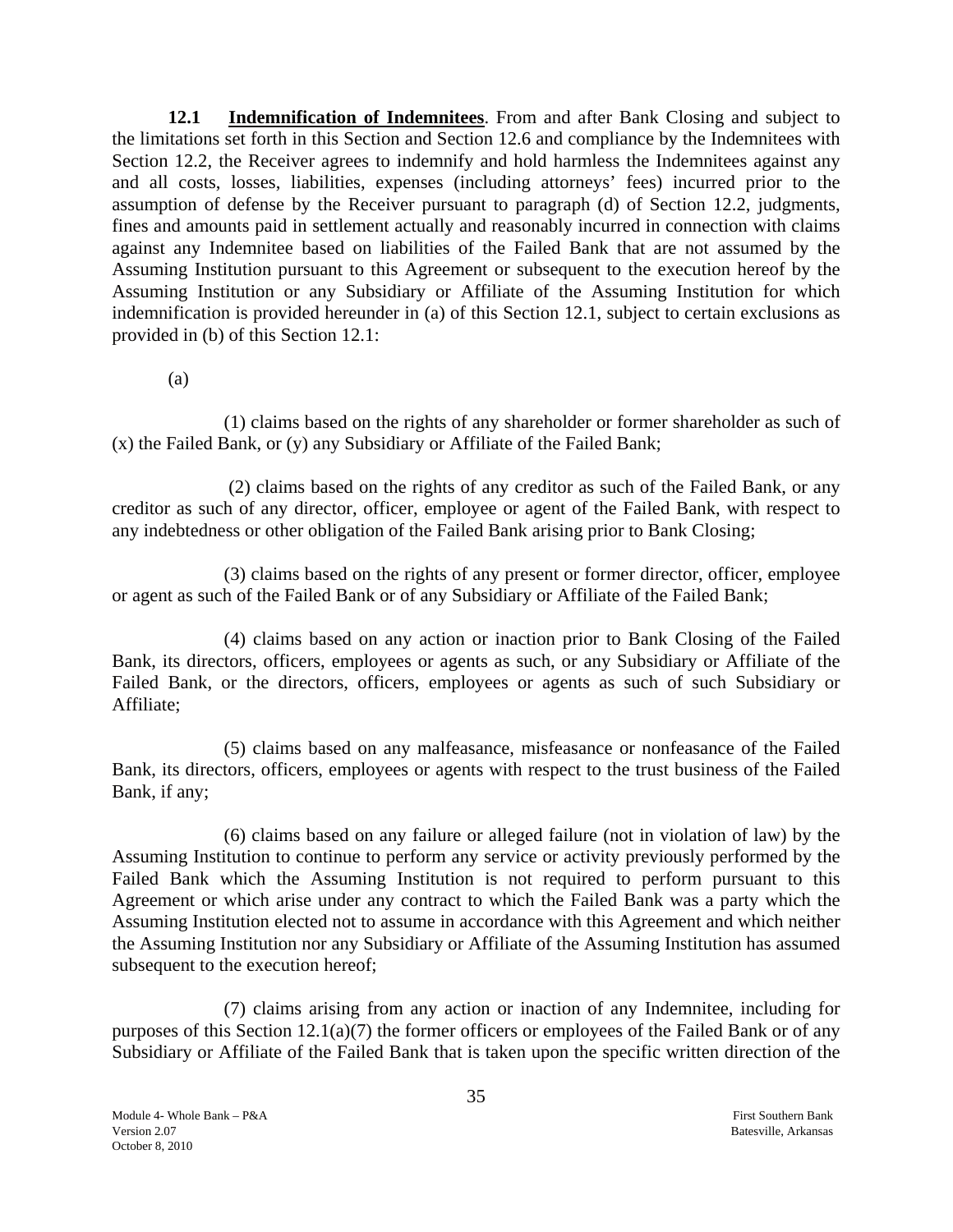Corporation or the Receiver, other than any action or inaction taken in a manner constituting bad faith, gross negligence or willful misconduct; and

(8) claims based on the rights of any depositor of the Failed Bank whose deposit has been accorded "withheld payment" status and/or returned to the Receiver or Corporation in accordance with Section 9.5 and/or has become an "unclaimed deposit" or has been returned to the Corporation or the Receiver in accordance with Section 2.3;

(b) provided, that, with respect to this Agreement, except for paragraphs (7) and (8) of Section 12.1(a), no indemnification will be provided under this Agreement for any:

(1) judgment or fine against, or any amount paid in settlement (without the written approval of the Receiver) by, any Indemnitee in connection with any action that seeks damages against any Indemnitee (a "counterclaim") arising with respect to any Asset and based on any action or inaction of either the Failed Bank, its directors, officers, employees or agents as such prior to Bank Closing, unless any such judgment, fine or amount paid in settlement exceeds the greater of (i) the Repurchase Price of such Asset, or (ii) the monetary recovery sought on such Asset by the Assuming Institution in the cause of action from which the counterclaim arises; and in such event the Receiver will provide indemnification only in the amount of such excess; and no indemnification will be provided for any costs or expenses other than any costs or expenses (including attorneys' fees) which, in the determination of the Receiver, have been actually and reasonably incurred by such Indemnitee in connection with the defense of any such counterclaim; and it is expressly agreed that the Receiver reserves the right to intervene, in its discretion, on its behalf and/or on behalf of the Receiver, in the defense of any such counterclaim;

(2) claims with respect to any liability or obligation of the Failed Bank that is expressly assumed by the Assuming Institution pursuant to this Agreement or subsequent to the execution hereof by the Assuming Institution or any Subsidiary or Affiliate of the Assuming Institution;

(3) claims with respect to any liability of the Failed Bank to any present or former employee as such of the Failed Bank or of any Subsidiary or Affiliate of the Failed Bank, which liability is expressly assumed by the Assuming Institution pursuant to this Agreement or subsequent to the execution hereof by the Assuming Institution or any Subsidiary or Affiliate of the Assuming Institution;

(4) claims based on the failure of any Indemnitee to seek recovery of damages from the Receiver for any claims based upon any action or inaction of the Failed Bank, its directors, officers, employees or agents as fiduciary, agent or custodian prior to Bank Closing;

(5) claims based on any violation or alleged violation by any Indemnitee of the antitrust, branching, banking or bank holding company or securities laws of the United States of America or any State thereof;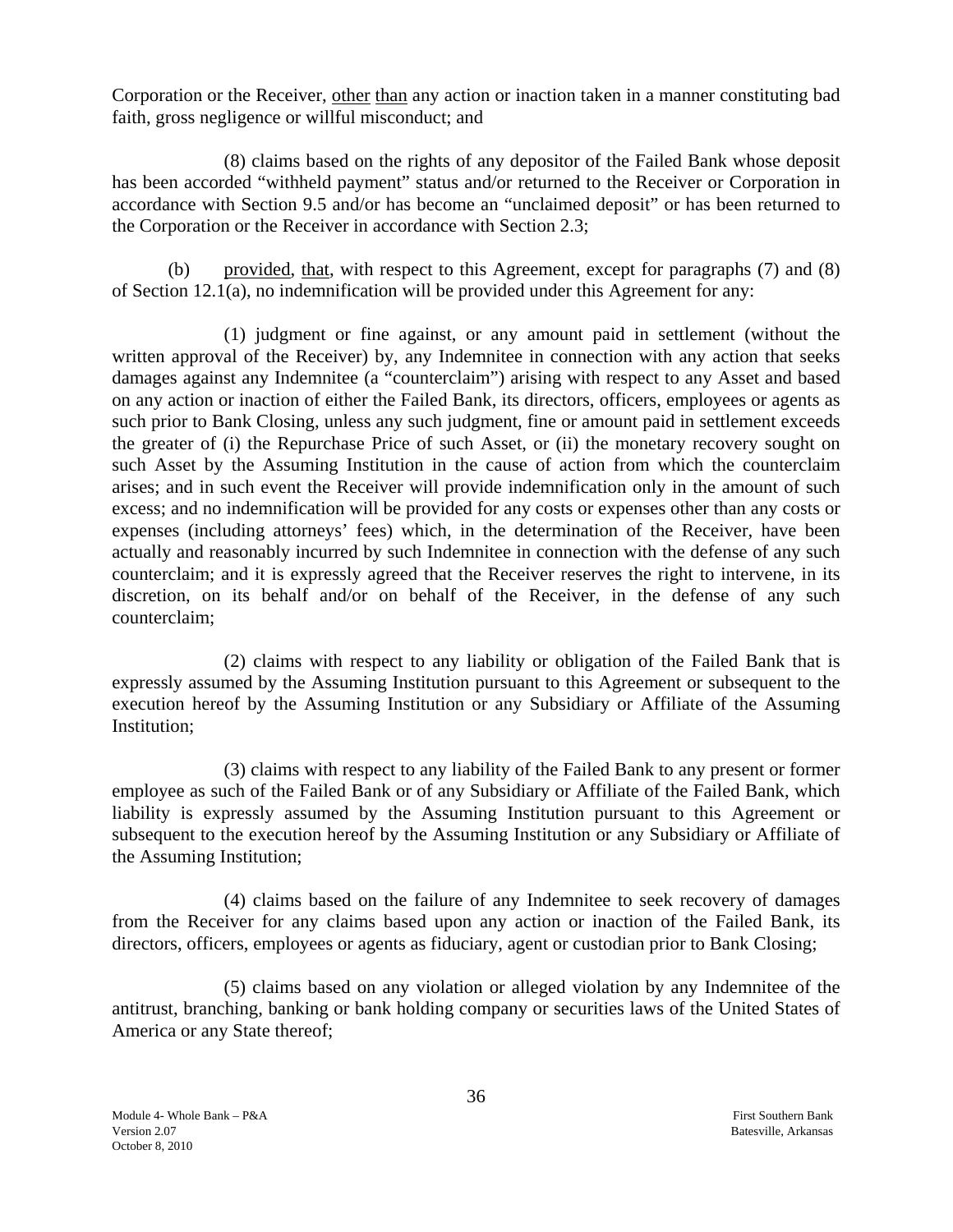(6) claims based on the rights of any present or former creditor, customer, or supplier as such of the Assuming Institution or any Subsidiary or Affiliate of the Assuming Institution;

(7) claims based on the rights of any present or former shareholder as such of the Assuming Institution or any Subsidiary or Affiliate of the Assuming Institution regardless of whether any such present or former shareholder is also a present or former shareholder of the Failed Bank;

(8) claims, if the Receiver determines that the effect of providing such indemnification would be to (i) expand or alter the provisions of any warranty or disclaimer thereof provided in Section 3.3 or any other provision of this Agreement, or (ii) create any warranty not expressly provided under this Agreement;

(9) claims which could have been enforced against any Indemnitee had the Assuming Institution not entered into this Agreement;

(10) claims based on any liability for taxes or fees assessed with respect to the consummation of the transactions contemplated by this Agreement, including without limitation any subsequent transfer of any Assets or Liabilities Assumed to any Subsidiary or Affiliate of the Assuming Institution;

(11) except as expressly provided in this Article XII, claims based on any action or inaction of any Indemnitee, and nothing in this Agreement shall be construed to provide indemnification for (i) the Failed Bank, (ii) any Subsidiary or Affiliate of the Failed Bank, or (iii) any present or former director, officer, employee or agent of the Failed Bank or its Subsidiaries or Affiliates; provided, that the Receiver, in its discretion, may provide indemnification hereunder for any present or former director, officer, employee or agent of the Failed Bank or its Subsidiaries or Affiliates who is also or becomes a director, officer, employee or agent of the Assuming Institution or its Subsidiaries or Affiliates;

(12) claims or actions which constitute a breach by the Assuming Institution of the representations and warranties contained in Article XI;

(13) claims arising out of or relating to the condition of or generated by an Asset arising from or relating to the presence, storage or release of any hazardous or toxic substance, or any pollutant or contaminant, or condition of such Asset which violate any applicable Federal, State or local law or regulation concerning environmental protection; and

(14) claims based on, related to or arising from any asset, including a loan, acquired or liability assumed by the Assuming Institution, other than pursuant to this Agreement.

**12.2 Conditions Precedent to Indemnification**. It shall be a condition precedent to the obligation of the Receiver to indemnify any Person pursuant to this Article XII that such Person shall, with respect to any claim made or threatened against such Person for which such Person is or may be entitled to indemnification hereunder: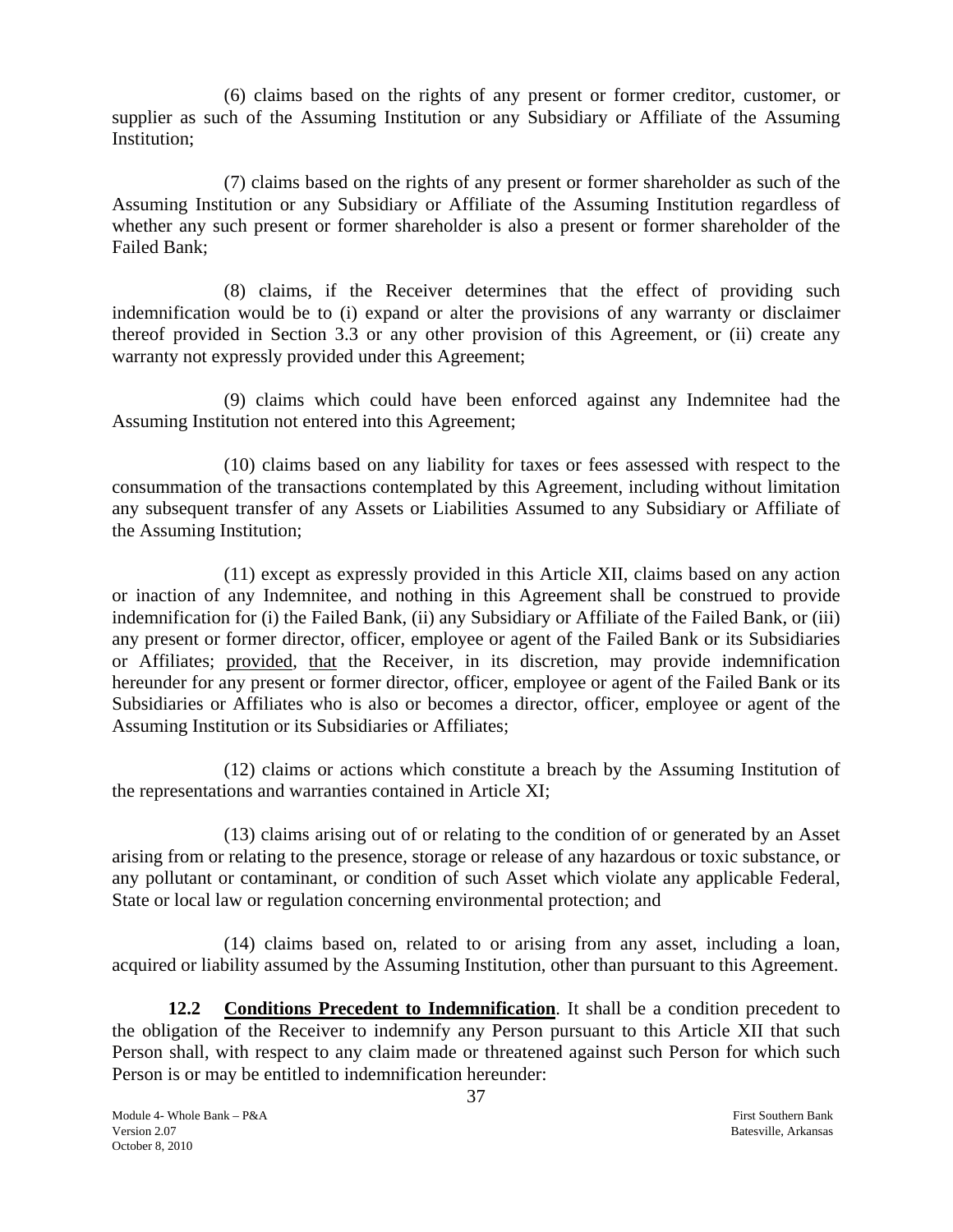(a) give written notice to the Regional Counsel (Litigation Branch) of the Corporation in the manner and at the address provided in Section 13.7 of such claim as soon as practicable after such claim is made or threatened; provided, that notice must be given on or before the date which is six (6) years from the date of this Agreement;

(b) provide to the Receiver such information and cooperation with respect to such claim as the Receiver may reasonably require;

(c) cooperate and take all steps, as the Receiver may reasonably require, to preserve and protect any defense to such claim;

(d) in the event suit is brought with respect to such claim, upon reasonable prior notice, afford to the Receiver the right, which the Receiver may exercise in its sole discretion, to conduct the investigation, control the defense and effect settlement of such claim, including without limitation the right to designate counsel and to control all negotiations, litigation, arbitration, settlements, compromises and appeals of any such claim, all of which shall be at the expense of the Receiver; provided, that the Receiver shall have notified the Person claiming indemnification in writing that such claim is a claim with respect to which the Person claiming indemnification is entitled to indemnification under this Article XII;

(e) not incur any costs or expenses in connection with any response or suit with respect to such claim, unless such costs or expenses were incurred upon the written direction of the Receiver; provided, that the Receiver shall not be obligated to reimburse the amount of any such costs or expenses unless such costs or expenses were incurred upon the written direction of the Receiver;

(f) not release or settle such claim or make any payment or admission with respect thereto, unless the Receiver consents in writing thereto, which consent shall not be unreasonably withheld; provided, that the Receiver shall not be obligated to reimburse the amount of any such settlement or payment unless such settlement or payment was effected upon the written direction of the Receiver; and

(g) take reasonable action as the Receiver may request in writing as necessary to preserve, protect or enforce the rights of the indemnified Person against any Primary Indemnitor.

**12.3 No Additional Warranty**. Nothing in this Article XII shall be construed or deemed to (i) expand or otherwise alter any warranty or disclaimer thereof provided under Section 3.3 or any other provision of this Agreement with respect to, among other matters, the title, value, collectibility, genuineness, enforceability or condition of any (x) Asset, or (y) asset of the Failed Bank purchased by the Assuming Institution subsequent to the execution of this Agreement by the Assuming Institution or any Subsidiary or Affiliate of the Assuming Institution, or (ii) create any warranty not expressly provided under this Agreement with respect thereto.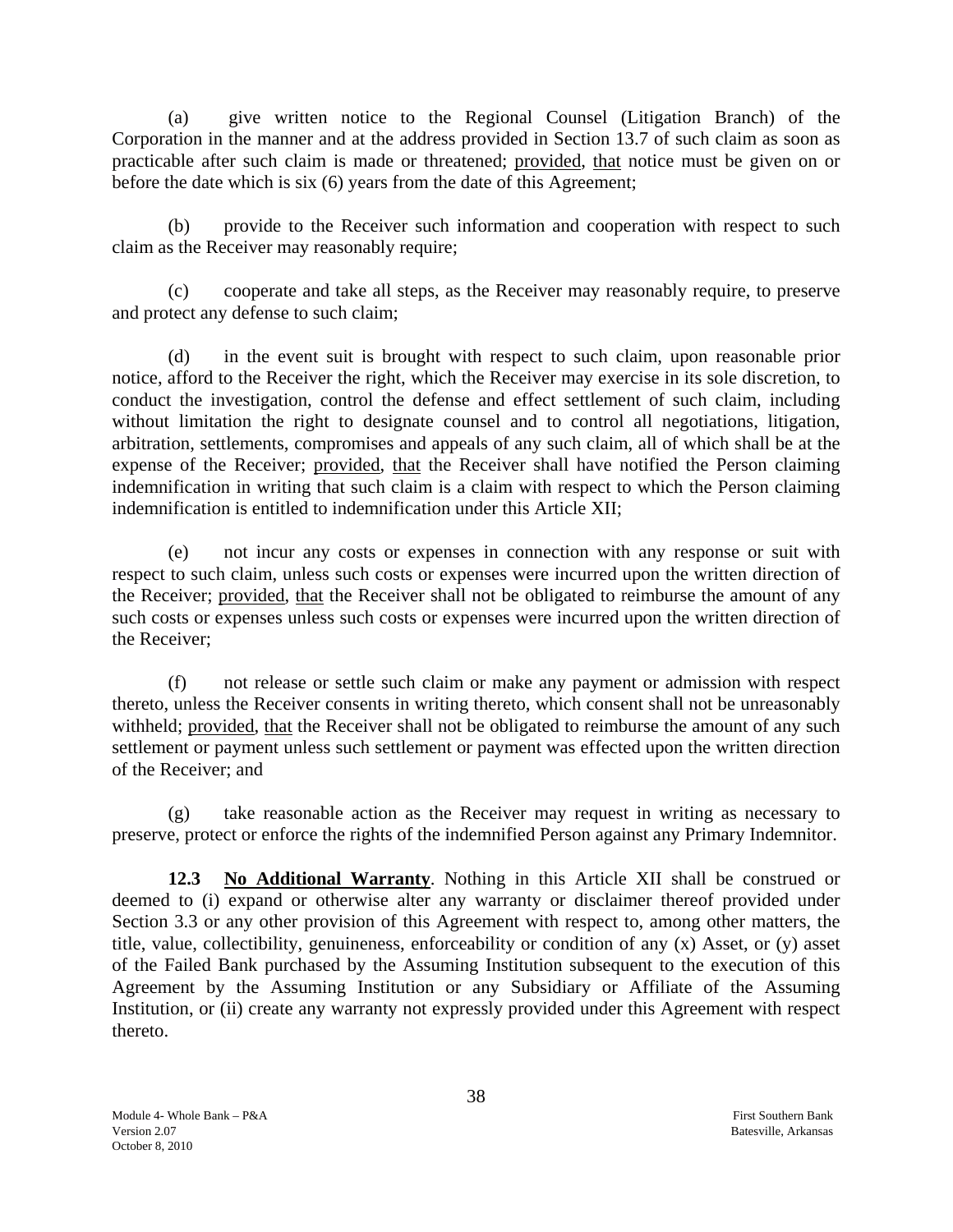**12.4 Indemnification of Receiver and Corporation**. From and after Bank Closing, the Assuming Institution agrees to indemnify and hold harmless the Corporation and the Receiver and their respective directors, officers, employees and agents from and against any and all costs, losses, liabilities, expenses (including attorneys' fees), judgments, fines and amounts paid in settlement actually and reasonably incurred in connection with any of the following:

(a) claims based on any and all liabilities or obligations of the Failed Bank assumed by the Assuming Institution pursuant to this Agreement or subsequent to the execution hereof by the Assuming Institution or any Subsidiary or Affiliate of the Assuming Institution, whether or not any such liabilities subsequently are sold and/or transferred, other than any claim based upon any action or inaction of any Indemnitee as provided in paragraph (7) or (8) of Section 12.1(a); and

(b) claims based on any act or omission of any Indemnitee (including but not limited to claims of any Person claiming any right or title by or through the Assuming Institution with respect to Assets transferred to the Receiver pursuant to Section 3.4 or 3.6), other than any action or inaction of any Indemnitee as provided in paragraph (7) or (8) of Section 12.1(a).

**12.5 Obligations Supplemental**. The obligations of the Receiver, and the Corporation as guarantor in accordance with Section 12.7, to provide indemnification under this Article XII are to supplement any amount payable by any Primary Indemnitor to the Person indemnified under this Article XII. Consistent with that intent, the Receiver agrees only to make payments pursuant to such indemnification to the extent not payable by a Primary Indemnitor. If the aggregate amount of payments by the Receiver, or the Corporation as guarantor in accordance with Section 12.7, and all Primary Indemnitors with respect to any item of indemnification under this Article XII exceeds the amount payable with respect to such item, such Person being indemnified shall notify the Receiver thereof and, upon the request of the Receiver, shall promptly pay to the Receiver, or the Corporation as appropriate, the amount of the Receiver's (or Corporation's) payments to the extent of such excess.

**12.6 Criminal Claims**. Notwithstanding any provision of this Article XII to the contrary, in the event that any Person being indemnified under this Article XII shall become involved in any criminal action, suit or proceeding, whether judicial, administrative or investigative, the Receiver shall have no obligation hereunder to indemnify such Person for liability with respect to any criminal act or to the extent any costs or expenses are attributable to the defense against the allegation of any criminal act, unless (i) the Person is successful on the merits or otherwise in the defense against any such action, suit or proceeding, or (ii) such action, suit or proceeding is terminated without the imposition of liability on such Person.

**12.7 Limited Guaranty of the Corporation.** The Corporation hereby guarantees performance of the Receiver's obligation to indemnify the Assuming Institution as set forth in this Article XII. It is a condition to the Corporation's obligation hereunder that the Assuming Institution shall comply in all respects with the applicable provisions of this Article XII. The Corporation shall be liable hereunder only for such amounts, if any, as the Receiver is obligated to pay under the terms of this Article XII but shall fail to pay. Except as otherwise provided above in this Section 12.7, nothing in this Article XII is intended or shall be construed to create any liability or obligation on the part of the Corporation, the United States of America or any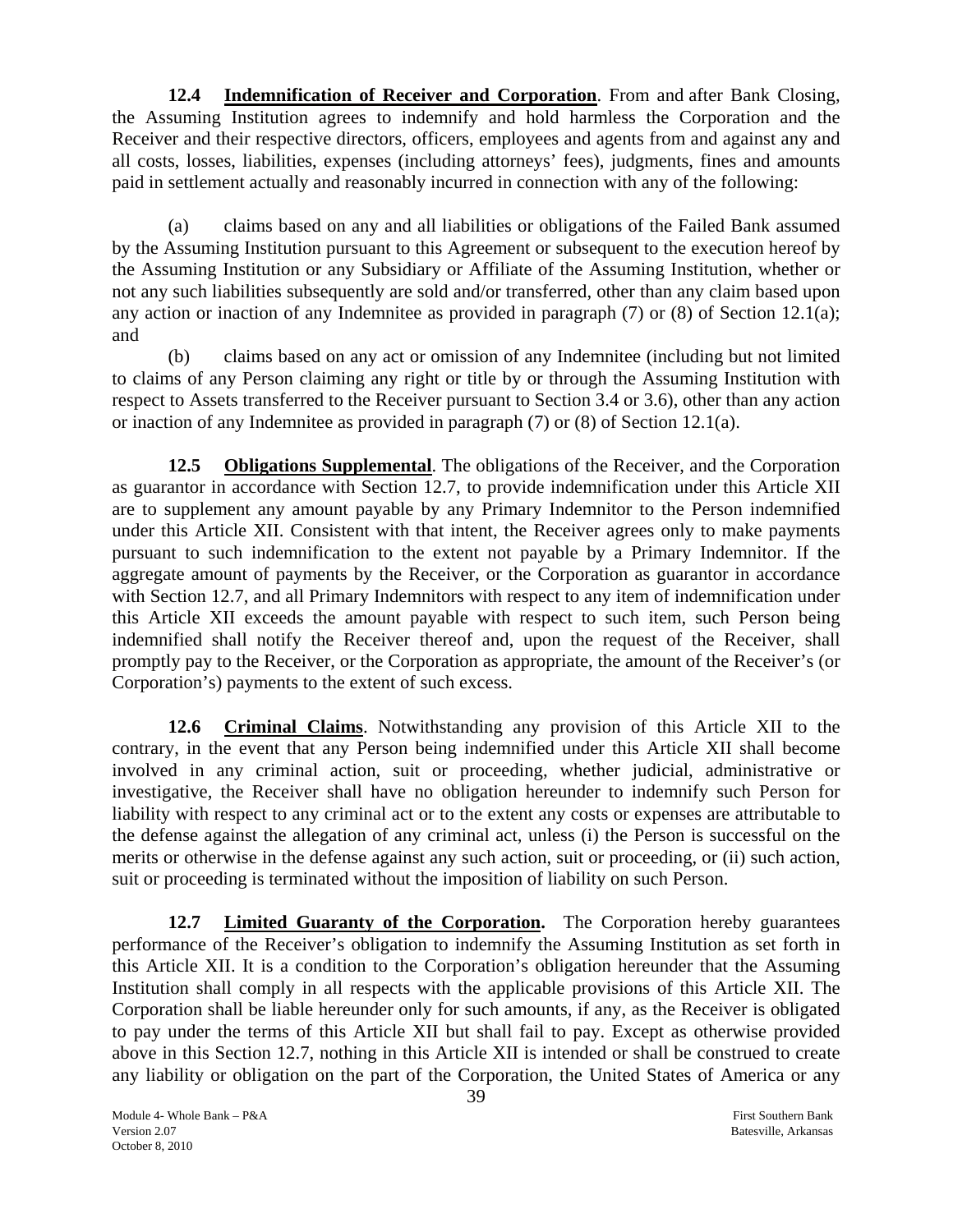department or agency thereof under or with respect to this Article XII, or any provision hereof, it being the intention of the parties hereto that the obligations undertaken by the Receiver under this Article XII are the sole and exclusive responsibility of the Receiver and no other Person or entity.

**12.8 Subrogation.** Upon payment by the Receiver, or the Corporation as guarantor in accordance with Section 12.7, to any Indemnitee for any claims indemnified by the Receiver under this Article XII, the Receiver, or the Corporation as appropriate, shall become subrogated to all rights of the Indemnitee against any other Person to the extent of such payment.

## **ARTICLE XIII MISCELLANEOUS**

**13.1 Entire Agreement**. This Agreement embodies the entire agreement of the parties hereto in relation to the subject matter herein and supersedes all prior understandings or agreements, oral or written, between the parties.

**13.2 Headings**. The headings and subheadings of the Table of Contents, Articles and Sections contained in this Agreement, except the terms identified for definition in Article I and elsewhere in this Agreement, are inserted for convenience only and shall not affect the meaning or interpretation of this Agreement or any provision hereof.

**13.3 Counterparts**. This Agreement may be executed in any number of counterparts and by the duly authorized representative of a different party hereto on separate counterparts, each of which when so executed shall be deemed to be an original and all of which when taken together shall constitute one and the same Agreement.

**13.4 GOVERNING LAW**. THIS AGREEMENT AND THE RIGHTS AND OBLIGATIONS HEREUNDER SHALL BE GOVERNED BY AND CONSTRUED IN ACCORDANCE WITH THE FEDERAL LAW OF THE UNITED STATES OF AMERICA, AND IN THE ABSENCE OF CONTROLLING FEDERAL LAW, IN ACCORDANCE WITH THE LAWS OF THE STATE IN WHICH THE MAIN OFFICE OF THE FAILED BANK IS LOCATED.

**13.5 Successors**. All terms and conditions of this Agreement shall be binding on the successors and assigns of the Receiver, the Corporation and the Assuming Institution. Except as otherwise specifically provided in this Agreement, nothing expressed or referred to in this Agreement is intended or shall be construed to give any Person other than the Receiver, the Corporation and the Assuming Institution any legal or equitable right, remedy or claim under or with respect to this Agreement or any provisions contained herein, it being the intention of the parties hereto that this Agreement, the obligations and statements of responsibilities hereunder, and all other conditions and provisions hereof are for the sole and exclusive benefit of the Receiver, the Corporation and the Assuming Institution and for the benefit of no other Person.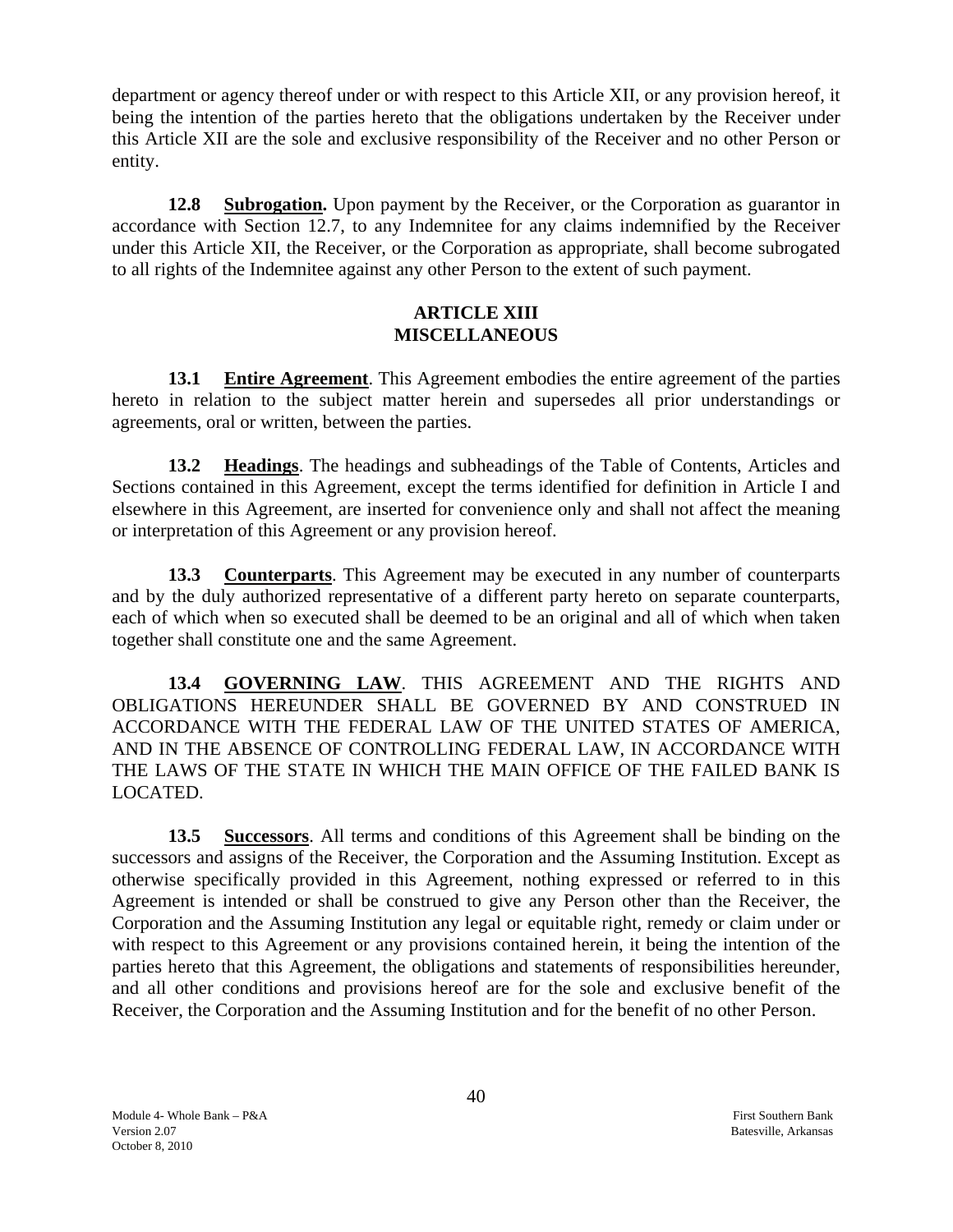**13.6 Modification; Assignment**. No amendment or other modification, rescission, release, or assignment of any part of this Agreement shall be effective except pursuant to a written agreement subscribed by the duly authorized representatives of the parties hereto.

**13.7 Notice**. Any notice, request, demand, consent, approval or other communication to any party hereto shall be effective when received and shall be given in writing, and delivered in person against receipt therefore, or sent by certified mail, postage prepaid, courier service, telex, facsimile transmission or email to such party (with copies as indicated below) at its address set forth below or at such other address as it shall hereafter furnish in writing to the other parties. All such notices and other communications shall be deemed given on the date received by the addressee.

**Assuming Institution Southern Bank Attn: Mr. Matthew Funke, Chief Financial Officer 531 Vine Street Poplar Bluff, Missouri 63901 cc: Mr. Greg Steffens, Chief Executive Officer** 

## **Receiver and Corporation**

Federal Deposit Insurance Corporation, Receiver of **First Southern Bank**  1601 Bryan Street, Suite 1700 Dallas, Texas 75201 Attention: Settlement Agent

**In addition, with respect to notices under Article 4.6:**  cc: Resolutions and Closings Manager, ORE Department

## **In addition, with respect to notice under Article XII:**

cc: Regional Counsel (Litigation Branch)

**13.8 Manner of Payment**. All payments due under this Agreement shall be in lawful money of the United States of America in immediately available funds as each party hereto may specify to the other parties; provided, that in the event the Receiver or the Corporation is obligated to make any payment hereunder in the amount of \$25,000.00 or less, such payment may be made by check.

**13.9 Costs, Fees and Expenses**. Except as otherwise specifically provided herein, each party hereto agrees to pay all costs, fees and expenses which it has incurred in connection with or incidental to the matters contained in this Agreement, including without limitation any fees and disbursements to its accountants and counsel; provided, that the Assuming Institution shall pay all fees, costs and expenses (other than attorneys' fees incurred by the Receiver) incurred in connection with the transfer to it of any Assets or Liabilities Assumed hereunder or in accordance herewith.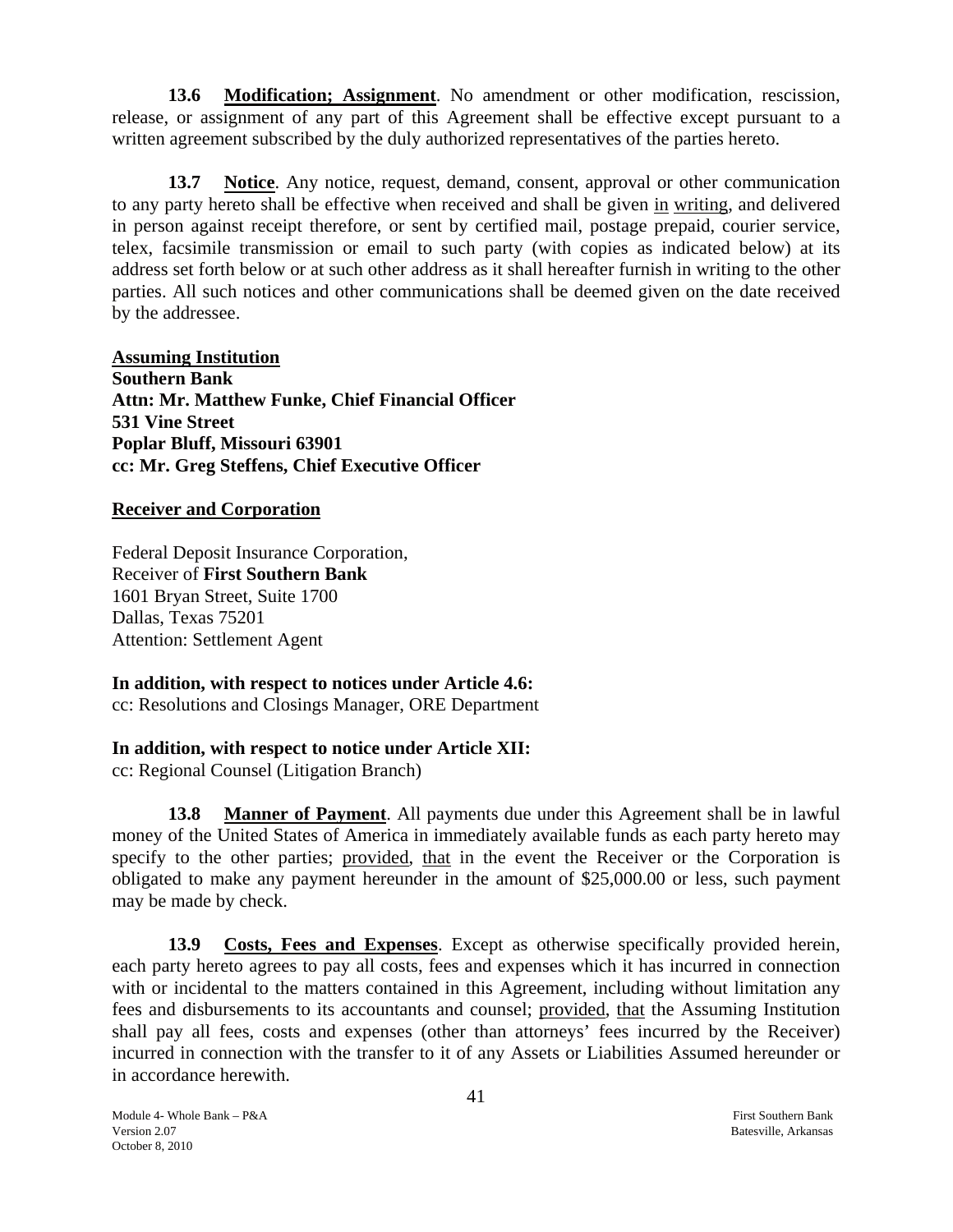**13.10 Waiver**. Each of the Receiver, the Corporation and the Assuming Institution may waive its respective rights, powers or privileges under this Agreement; provided, that such waiver shall be in writing; and further provided, that no failure or delay on the part of the Receiver, the Corporation or the Assuming Institution to exercise any right, power or privilege under this Agreement shall operate as a waiver thereof, nor will any single or partial exercise of any right, power or privilege under this Agreement preclude any other or further exercise thereof or the exercise of any other right, power or privilege by the Receiver, the Corporation, or the Assuming Institution under this Agreement, nor will any such waiver operate or be construed as a future waiver of such right, power or privilege under this Agreement.

**13.11 Severability**. If any provision of this Agreement is declared invalid or unenforceable, then, to the extent possible, all of the remaining provisions of this Agreement shall remain in full force and effect and shall be binding upon the parties hereto.

**13.12 Term of Agreement**. This Agreement shall continue in full force and effect until the sixth (6th) anniversary of Bank Closing; provided, that the provisions of Section 6.3 and 6.4 shall survive the expiration of the term of this Agreement. Provided, however, the receivership of the Failed Bank may be terminated prior to the expiration of the term of this Agreement; in such event, the guaranty of the Corporation, as provided in and in accordance with the provisions of Section 12.7 shall be in effect for the remainder of the term. Expiration of the term of this Agreement shall not affect any claim or liability of any party with respect to any (i) amount which is owing at the time of such expiration, regardless of when such amount becomes payable, and (ii) breach of this Agreement occurring prior to such expiration, regardless of when such breach is discovered.

**13.13 Survival of Covenants, Etc.** The covenants, representations, and warranties in this Agreement shall survive the execution of this Agreement and the consummation of the transactions contemplated hereunder.

# **[Signature Page Follows]**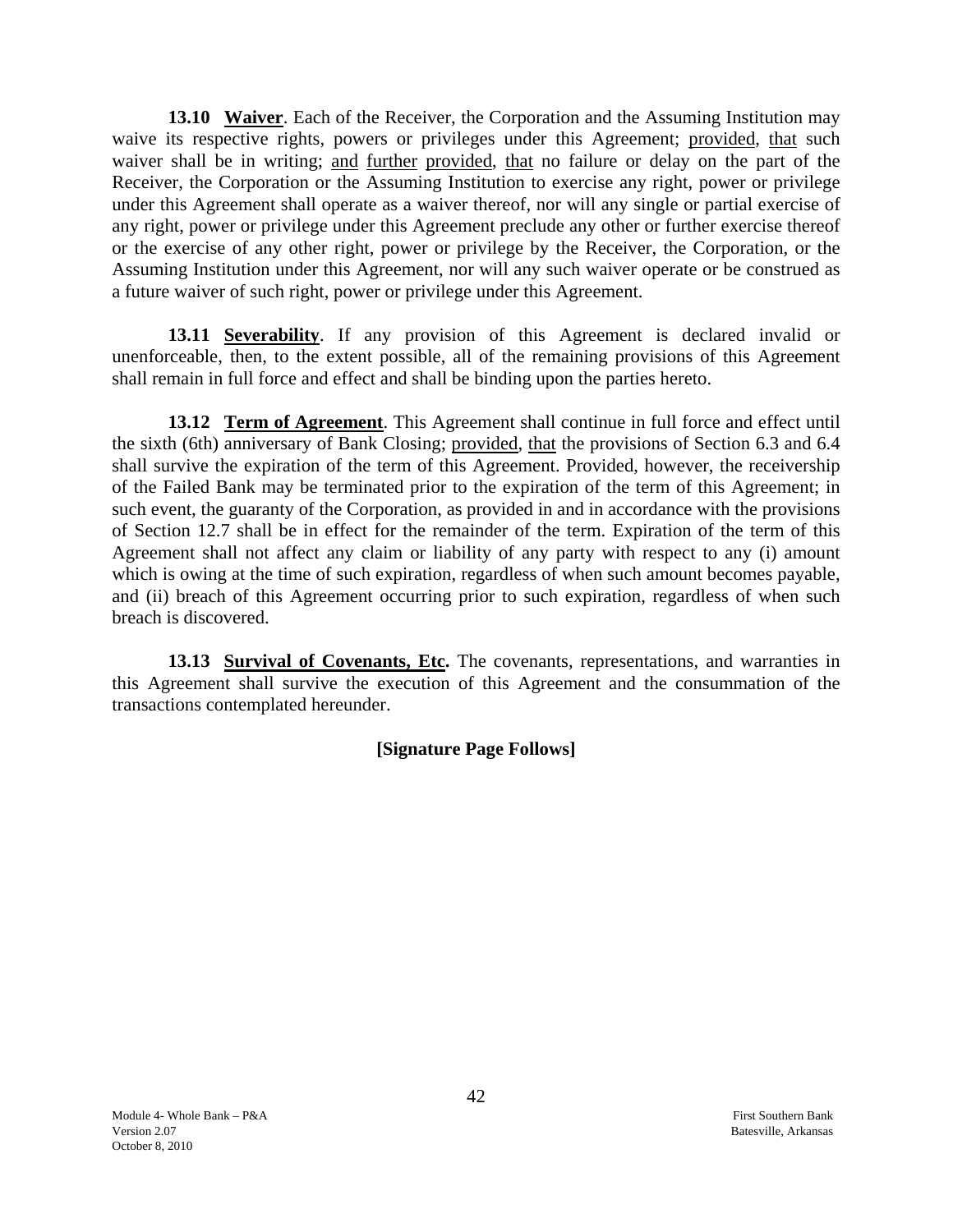**IN WITNESS WHEREOF,** the parties hereto have caused this Agreement to be executed by their duly authorized representatives as of the date first above written.

#### **FEDERAL DEPOSIT INSURANCE CORPORATION, RECEIVER OF FIRST SOUTHEN BANK,**  BATESVILLE, ARKANSAS *Redacted*

|         |        | <i><b>Reaa</b></i>  |
|---------|--------|---------------------|
|         | BY:    | ---                 |
|         | NAME:  | <b>Kate Tautges</b> |
| Attest: | TITLE: | Receiver-in-Charge  |

*Redacted*

#### **FEDERAL DEPOSIT INSURANCE CORPORATION**

*Redacted*

BY: NAME: TITLE: Attorney-in-Fact

Kate Tautges

Attest:

*Redacted*

#### **SOUTHERN BANK, POPLAR BLUFF, MISSOURI**

BY: NAME: *Redacted*

TITLE: Chief Financial Officer Matthew Funke

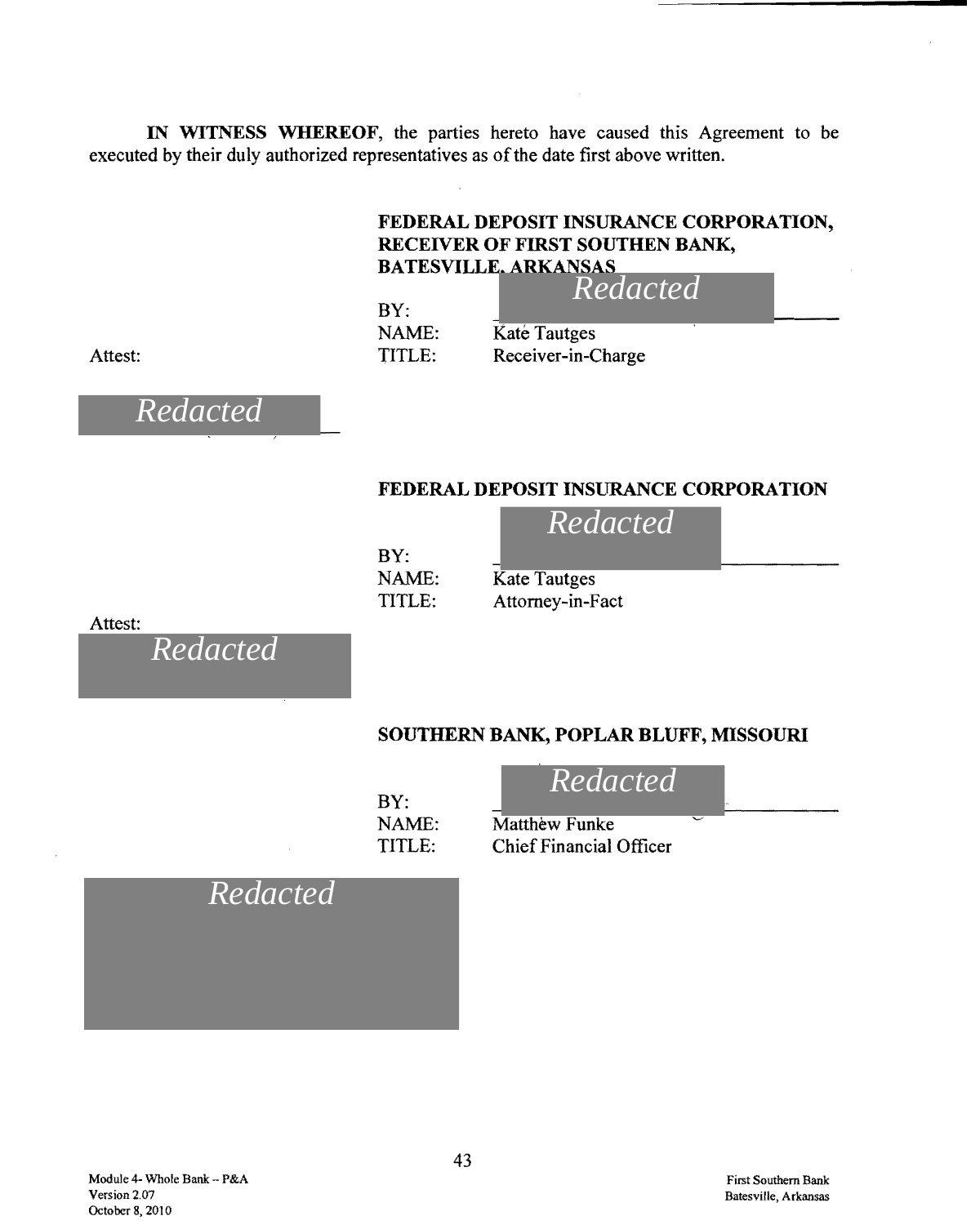# Schedule 2.1.a Exhibit to P&A Agreement

# Accounts Excluded from P&A Transaction

#### First Southern Bank Batesvile, AR

First Southern Bank has deposits associated with the Depository Organization (DO) Cede & Co as Nominee for DTC. The DO accounts do not pass to the Assuming Bank and are excluded from the transaction as described in section 2.1 of the P&A Agreement. The attached Schedule 2.1.a DO Detail Report identifies the DO accounts as of (insert date of the deposit download). This schedule will be updated post closing with data as of Bank Closing date.

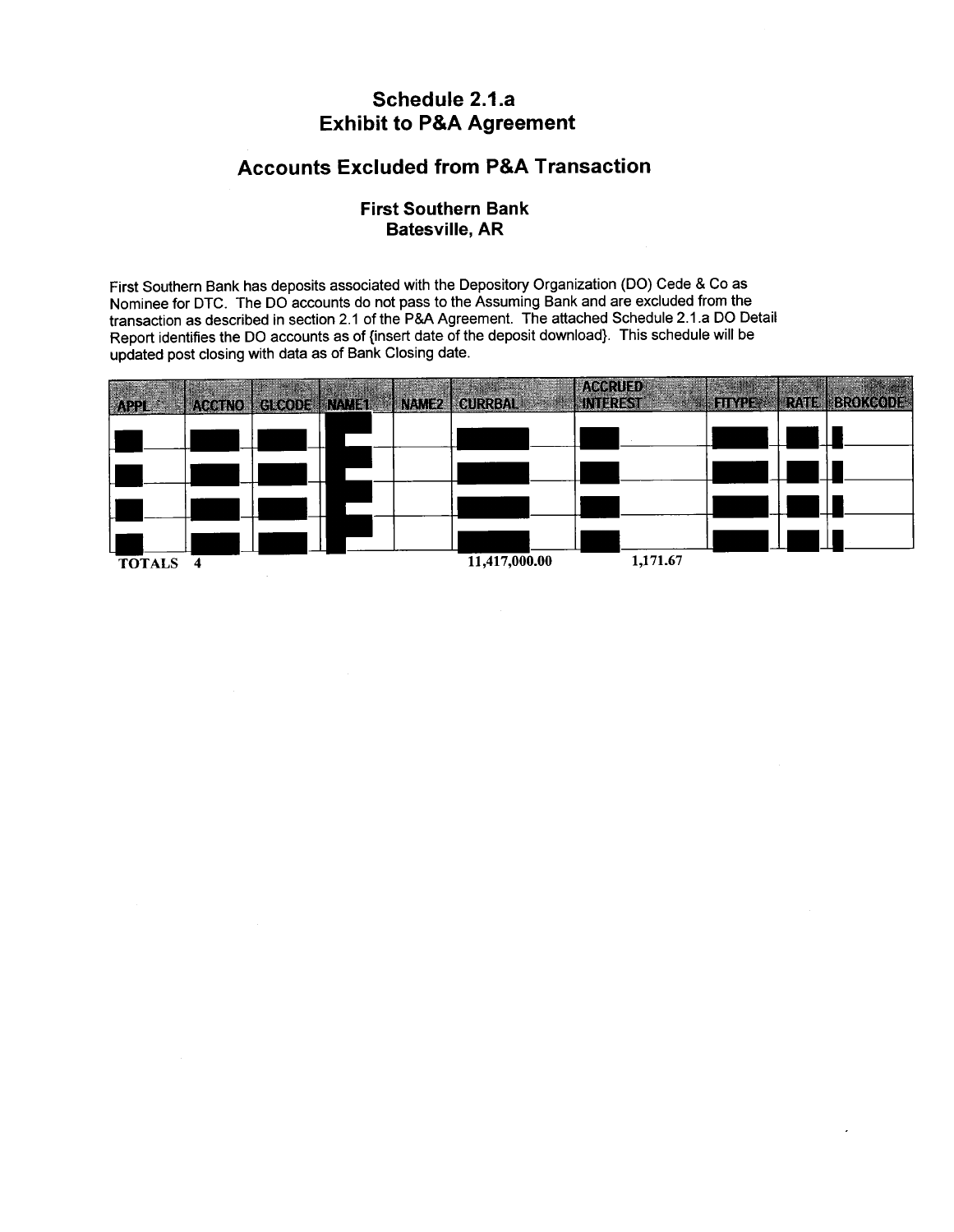# **SCHEDULE 3.2 - Purchase Price of Assets or assets**

| (a) | cash and receivables from depository<br>institutions, including cash items in the<br>process of collection, plus<br>interest thereon: | <b>Book Value</b>               |
|-----|---------------------------------------------------------------------------------------------------------------------------------------|---------------------------------|
| (b) | securities (exclusive of the capital stock of<br>Subsidiaries), plus<br>Acquired<br>interest<br>thereon:                              | As provided in Section 3.2(b)   |
| (c) | sold<br>federal<br>funds<br>and<br>repurchase<br>agreements, if<br>including<br>any,<br>interest<br>thereon:                          | <b>Book Value</b>               |
| (d) | Loans:                                                                                                                                | <b>Book Value</b>               |
| (e) | <b>Other Real Estate</b>                                                                                                              |                                 |
| (f) | credit card business, if any:                                                                                                         | <b>Book Value</b>               |
| (g) | Safe Deposit Boxes and related business,<br>safekeeping business and trust business, if<br>any:                                       | <b>Book Value</b>               |
| (h) | boats, motor vehicles, aircraft, trailers, fire<br>arms, and repossessed collateral                                                   | <b>Book Value</b>               |
| (i) | Records and other documents:                                                                                                          | <b>Book Value</b>               |
| (j) | capital stock of any Acquired Subsidiaries<br>and FRB stock and FHLB stock:                                                           | <b>Book Value</b>               |
| (k) | amounts owed to the Failed Bank by any<br><b>Acquired Subsidiary:</b>                                                                 | <b>Book Value</b>               |
| (1) | assets securing Deposits of public money,<br>to the extent not otherwise purchased<br>hereunder:                                      | <b>Book Value</b>               |
| (m) | Overdrafts of customers:                                                                                                              | <b>Book Value</b>               |
| (n) | rights, if any, with respect to Qualified<br>Financial Contracts.                                                                     | As provided in Section $3.2(c)$ |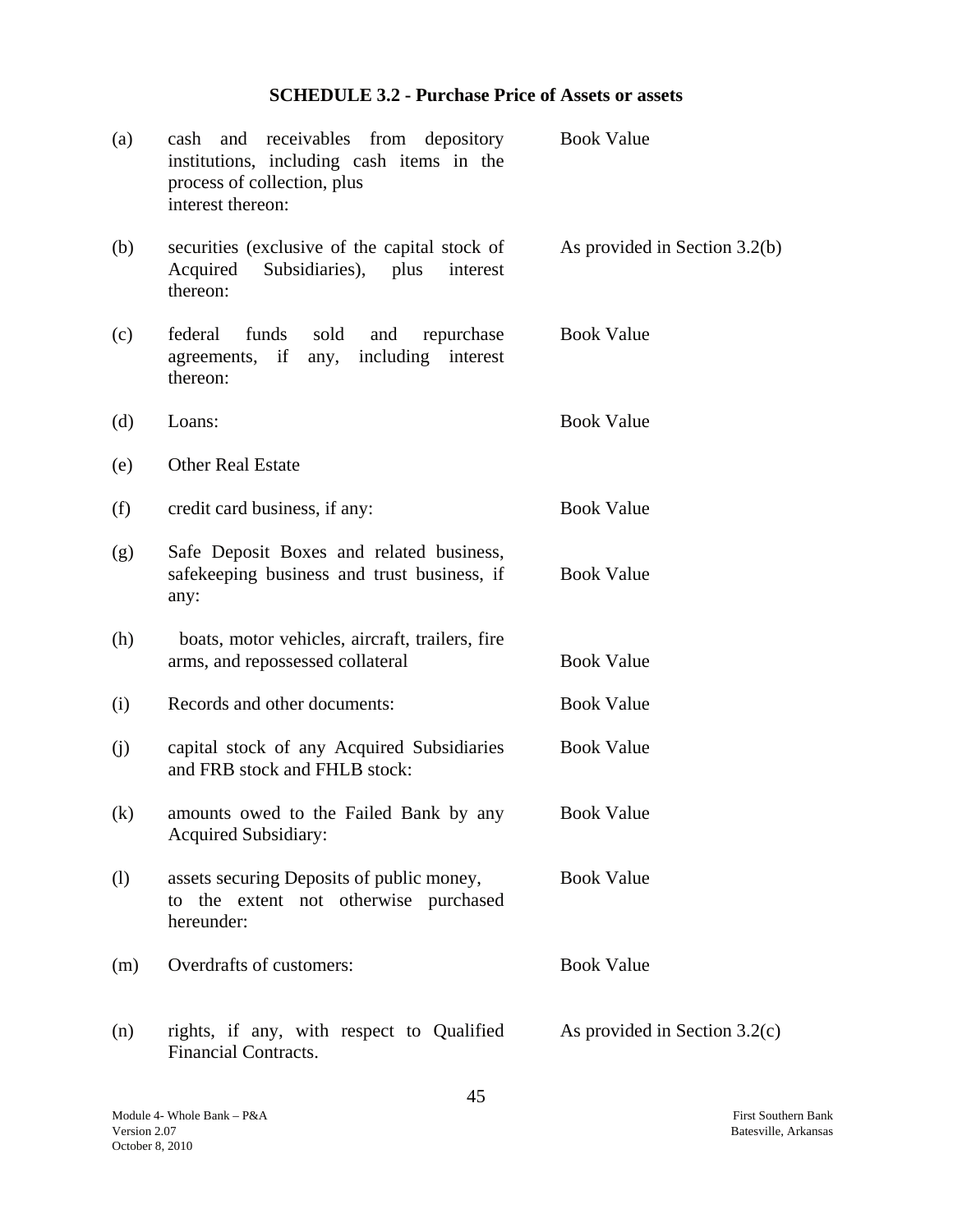| (0) | rights of the Failed Bank to provide<br>mortgage servicing for others and to have<br>mortgage servicing provided to the Failed<br>Bank by others and related contracts. | <b>Book Value</b> |
|-----|-------------------------------------------------------------------------------------------------------------------------------------------------------------------------|-------------------|
| (p) | <b>Personal Computers</b>                                                                                                                                               | Fair Market Value |

# **assets subject to an option to purchase:**

| (a) | <b>Bank Premises:</b>    | Fair Market Value |
|-----|--------------------------|-------------------|
| (b) | Furniture and Equipment: | Fair Market Value |
| (c) | Fixtures:                | Fair Market Value |
| (d) | Other Equipment:         | Fair Market Value |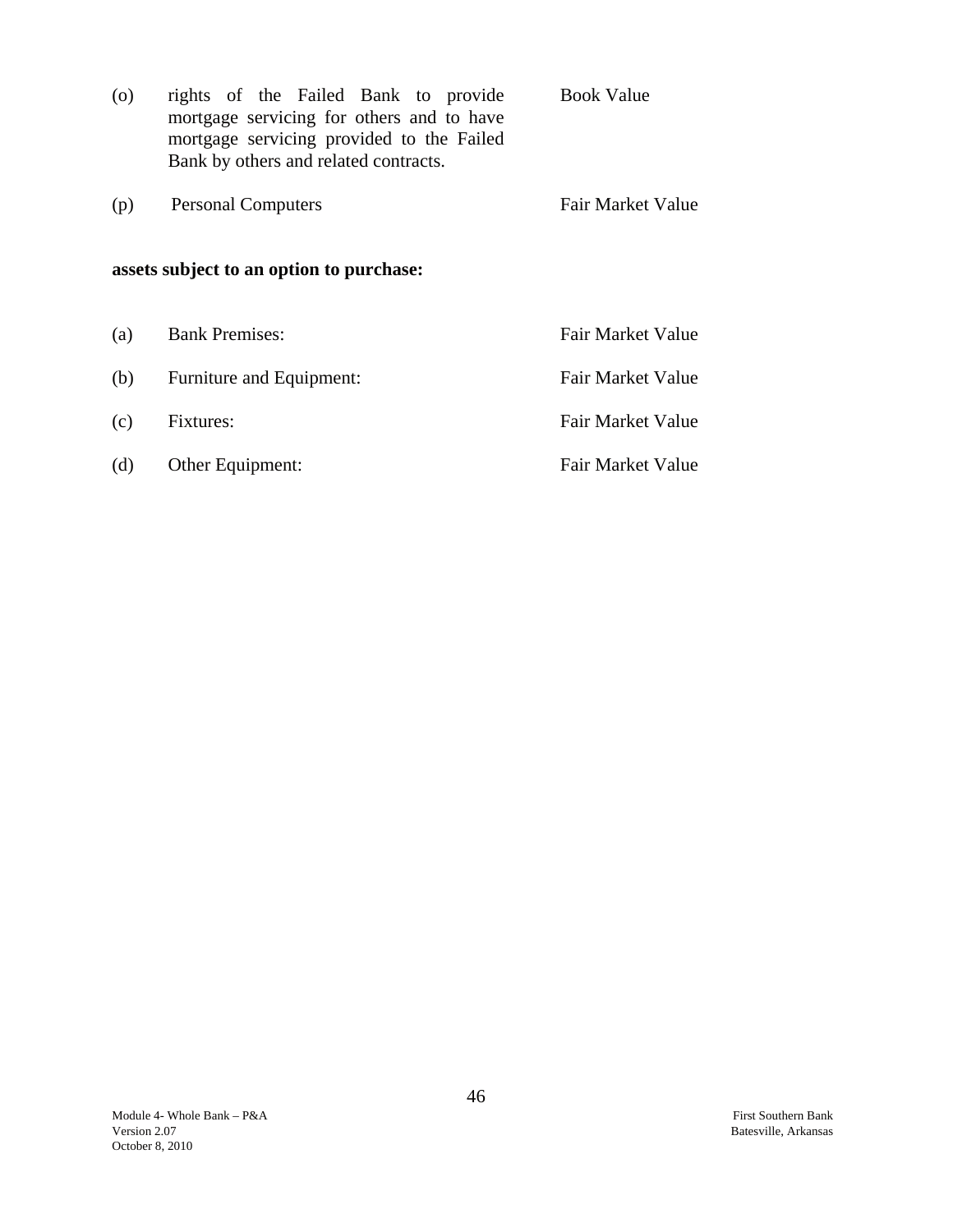

 $\ddot{\phantom{0}}$ 

## SCHEDULE 3.5(1) - Excluded Securities

Module 4- Whole Bank - P&A First Southern Bank<br>
Version 2.07 Statesville, Arkansas October 8, 2010

Batesville, Arkansas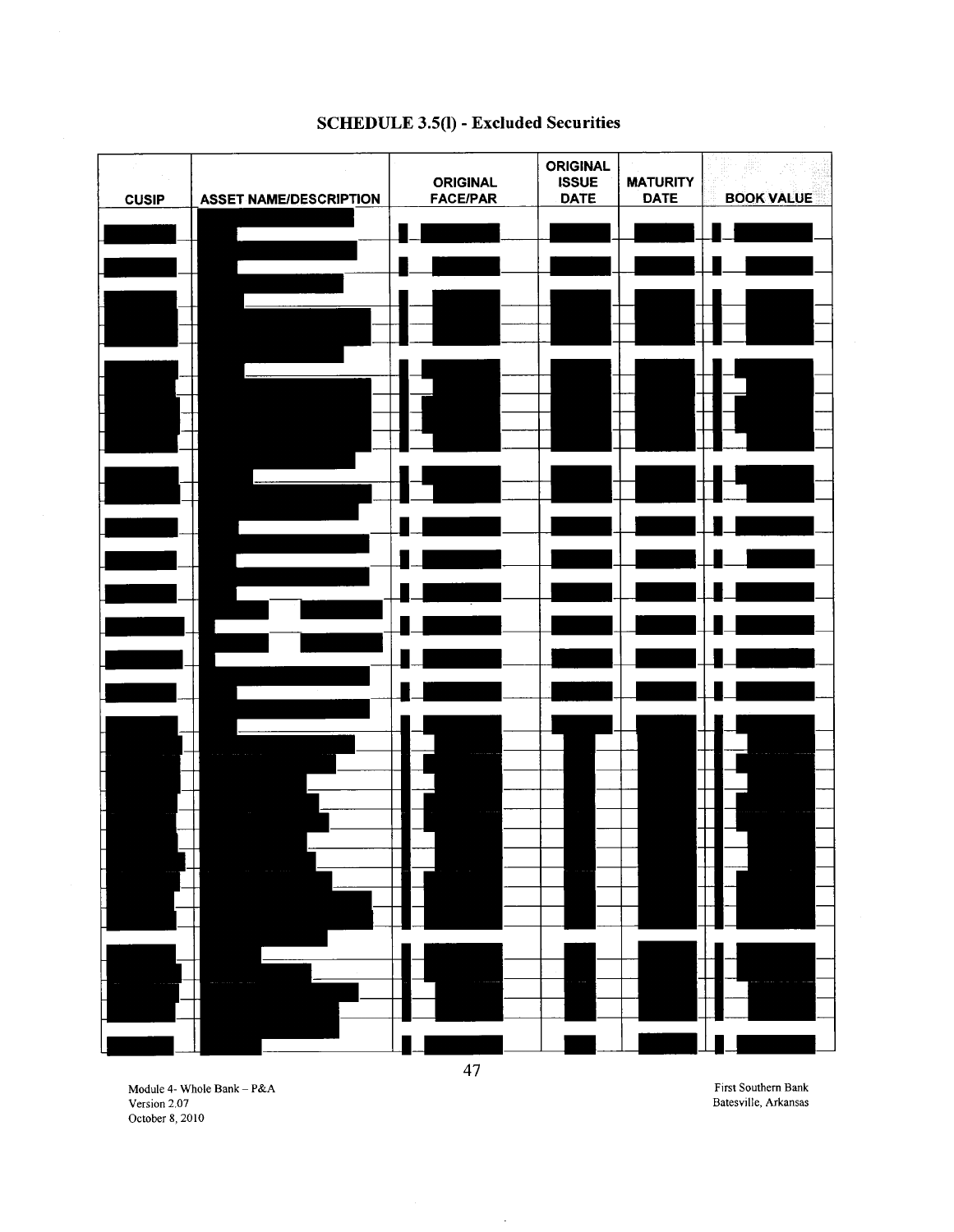|                                                           |                                     | $\blacksquare$<br>$\mathbf{1}$<br>ومحدد والمستنصر<br>_______<br>-- |                                                          |
|-----------------------------------------------------------|-------------------------------------|--------------------------------------------------------------------|----------------------------------------------------------|
|                                                           |                                     |                                                                    |                                                          |
| considerable contractors and considerable contractors and | THE R. P. LEWIS CO., LANSING, MICH. |                                                                    | The contract of the contract of the contract of the con- |
|                                                           |                                     |                                                                    |                                                          |

Module 4- Whole Bank -  $P&A$ Version 2.07<br>October 8, 2010

First Southern Bank<br>Batesville, Arkansas

 $\overline{a}$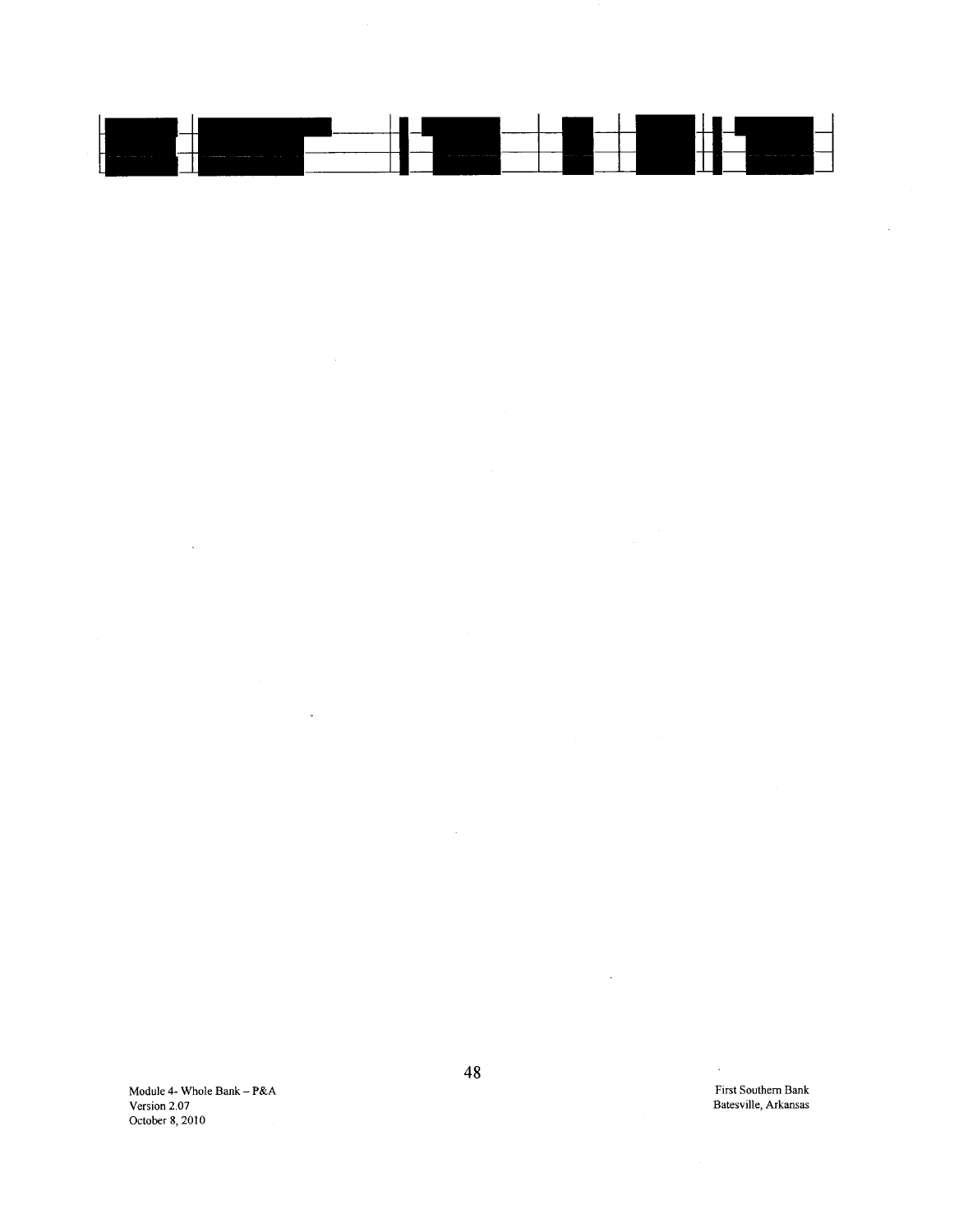## Schedule 3.5(m) - Excluded Assets

 $\bar{z}$ 



Module 4- Whole Bank - P&A First Southern Bank<br>
Version 2.07 Statesville, Arkansas October 8, 2010

 $\bar{z}$ 

Batesville, Arkansas

 $\bar{r}$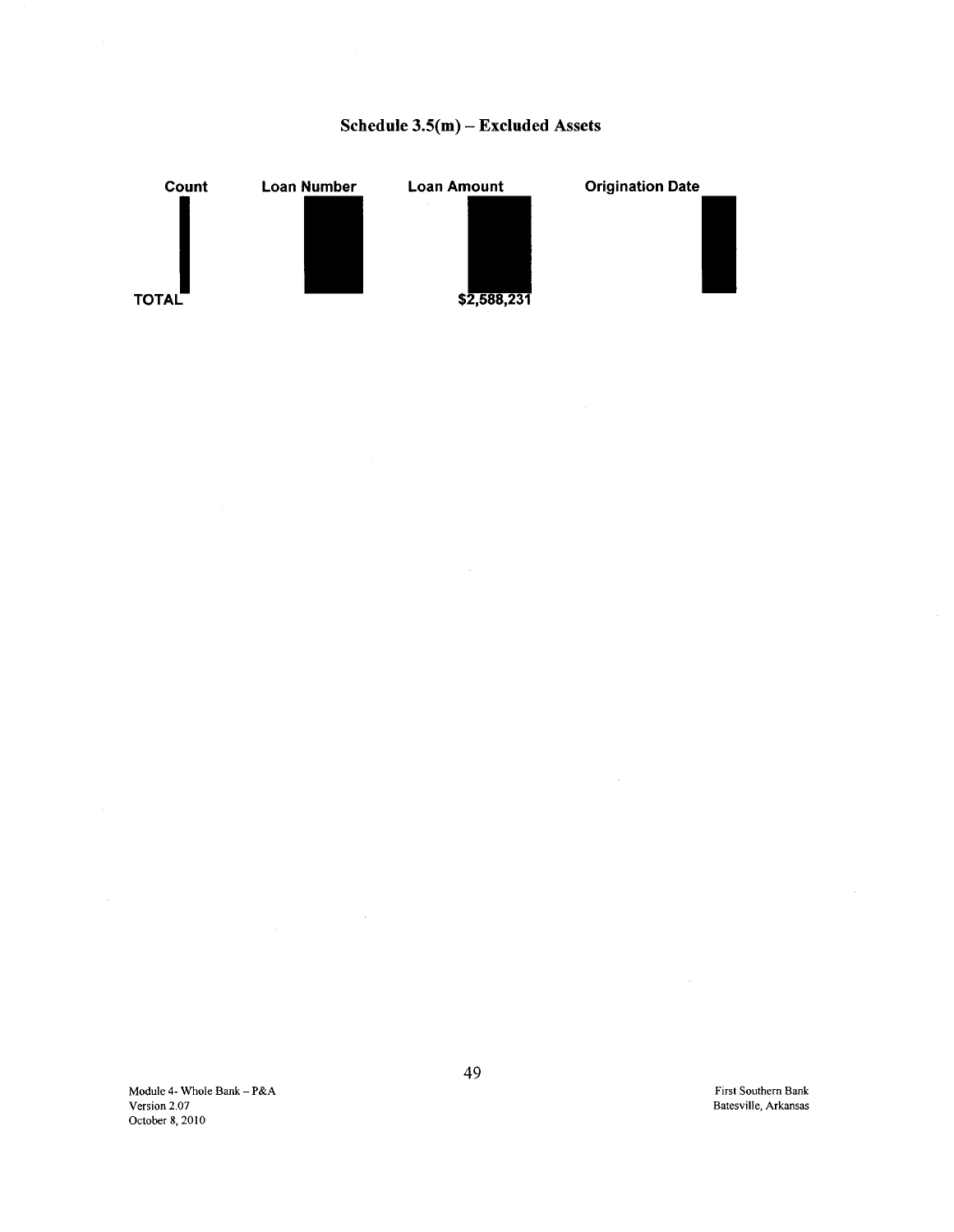

Module 4- Whole Bank – P&A First Southern Bank<br>
Version 2.07 Batesville, Arkansas October 8, 2010

# Batesville, Arkansas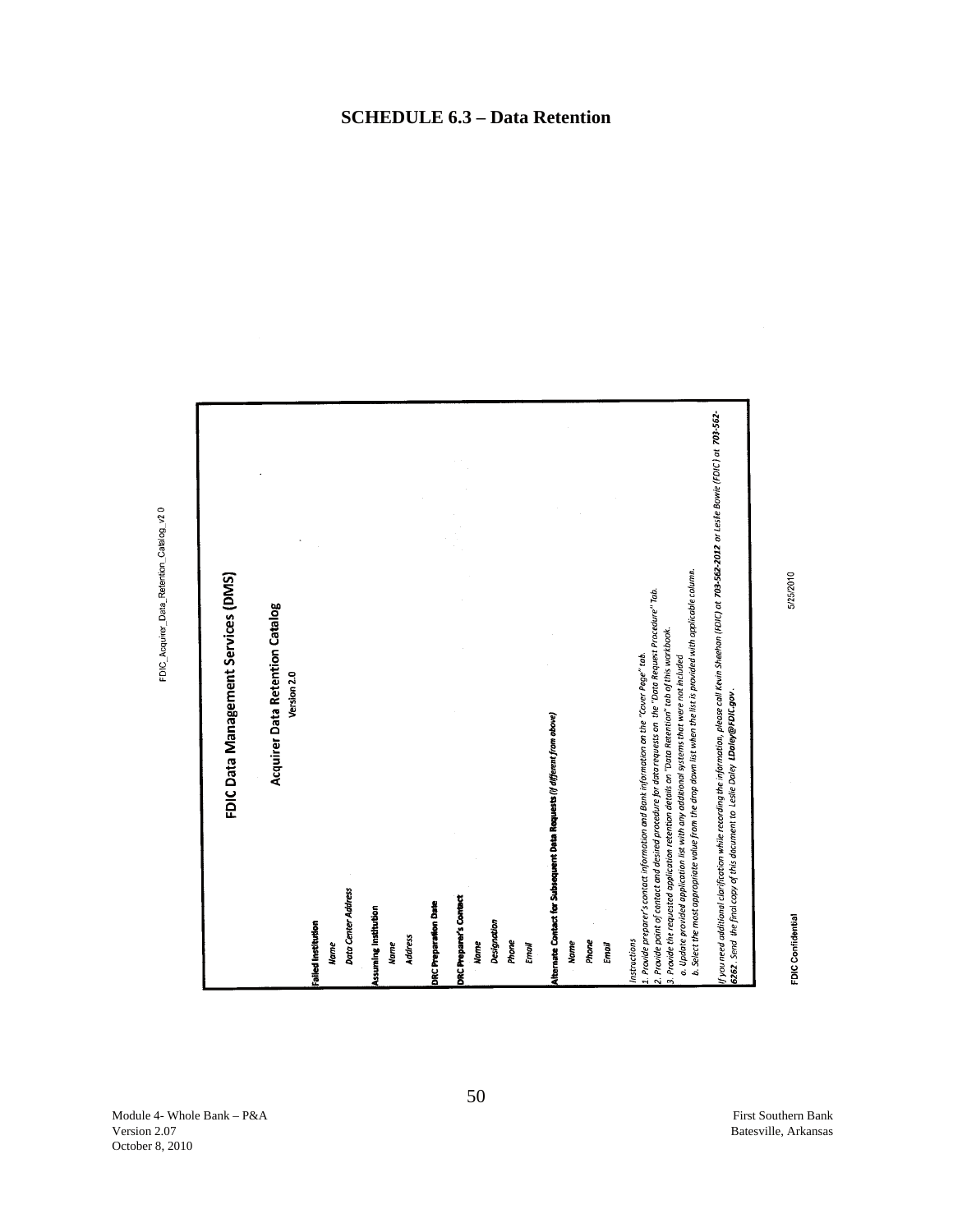

Module 4- Whole Bank – P&A First Southern Bank Version 2.07 First Southern Bank Version 2.07 October 8, 2010

Batesville, Arkansas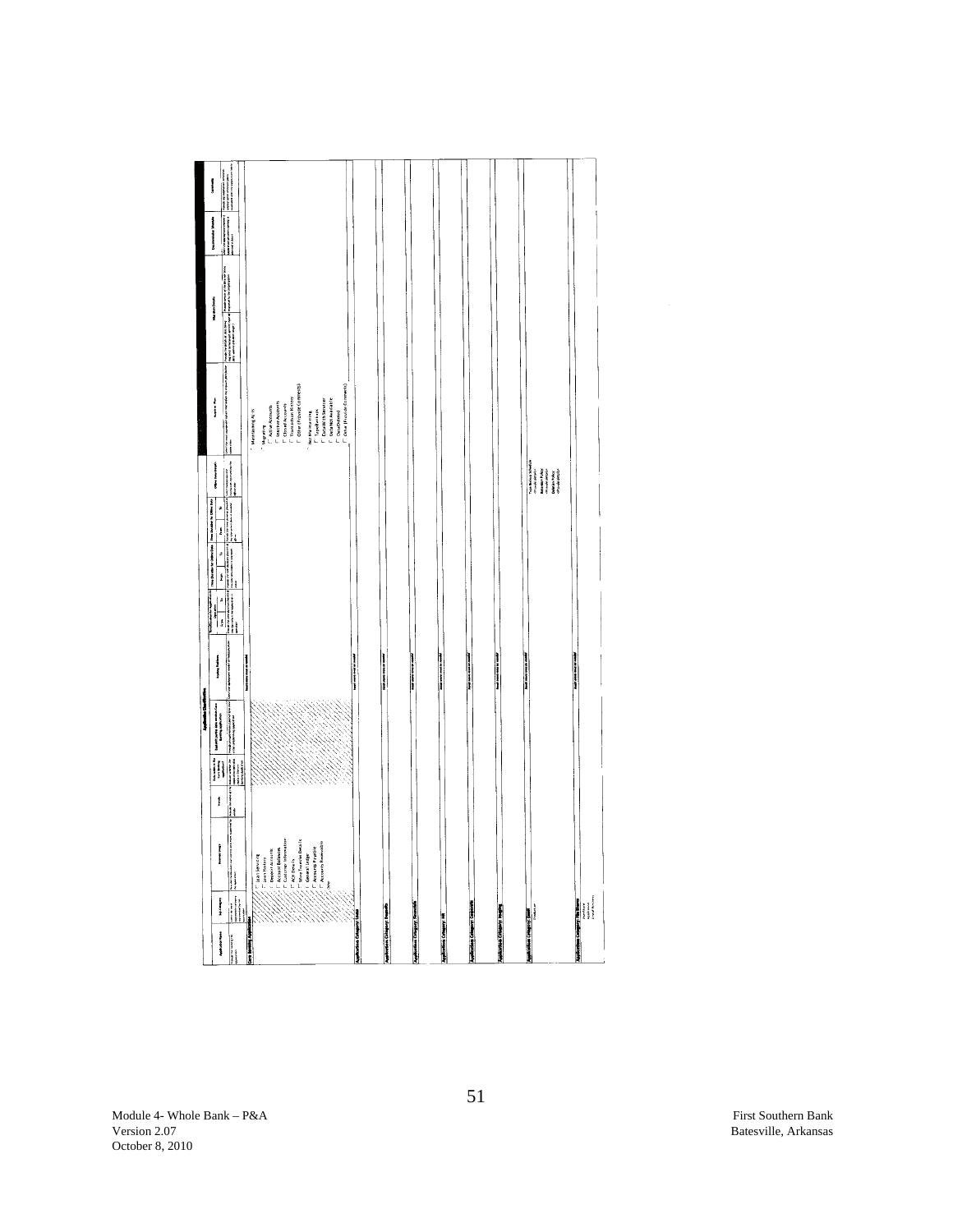# **Schedule 7 Exhibit to P&A Agreement**

# **Premium Accounts Excluded from Calculation of Deposit Franchise Bid**

## **First Southern Bank Batesville, AR**

The accounts identified below will pass to the Assuming Bank (unless otherwise noted). When calculating the premium to be paid on Assumed Deposits in a P&A transaction, the FDIC will exclude the following categories of deposit accounts:

| <b>Category</b> | <b>Description</b>                                  | <b>Amount</b> |
|-----------------|-----------------------------------------------------|---------------|
|                 | <b>Non-DO Brokered Deposits</b>                     | \$0           |
|                 | <b>CDARS</b>                                        | \$2,352,914   |
| Ш               | <b>Market Place Deposits</b>                        | \$21,462,250  |
|                 | Total deposits excluded from Calculation of premium | 23,815,164,   |
|                 |                                                     |               |

## **Category Description**

#### **I Brokered Deposits**

Brokered deposit accounts are accounts for which the "depositor of record" is an agent, nominee, or custodian who deposits funds for a principal or principals to whom "pass-through" deposit insurance coverage may be extended. The FDIC separates brokered deposit accounts into 2 categories: 1) Depository Organization (DO) Brokered Deposits and 2) Non-Depository Organization (Non-DO) Brokered Deposits. This distinction is made by the FDIC to facilitate our role as Receiver and Insurer. These terms will not appear on other "brokered deposit" reports generated by the institution.

Non-DO Brokered Deposits pass to the Assuming Bank, but are excluded from Assumed Deposits when the deposit premium is calculated. Please see the attached "Schedule 7 Non-DO Broker Deposit Detail Report" for a listing of these accounts. This list will be updated post closing with balances as of Bank Closing date.

DO Brokered Deposits (Cede & Co as Nominee for DTC), are typically excluded from Assumed Deposits in the P&A transaction. A list of these accounts is provided on "Schedule 2.1 DO Brokered Deposit Detail Report". If, however, the terms of a particular transaction are altered and the DO Brokered Deposits pass to the Assuming Bank, they will not be included in Assumed Deposits for purposes of calculating the deposit premium.

#### **II CDARS**

CDARS deposits pass to the Assuming Bank, but are excluded from Assumed Deposits when the deposit premium is calculated.

First Southern Bank did not participate in the CDARS program as of the date of the deposit download. If CDARS deposits are taken between the date of the deposit download and the Bank Closing Date, they will be identified post closing and made part of Schedule 7 to the P&A Agreement.

#### **III Market Place Deposits**

"Market Place Deposits" is a description given to deposits that may have been solicited via a money desk, internet subscription service (for example, Qwickrate), or similar programs.

This schedule provides a snapshot of account categories and balances as of {insert date of deposit download], which is the date of the deposit download. The deposit franchise bid premium will be calculated using account categories and balances as of Bank Closing Date that are reflected in the general ledger or subsystem as described above. The final numbers for Schedule 7 will be provided post closing.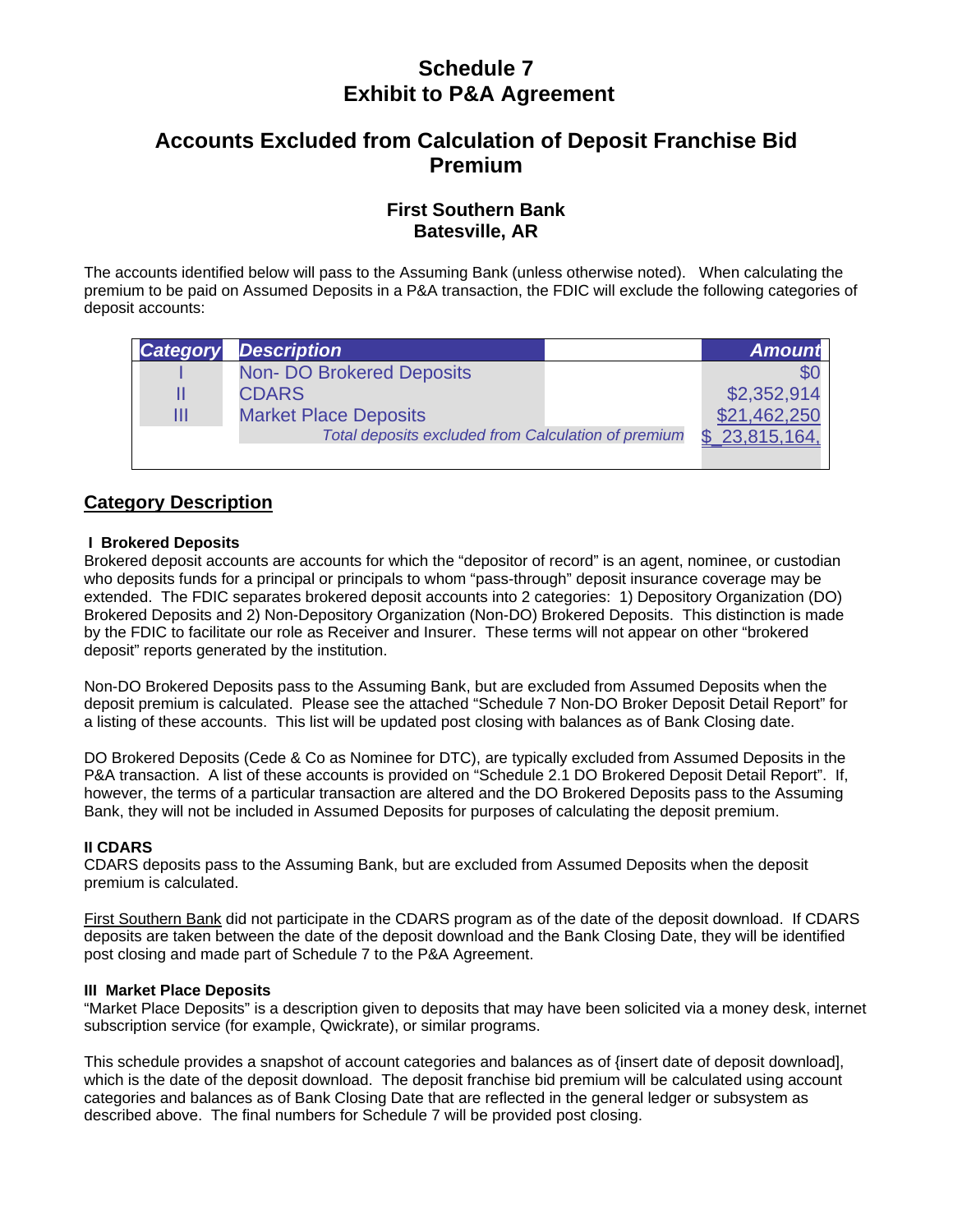## **EXHIBIT 2.3A FINAL NOTICE LETTER**

#### **FINAL LEGAL NOTICE**

Claiming Requirements for Deposits Under 12 U.S.C. 1822(e)

**[Date]** 

**[Name of Unclaimed Depositor] [Address of Unclaimed Depositor] [Anytown, USA]** 

Subject: **[XXXXX – Name of Bank City, State]** – In Receivership

Dear **[Sir/Madam]:** 

As you may know, on **[Date: Closing Date]**, the **[Name of Bank ("The Bank")]** was closed and the Federal Deposit Insurance Corporation ("FDIC") transferred **[The Bank's]** accounts to **[Name of Acquiring Institution].** 

According to federal law under 12 U.S.C., 1822(e), on **[Date: eighteen months from the Closing Date]**, **[Name of Acquiring Institution]** must transfer the funds in your account(s) back to the FDIC if you have not claimed your account(s) with **[Name of Acquiring Institution].** Based on the records recently supplied to us by **[Name of Acquiring Institution]**, your account(s) currently fall into this category.

 **Institution].** There are several ways that you can claim your account(s) at **[Name of Acquiring**  Institution]. It is only necessary for you to take any one of the following actions in order for your This letter is your formal Legal Notice that you have until **[Date: eighteen months from the Closing Date]**, to claim or arrange to continue your account(s) with **[Name of Acquiring**  account(s) at **[Name of Acquiring Institution]** to be deemed claimed. In addition, if you have more than one account, your claim to one account will automatically claim all accounts:

1. Write to **[Name of Acquiring Institution]** and notify them that you wish to keep your account(s) active with them. Please be sure to include the name of the  $account(s)$ , the  $account number(s)$ , the signature of an authorized signer on the account(s), name, and address. **[Name of Acquiring Institution]** address is:

#### **[123 Main Street**

#### **Anytown, USA]**

2. Execute a new signature card on your account(s), enter into a new deposit agreement with **[Name of Acquiring Institution],** change the ownership on your account(s), or renegotiate the terms of your certificate of deposit account(s) (if any).

Module 4- Whole Bank – P&A First Southern Bank Version 2.07 Batesville, Arkansas October 8, 2010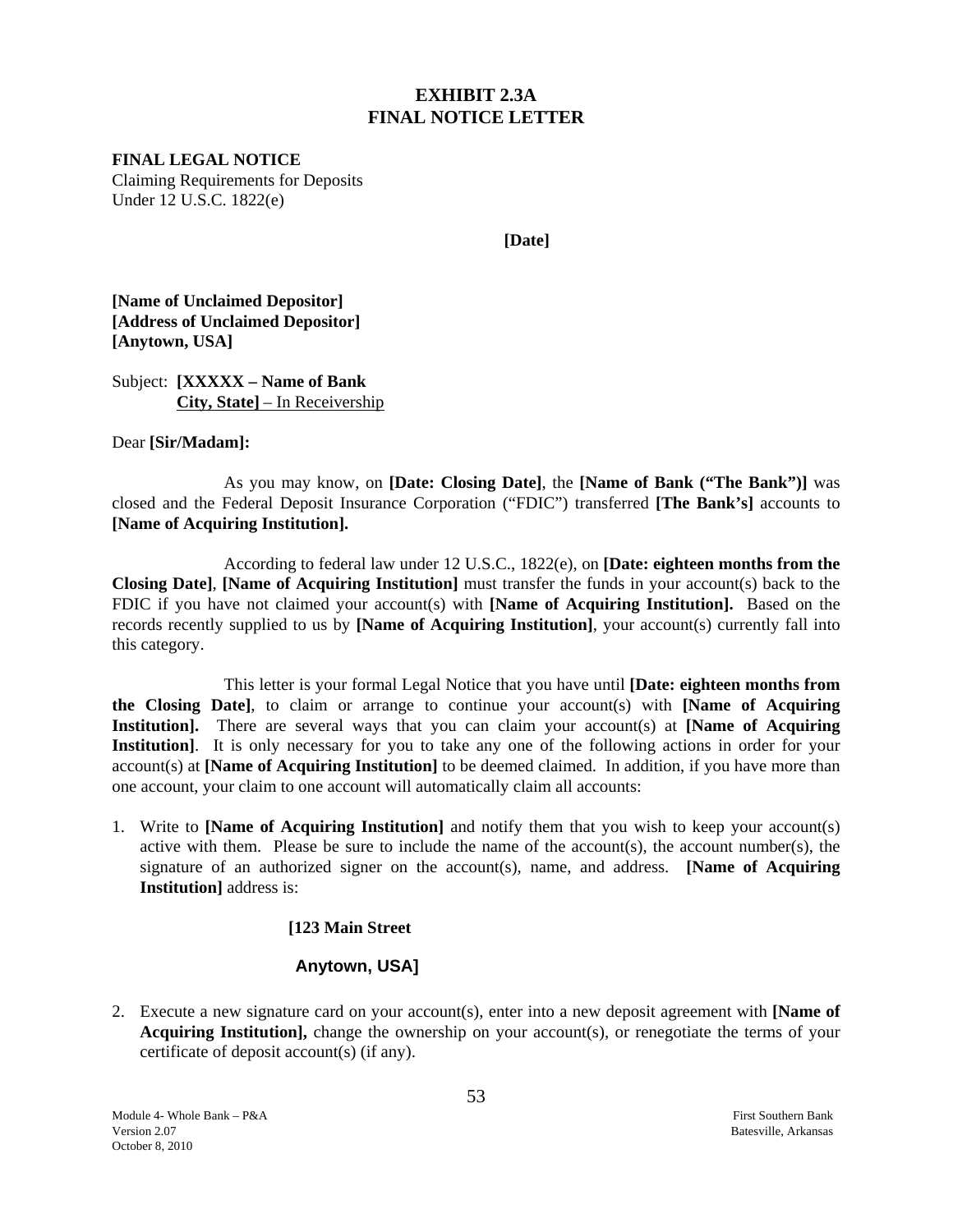- 3. Provide **[Name of Acquiring Institution]** with a change of address form.
- 4. Make a deposit to or withdrawal from your account(s). This includes writing a check on any account or having an automatic direct deposit credited to or an automatic withdrawal debited from an account.

If you do not want to continue your account(s) with **[Name of Acquiring Institution]** for any reason, you can withdraw your funds and close your account(s). Withdrawing funds from one or more of your account(s) satisfies the federal law claiming requirement. If you have time deposits, such as certificates of deposit, **[Name of Acquiring Institution]** can advise you how to withdraw them without being charged an interest penalty for early withdrawal.

If you do not claim ownership of your account(s) at **[Name of Acquiring Institution by Date: eighteen months from the Closing Date]** federal law requires **[Name of Acquiring Institution]**  to return your deposits to the FDIC, which will deliver them as unclaimed property to the State indicated in your address in the Failed Institution's records. If your address is outside of the United States, the FDIC will deliver the deposits to the State in which the Failed Institution had its main office. 12 U.S.C. § 1822(e). If the State accepts custody of your deposits, you will have 10 years from the date of delivery to claim your deposits from the State. After 10 years you will be permanently barred from claiming your deposits. However, if the State refuses to take custody of your deposits, you will be able to claim them from the FDIC until the receivership is terminated. If you have not claimed your insured deposits before the receivership is terminated, and a receivership may be terminated at any time, all of your rights in those deposits will be barred.

If you have any questions or concerns about these items, please contact **[Bank Employee]** at **[Name of Acquiring Institution]** by phone at **[(XXX) XXX-XXXX].** 

Sincerely,

**[Name of Claims Specialist] [Title]**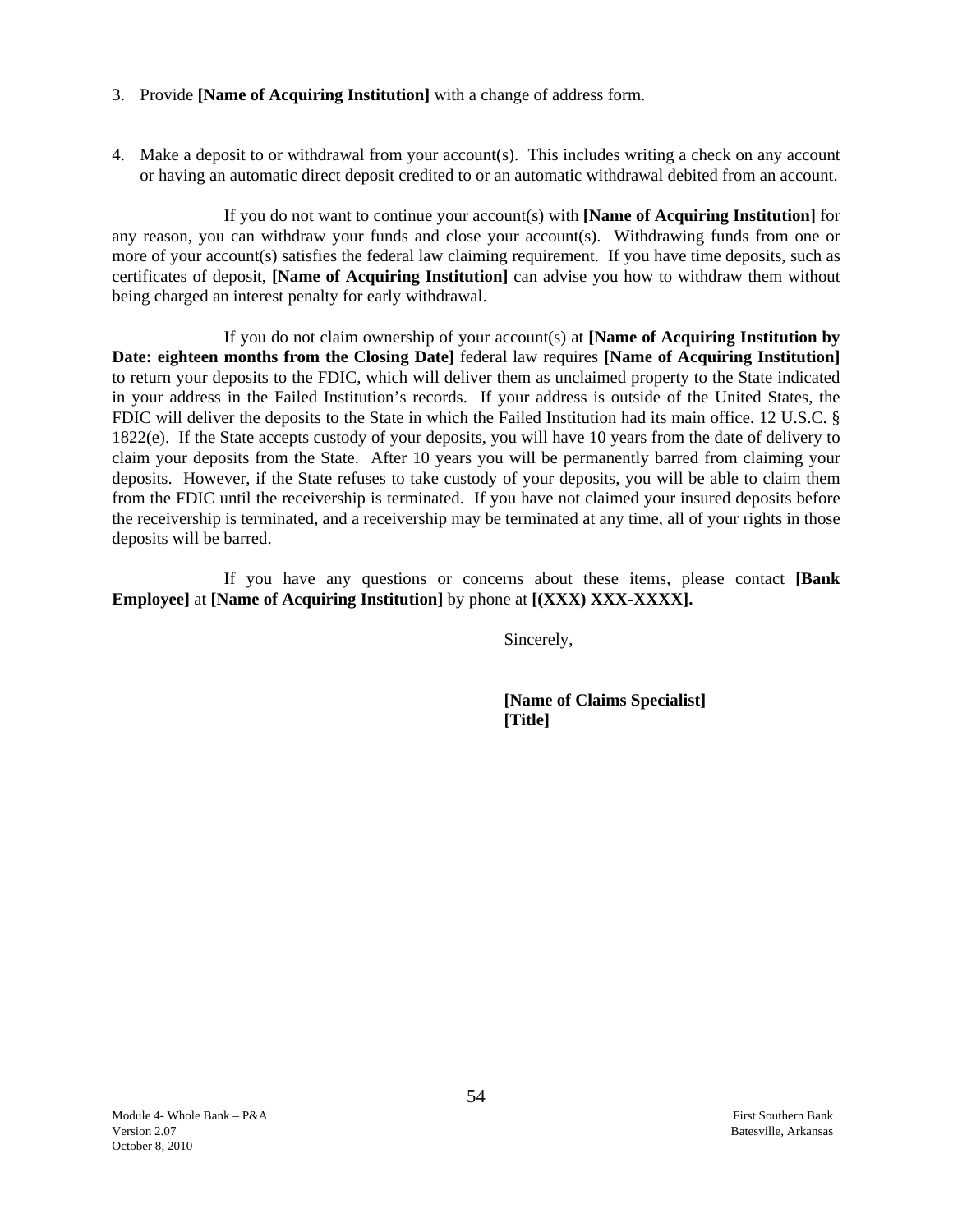# **EXHIBIT 2.3B AFFIDAVIT OF MAILING**

## **AFFIDAVIT OF MAILING**

*State of* 

*COUNTY OF* 

I am employed as a **[Title of Office]** by the **[Name of Acquiring Institution]**.

This will attest that on **[Date of mailing]**, I caused a true and correct copy of the Final Legal Notice, attached hereto, to owners of unclaimed deposits of **[Name of Failed Bank]**, City, State, to be prepared for deposit in the mail of the United States of America on behalf of the Federal Deposit Insurance Corporation. A list of depositors to whom the notice was mailed is attached. This notice was mailed to the depositor's last address as reflected on the books and records of the **[Name of Failed Bank]** as of the date of failure.

> **[Name] [Title of Office] [Name of Acquiring Institution]**

**Subscribed and sworn to before me this \_\_\_\_\_\_\_day of [Month, Year].** 

 $\overline{\phantom{a}}$  ,  $\overline{\phantom{a}}$  ,  $\overline{\phantom{a}}$  ,  $\overline{\phantom{a}}$  ,  $\overline{\phantom{a}}$  ,  $\overline{\phantom{a}}$  ,  $\overline{\phantom{a}}$  ,  $\overline{\phantom{a}}$  ,  $\overline{\phantom{a}}$  ,  $\overline{\phantom{a}}$  ,  $\overline{\phantom{a}}$  ,  $\overline{\phantom{a}}$  ,  $\overline{\phantom{a}}$  ,  $\overline{\phantom{a}}$  ,  $\overline{\phantom{a}}$  ,  $\overline{\phantom{a}}$ 

**My commission expires:** 

**\_\_\_\_\_\_\_\_\_\_\_\_\_\_\_\_\_\_\_\_\_\_ \_\_\_\_\_\_\_\_\_\_\_\_\_\_\_\_\_\_\_\_\_\_\_\_\_\_\_\_\_\_\_\_ [Name], Notary Public**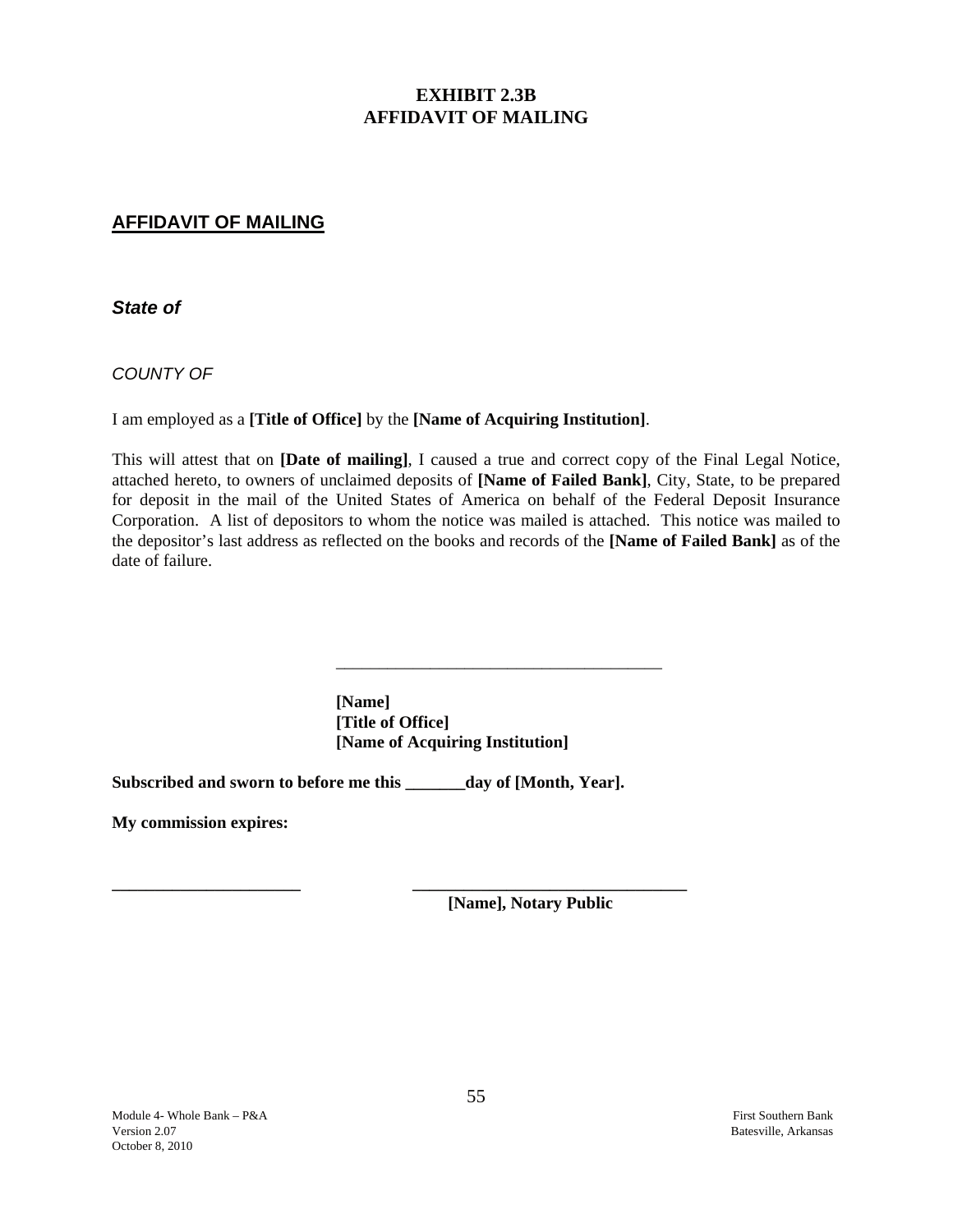## **EXHIBIT 3.2(c) -- VALUATION OF CERTAIN QUALIFIED FINANCIAL CONTRACTS**

## **A**. **Scope**

Interest Rate Contracts - All interest rate swaps, forward rate agreements, interest rate futures, caps, collars and floors, whether purchased or written.

Option Contracts - All put and call option contracts, whether purchased or written, on marketable securities, financial futures, foreign currencies, foreign exchange or foreign exchange futures contracts.

Foreign Exchange Contracts - All contracts for future purchase or sale of foreign currencies, foreign currency or cross currency swap contracts, or foreign exchange futures contracts.

## **B. Exclusions**

All financial contracts used to hedge assets and liabilities that are acquired by the Assuming Institution but are not subject to adjustment from Book Value.

## **C.** Adjustment

The difference between the Book Value and market value as of Bank Closing.

#### **D. Methodology**

- 1. The price at which the Assuming Institution sells or disposes of Qualified Financial Contracts will be deemed to be the fair market value of such contracts, if such sale or disposition occurs at prevailing market rates within a predefined timetable as agreed upon by the Assuming Institution and the Receiver.
- 2. In valuing all other Qualified Financial Contracts, the following principles will apply:
	- (i) All known cash flows under swaps or forward exchange contracts shall be present valued to the swap zero coupon interest rate curve.
	- (ii) All valuations shall employ prices and interest rates based on the actual frequency of rate reset or payment.
	- (iii) Each tranche of amortizing contracts shall be separately valued. The total value of such amortizing contract shall be the sum of the values of its component tranches.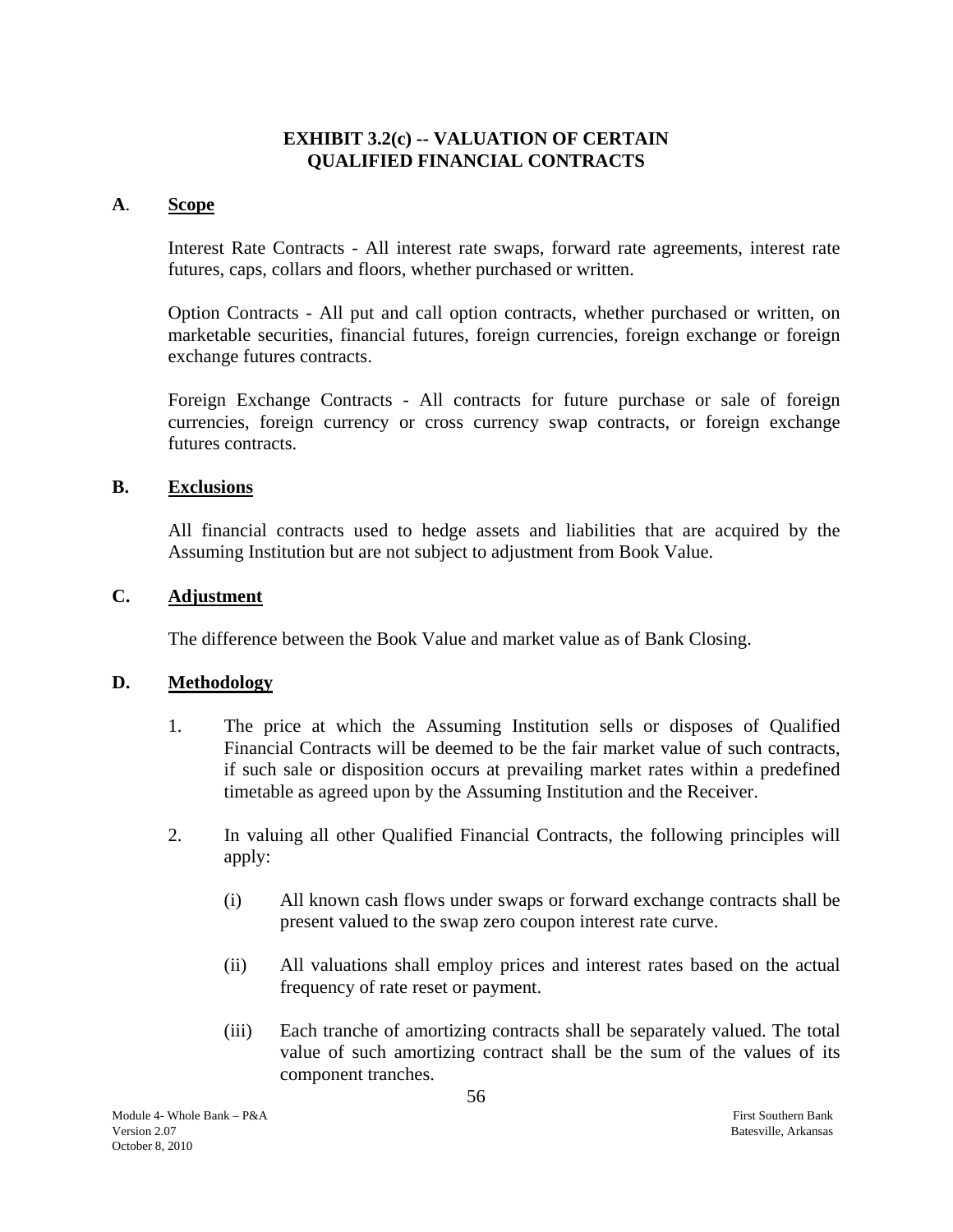- (iv) For regularly traded contracts, valuations shall be at the midpoint of the bid and ask prices quoted by customary sources (e.g., The Wall Street Journal, Telerate, Reuters or other similar source) or regularly traded exchanges.
- (v) For all other Qualified Financial Contracts where published market quotes are unavailable, the adjusted price shall be the average of the bid and ask price quotes from three (3) securities dealers acceptable to the Receiver and Assuming Institution as of Bank Closing. If quotes from securities dealers cannot be obtained, an appraiser acceptable to the Receiver and the Assuming Institution will perform a valuation based on modeling, correlation analysis, interpolation or other techniques, as appropriate.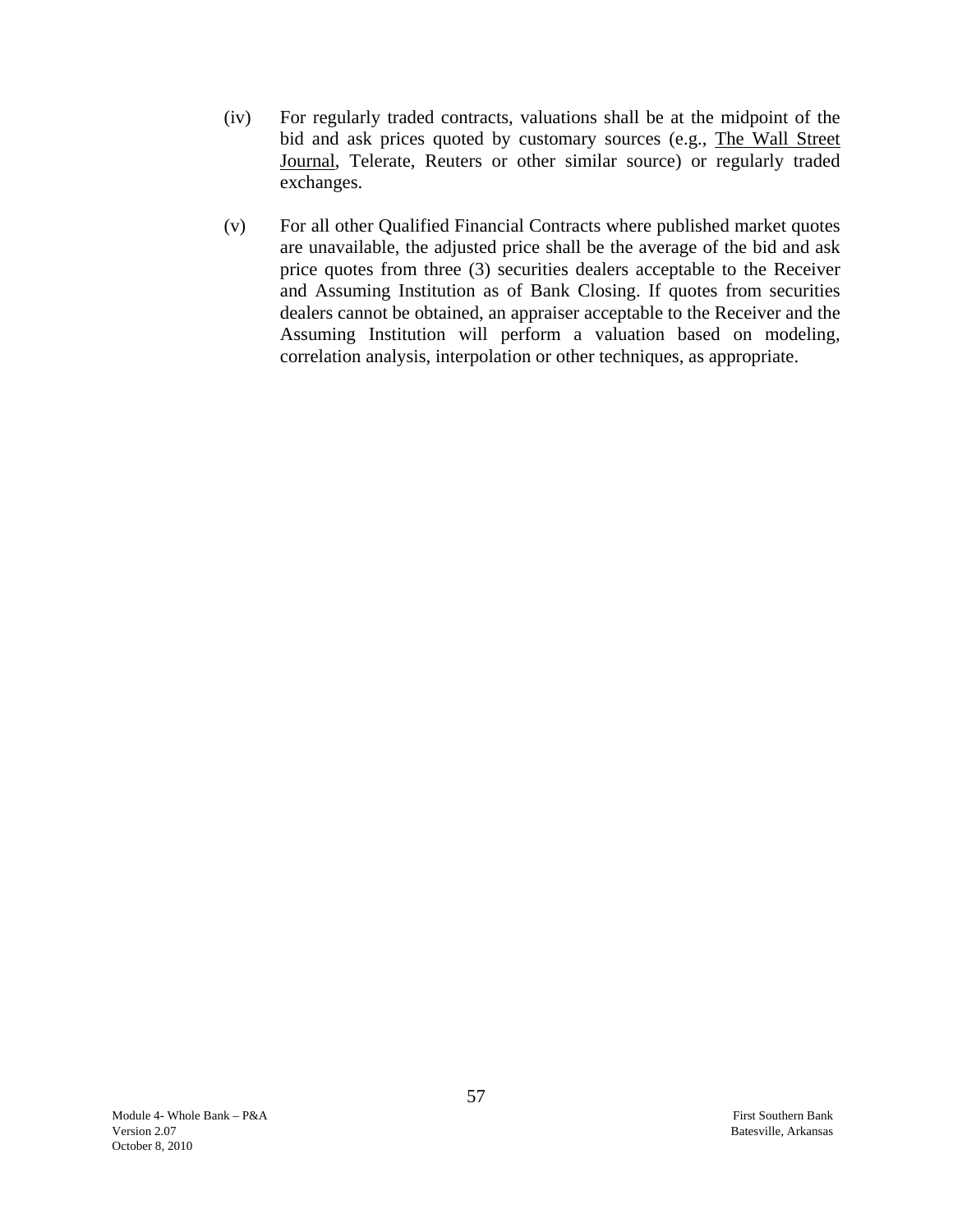## **EXHIBIT 4.13 INTERIM ASSET SERVICING ARRANGEMENT**

(a) With respect to each asset or liability designated from time to time by the Receiver to be serviced by the Assuming Institution pursuant to this Arrangement, including any assets or liabilities sold or conveyed by the Receiver to any party other than the Assuming Institution (any such party, a "Successor Owner") but with respect to which the Receiver has an obligation to service or provide servicing support (such assets and liabilities, the "Pool Assets"), during the term of this Arrangement the Assuming Institution shall, with respect to the Pool Assets:

record;

- (i) promptly post and apply payments received to the applicable system of
- (ii) reverse and return insufficient funds checks;

(iii) pay (A) participation payments to participants in Loans, as and when received; (B) tax and insurance bills, as they come due, out of escrow funds maintained for such purposes; and (C) unfunded commitments and protective advances out of escrow funds created for that purpose;

(iv) process funding draws under Loans and protective advances in connection with collateral and acquired property, in each case, as and to the extent authorized and funded by the Receiver;

(v) maintain in use all data processing equipment and systems and other systems of record on which any activity with respect to any Pool Assets are or, prior to Bank Closing were recorded, and maintain all historical data on any such systems as of Bank Closing and may not, without the express written consent of the Receiver (which consent must be sought at least 60 days prior to taking any action), deconvert, remove, transfer or otherwise discontinue use of any of the Failed Bank's systems of record with respect to any Pool Asset;

(vi) maintain accurate records reflecting (A) payments received by the Assuming Institution, (B) information received by the Assuming Institution concerning changes in the address or identity of any obligor, and (C) other servicing actions taken by the Assuming Institution, including checks returned for insufficient funds;

(vii) send (A) billing statements to Obligors on Pool Assets (to the extent that such statements were sent by the Failed Bank or as are requested by the Receiver) and (B) notices to Obligors who are in default on Loans (in the same manner as the Failed Bank or as are requested by the Receiver);

(viii) employ a sufficient number of qualified employees to provide the services required to be provided by the Assuming Institution pursuant to this Arrangement (with the number and qualifications of such employees not to be less than the number and qualifications of employees employed by the Failed Bank to perform such functions as of Bank Closing);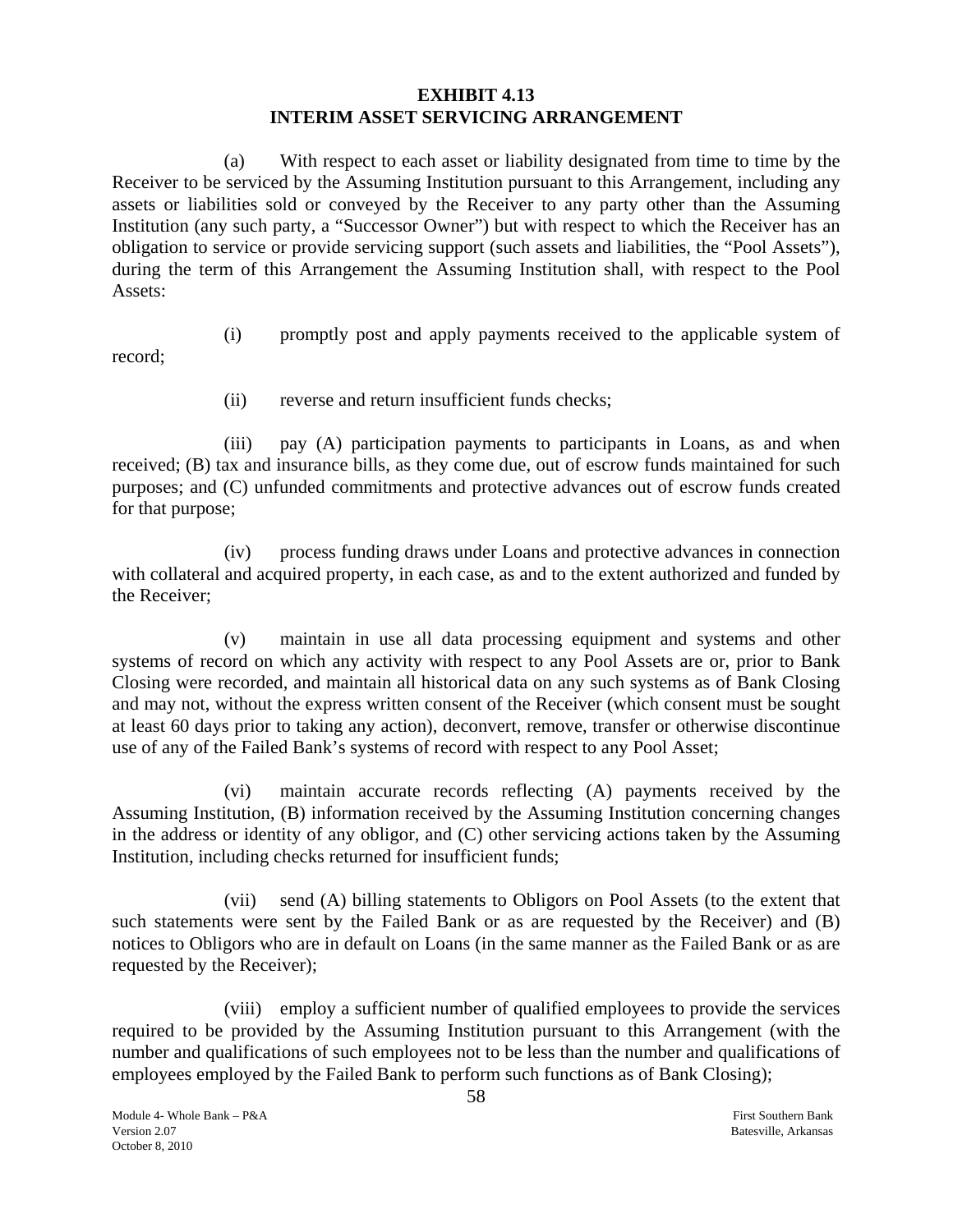(ix) any Credit Files and any servicing files in the possession or on the premises of the Assuming Institution shall be held in trust by the Assuming Institution for the Receiver or the Successor Owner (as applicable) and shall be segregated from the other books and records of the Assuming Institution and be appropriately marked to clearly reflect the ownership interest of the Receiver or the Successor Owner (as applicable);

(x) send to the Receiver (indicating closed bank name and number), Attn: Interim Servicing Manager, at the email address provided in Section 13.7 of the Agreement, or to such other person at such address as the Receiver may designate, via overnight delivery: (A) on a weekly basis, weekly reports, including, without limitation, reports reflecting collections, trial balances, and (B) any other reports, copies or information as may be requested from time to time by the Receiver, including, if requested, copies of (1) checks or other remittances received, (2) insufficient funds checks returned, (3) checks or other remittances for payment to participants or for taxes, insurance, funding advances and protective advances, (4) pay-off requests, and (5) notices to defaulted Obligors;

(xi) remit on a weekly basis to the Receiver (indicating closed bank name and number), Attn: DRR Cashier Unit, Business Operations Support Branch, at the address in (vii), via wire transfer to the account designated by the Receiver, or to such other person at such other address and/or account as the Receiver may designate, all payments received;

(xii) prepare and timely file all information reports with appropriate tax authorities, and, if requested by the Receiver, prepare and file tax returns and remit taxes due on or before the due date; and

(xiii) provide and furnish such other services, operations or functions, including, without limitation, with regard to any business, enterprise or agreement which is a Pool Asset, as may be requested by the Receiver;

 Owner at the Assuming Institution, each of which may be interest bearing, titled in the name of separate and apart from any of the Assuming Institution's own funds and general assets; and (xiv) establish a custodial account for the Receiver and for each Successor Assuming Institution, in trust for the Receiver or the Successor Owner (as applicable), in each case as the owner, and segregate and hold all funds collected and received with respect to the Pool Assets

(xv) no later than the end of the second Business Day following receipt thereof, deposit into the applicable custodial account and retain therein all funds collected and received with respect to the Pool Assets.

Notwithstanding anything to the contrary in this Exhibit, the Assuming Institution shall not be required to initiate litigation or other collection proceedings against any Obligor or any collateral with respect to any defaulted Loan. The Assuming Institution shall promptly notify the Receiver, at the address provided above in subparagraph  $(a)(x)$ , of any claims or legal actions regarding any Pool Asset.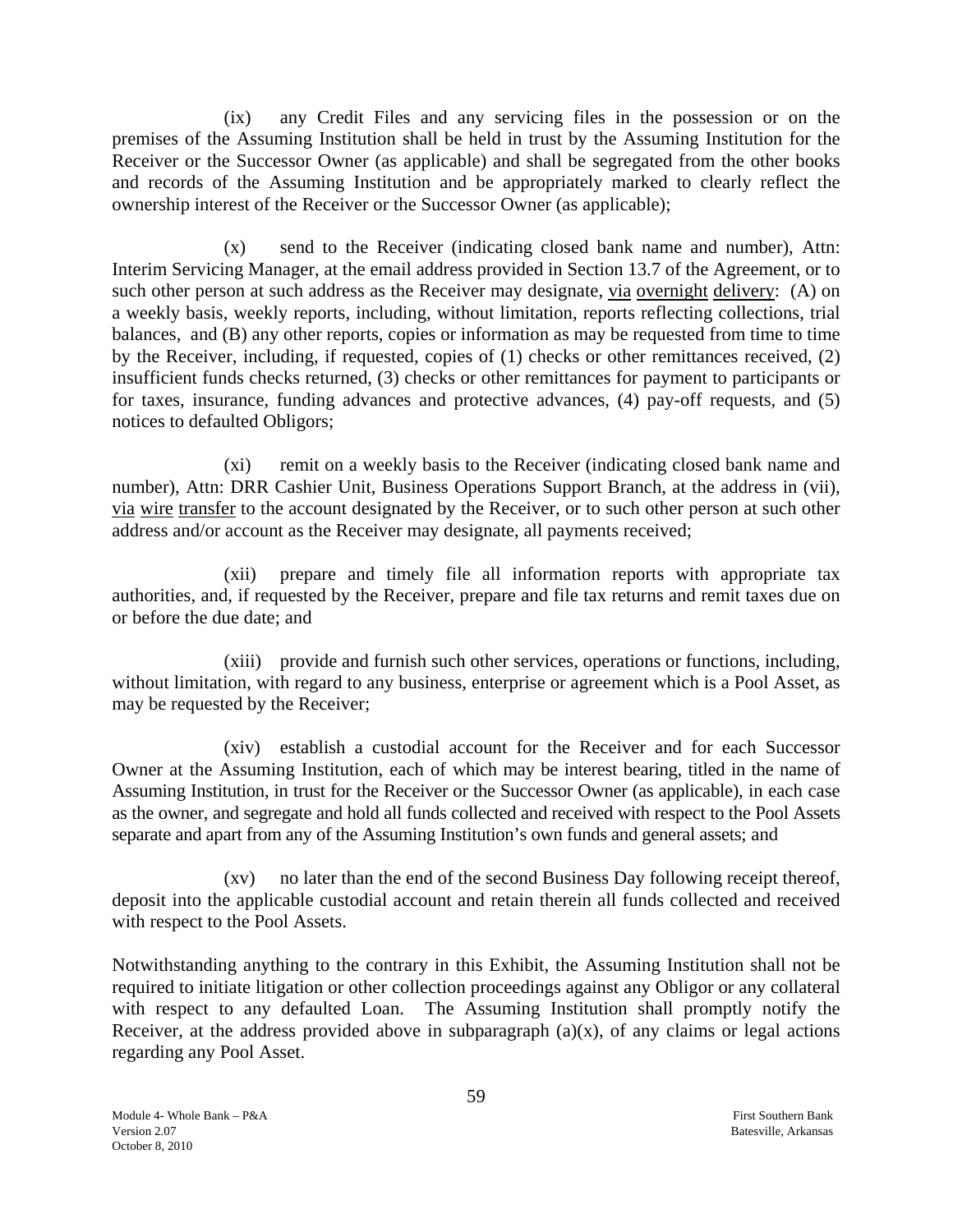(b) In consideration for the provision of the services provided pursuant to this Arrangement, the Receiver agrees to reimburse the Assuming Institution for actual, reasonable and necessary expenses incurred in connection with the performance of its duties pursuant to this Arrangement, including expenses of photocopying, postage and express mail, and data processing and employee services (based upon the number of hours spent performing servicing duties).

(c) The Assuming Bank shall provide the services described herein for a term of up to three hundred sixty-five (365) days after Bank Closing. The Receiver may terminate the Arrangement at any time upon not less than sixty (60) days notice to the Assuming Institution without any liability or cost to the Receiver other than the fees and expenses due to the Assuming Institution as of the termination date pursuant to paragraph (b) above.

(d) At any time during the term of this Arrangement, the Receiver may, upon not less than thirty (30) days prior written notice to the Assuming Institution, remove one or more Pool Assets, and at the time of such removal the Assuming Institution's responsibility with respect thereto shall terminate.

(e) At the expiration of this Arrangement or upon the termination of the Assuming Institution's responsibility with respect to any Pool Asset pursuant to paragraph (d) hereof, the Assuming Institution shall:

(i) deliver to the Receiver (or its designee) all of the Credit Documents and records relating to the Pool Assets; and

(ii) cooperate with the Receiver to facilitate the orderly transition of managing the Pool Assets to the Receiver or its designees (including, without limitation, its contractors and persons to which any Pool Assets are conveyed).

(f) At the request of the Receiver, the Assuming Institution shall perform such transitional services with regard to the Pool Assets as the Receiver may request. Transitional services may include, without limitation, assisting in any due diligence process deemed necessary by the Receiver and providing to the Receiver and its designees (including, without limitation, its contractors and any actual or potential Successor Owners) (x) information and data regarding the Pool Assets, including, without limitation, system reports and data downloads sufficient to transfer the Pool Assets to another system or systems and to facilitate due diligence by actual and potential Successor Owners, and (y) access to employees of the Assuming Institution involved in the management of, or otherwise familiar with, the Pool Assets.

(g) Until such time as the Arrangement expires or is terminated, without limitation of its obligations set forth above or in the Agreement and without any additional consideration (other than that set forth in paragraph (b) above), the Assuming Institution shall provide the Receiver and its designees (including, without limitation, its contractors and actual and potential Successor Owners) with the following, as the same may be requested: